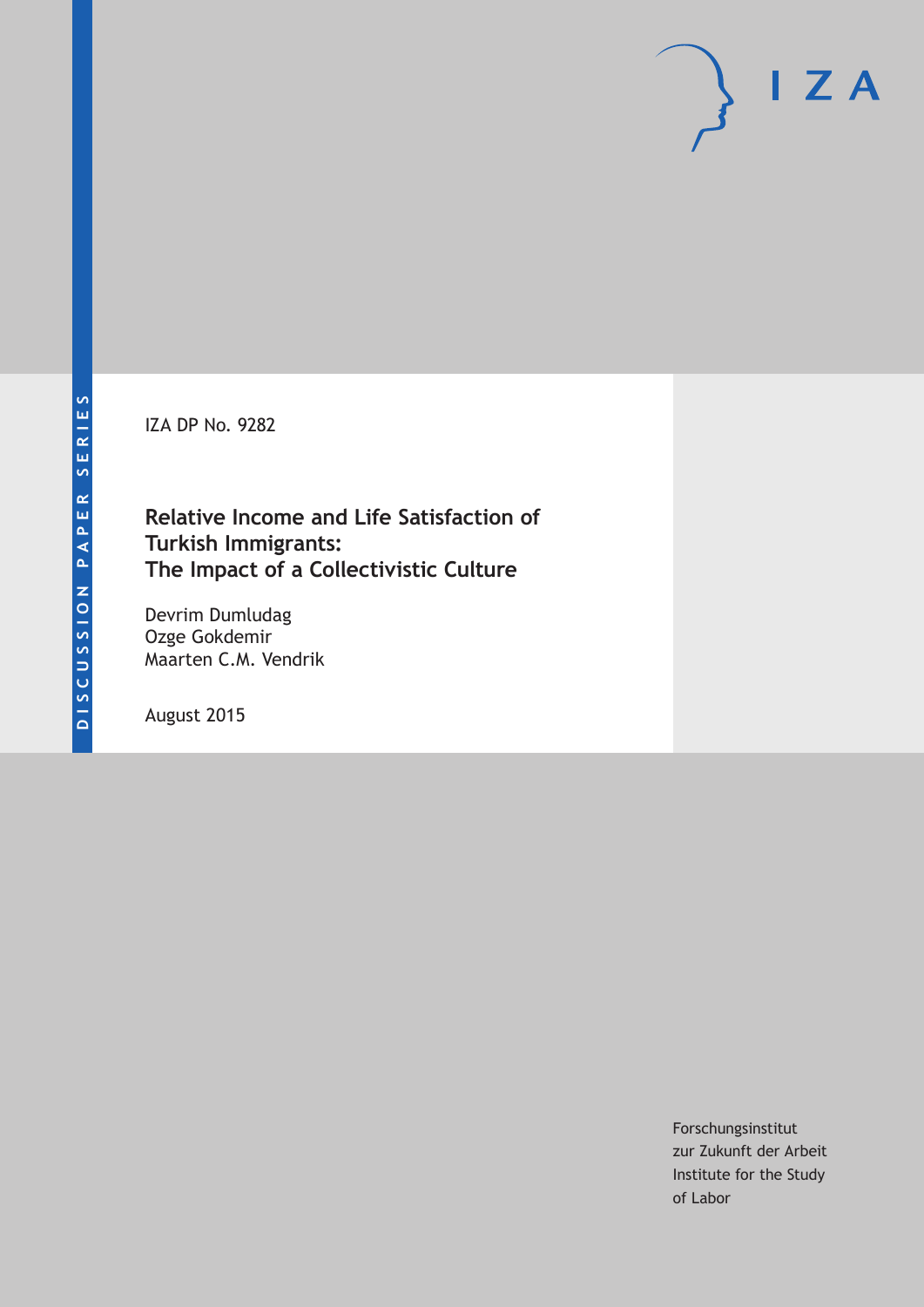# **Relative Income and Life Satisfaction of Turkish Immigrants: The Impact of a Collectivistic Culture**

# **Devrim Dumludag**

*Marmara University and Maastricht University* 

# **Ozge Gokdemir**

*Istanbul University and Maastricht University* 

# **Maarten C.M. Vendrik**

*Maastricht University, ROA, IZA and EHERO*

Discussion Paper No. 9282 August 2015

IZA

P.O. Box 7240 53072 Bonn Germany

Phone: +49-228-3894-0 Fax: +49-228-3894-180 E-mail: iza@iza.org

Any opinions expressed here are those of the author(s) and not those of IZA. Research published in this series may include views on policy, but the institute itself takes no institutional policy positions. The IZA research network is committed to the IZA Guiding Principles of Research Integrity.

The Institute for the Study of Labor (IZA) in Bonn is a local and virtual international research center and a place of communication between science, politics and business. IZA is an independent nonprofit organization supported by Deutsche Post Foundation. The center is associated with the University of Bonn and offers a stimulating research environment through its international network, workshops and conferences, data service, project support, research visits and doctoral program. IZA engages in (i) original and internationally competitive research in all fields of labor economics, (ii) development of policy concepts, and (iii) dissemination of research results and concepts to the interested public.

IZA Discussion Papers often represent preliminary work and are circulated to encourage discussion. Citation of such a paper should account for its provisional character. A revised version may be available directly from the author.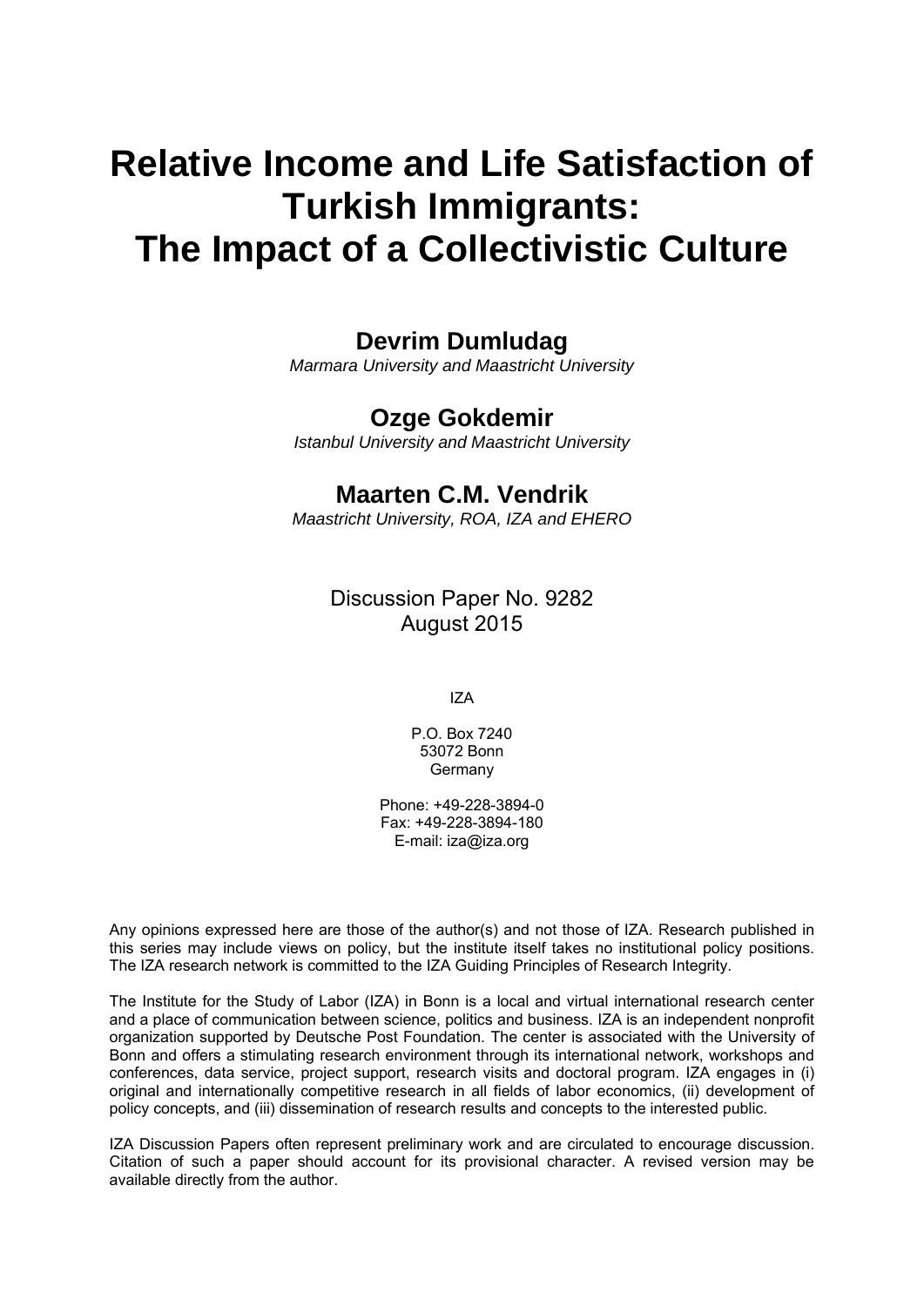IZA Discussion Paper No. 9282 August 2015

# **ABSTRACT**

# **Relative Income and Life Satisfaction of Turkish Immigrants: The Impact of a Collectivistic Culture\***

This study examines the effects of social comparison with a wide range of reference groups on the life satisfaction of Turkish immigrants in the Netherlands. For two sets of ethnic and life-domain reference groups, results are obtained that deviate from the findings of recent studies and that suggest the impact of the collectivistic subculture of the Turkish immigrants. Perceived importance of income comparison with Dutch natives is positively correlated to life satisfaction, supporting an interpretation of this comparison as a positive emancipatory stimulus in the pursuit of self-improvement of the Turkish immigrants. Perceived importance of income comparison with relatives in the Netherlands is positively correlated to life satisfaction as well, which can be interpreted in terms of an underlying feeling of connectedness with one's relatives. On the other hand, Turkish immigrants who have a higher household income than relatives are significantly less satisfied with their life, suggesting the unattractiveness of deviating too much from one's relatives. For other reference groups some interesting results are obtained as well.

JEL Classification: 131, Z13, J15

Keywords: happiness, life satisfaction, relative income, social comparison, collectivistic, immigrants

Corresponding author:

 $\overline{a}$ 

Maarten Vendrik Department of Economics School of Business and Organization Maastricht University P.O. Box 616 6200 MD, Maastricht The Netherlands E-mail: m.vendrik@maastrichtuniversity.nl

<sup>\*</sup> The authors would like to thank the Scientific and Technological Research Council of Turkey (TÜBİTAK – no: 2219) and the Council of Higher Education (YÖK) for their financial support of the research project for this paper, and the Foreign Ministry of Foreign Affairs of Turkey, the Turkish Consulate at Rotterdam, the AE1 section of the School of Business and Organization (SBE) at Maastricht University, the Dutch Organization for Scientific Research (NWO), Ineke Bijlsma, and HardZout for their valuable support. We are also grateful to Martin Carree, Richard Easterlin, John de Figueiredo, Andries de Grip, Erzo Luttmer, Olivier Marie, Raymond Montizaan, Andrew Oswald, Barkley Rosser, Ruut Veenhoven, Rolf van de Velden, and participants of the EALE 2014 conference in Ljubljana, the EHERO seminar in Rotterdam, the DUHR seminar in Maastricht, and the ESPE 2015 conference in Izmir for helpful comments.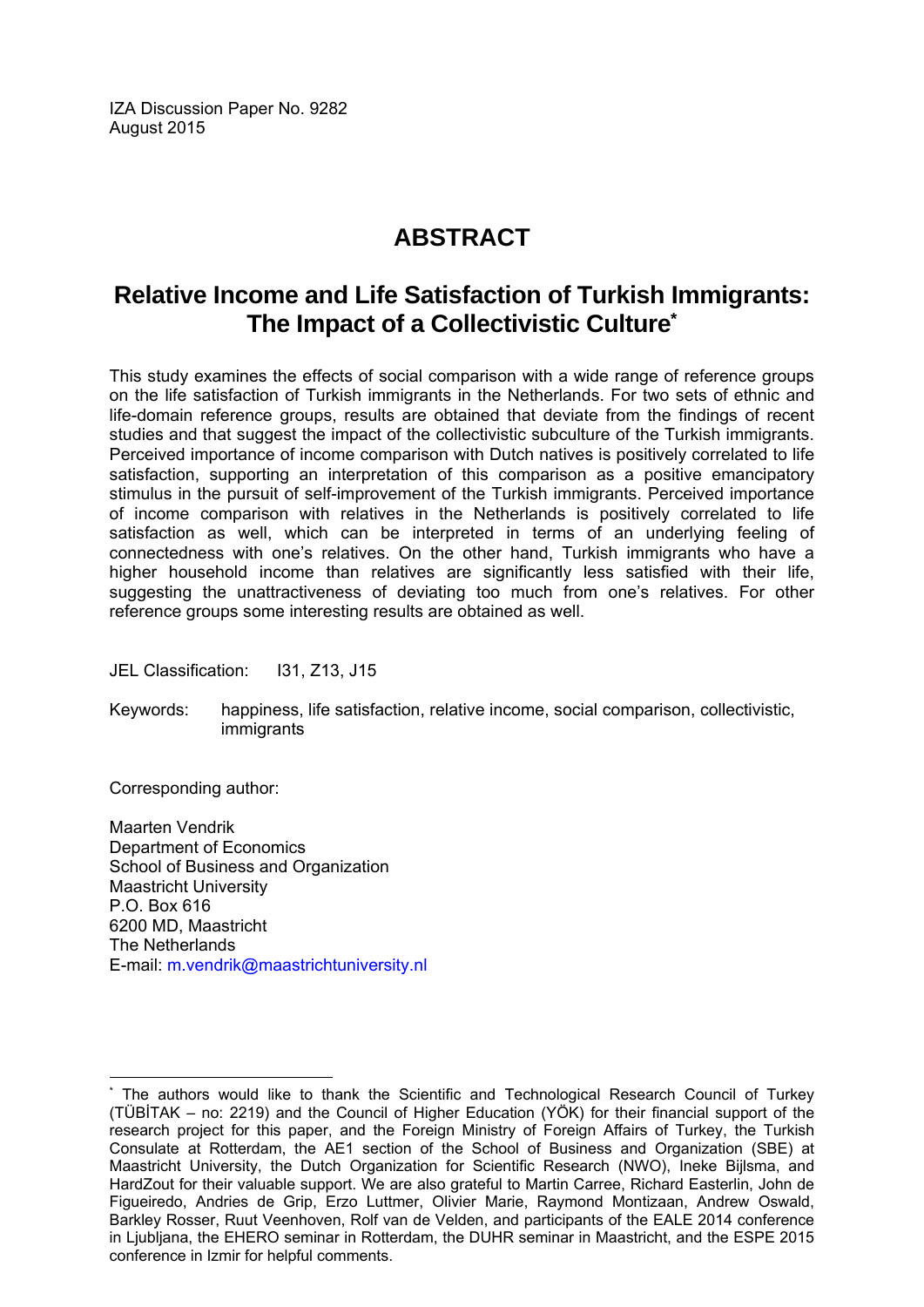### **1. Introduction**

 $\overline{a}$ 

People compare themselves with others. Moreover, such social comparison has been shown to have significant effects on subjective well-being, especially in the numerous studies on relative income and happiness (e.g., Clark and Oswald, 1996; McBride, 2001; Van Praag and Ferrer-i-Carbonell, 2004; Ferrer-i-Carbonell, 2005; Luttmer, 2005; Senik, 2009; Layard et al, 2010; D'Ambrosio and Frick, 2012; Vendrik, 2013). However, a limitation of many of these studies is that they do not have direct information on the identity of the social groups people compare themselves to, and hence have to assume hypothetical reference groups in terms of observable criteria like age, educational level, sex, and region of residence. Moreover, assumptions have to be made which are the relevant income levels in these reference groups for the social comparison, and more generally social interaction.<sup>1</sup> In reaction to this state of research, some recent studies of relative-income effects on happiness (Mayraz et al., 2009; Clark and Senik, 2010; Goerke and Pannenberg, 2013) have employed direct survey information about perceptions of the importance of social reference groups and one's own income relative to them.<sup>2</sup> The studies of Mayraz et al. (2009) and Goerke and Pannenberg (2013) are the most advanced and use recent waves of SOEP data for Germany. Mayraz et al. (2009) find (marginally) significant relative income effects only for males and the reference groups of same sex and same profession (in a regression which combines all distinguished reference groups) while Goerke and Pannenberg (2013) present robust significant relative income effects only for colleagues at work, same profession and friends (in separate regressions for each reference group and not differentiated to sex). Moreover, both studies as well as Clark and Senik (2010) find negative correlations between perceived importance of social reference groups *per se* and life satisfaction.<sup>3</sup>

A limitation of these three studies is that their results may only be representative for an individualistic culture like those of Germany and many other European countries (in the European Social Survey used by Clark and Senik, 2010), but less so for collectivistic (sub)cultures. For collectivistic cultures it has been found (Chung and Mallery, 1999/2000; White and Lehman, 2005) that people in such a culture are more strongly motivated to engage in upward social comparison so as to improve themselves than people in an individualistic culture. In particular, when people in a collectivistic culture form an ethnic minority in a country they may be stimulated to compare themselves upwardly to another social group with a higher socio-economic status (e.g., the ethnic majority). For example, Gokdemir and Dumludag (2010, 2011) have found that Turkish immigrants in the Netherlands, who are likely to form a collectivistic subculture according to the individualism-

<sup>&</sup>lt;sup>1</sup> Relative income effects are likely to be driven by social (and economic) interactions other than social comparison as well (Frank, 2008; Vendrik and Woltjer, 2007). Typically, the means of income in the hypothetical reference groups have been adopted as proxies for the relevant incomes in these reference groups.

 $^{2}$  In another line of research, Card et al. (2012), Carter and McBride (2013), and Montizaan and Vendrik (2014) use natural or laboratory experiments to identify social reference groups and relative-income effects on (job) satisfaction.

 $3$  These negative correlations are consistent with findings in psychology which show that people who often engage in social comparison tend to be less happy than people who do not (see, e.g., the study of Schwartz et al., 2002, about the happiness of maximizers versus satisficers).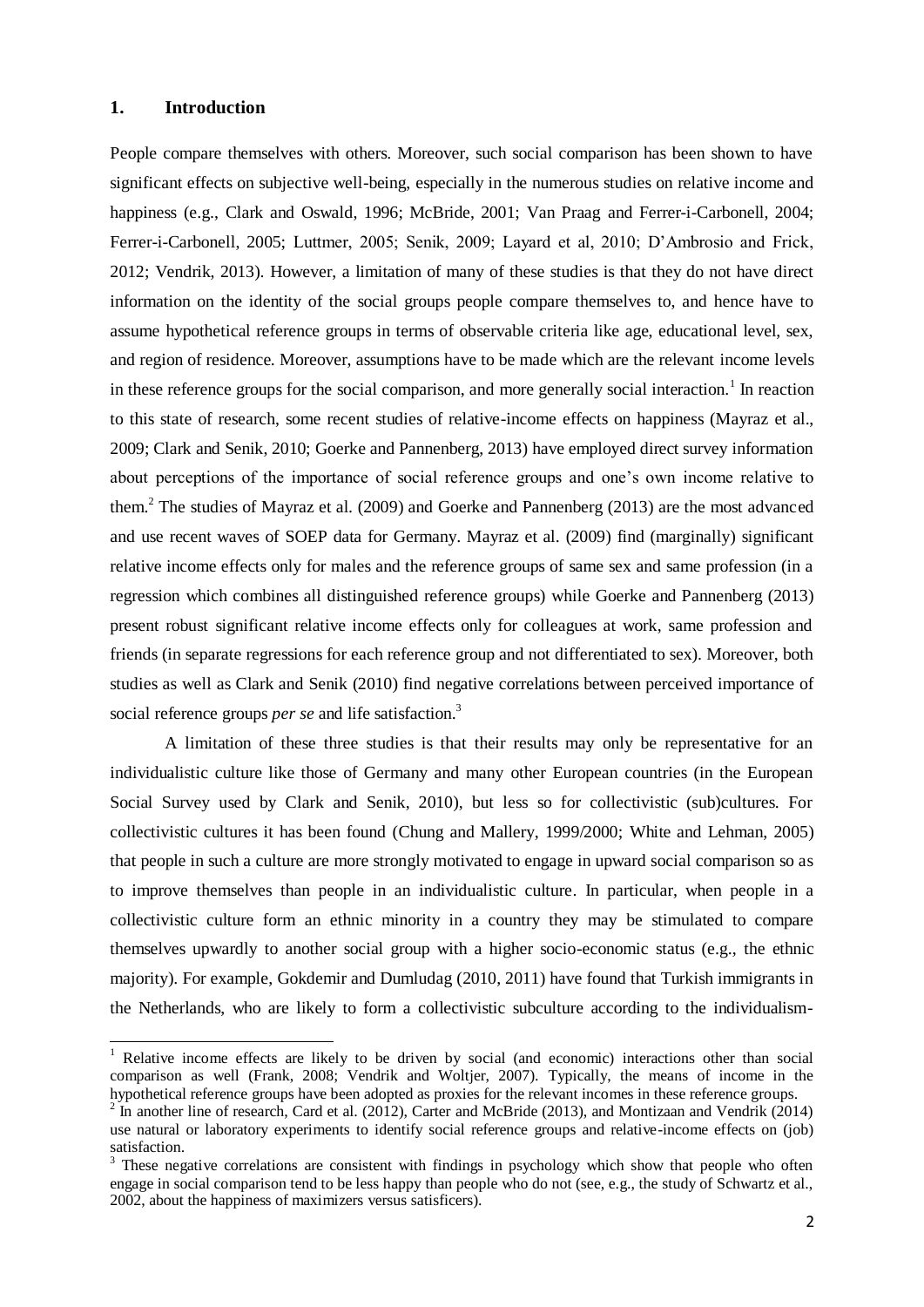collectivism measure of Hofstede  $(1984)^4$ , are much more inclined to compare themselves with Dutch natives (68%) than Moroccan immigrants in the Netherlands (14%), who have a more individualistic culture. <sup>5</sup> Thus, comparison with Dutch natives may be important for Turkish immigrants as a motivation to improve themselves (for the sake of the group). Moreover, as a result of the stimulating emancipatory effect of this comparison, the perceived importance of it may have a positive rather than negative effect on the life satisfaction of the Turkish immigrants. Another possible implication of their collectivistic culture may be the importance of comparison with relatives as an expression of feelings of connectedness with them.<sup>6</sup> Such importance may have positive life satisfaction effects as well while having a higher income than one's relatives may have ambiguous effects.

In this study we investigate these hypotheses for a representative sample of 1005 Turkish immigrants in the Netherlands. The data for this sample was mainly collected by the first and second authors of this paper in a survey that was held in the Turkish consulate in Rotterdam, which is visited by Turkish immigrants from all layers of their population in the Netherlands to obtain necessary documents for various purposes. In this survey, besides questions about demographic and socioeconomic characteristics of the respondents, questions were asked about their levels of life satisfaction at the time of the interview and five years ago, the perceived importance of income comparison with several ethnic groups (Dutch natives, Turkish immigrants, other immigrants, people in Turkey) and life-domain groups (colleagues, neighbors, relatives in the Netherlands, relatives in other EU countries, relatives in Turkey), and the perceived levels of household income relative to these reference groups. Furthermore, the respondents were questioned about their standard of living compared to that of their parents when they were of the respondent's age and about the ethnic groups that they identified with. This yielded rich data which was employed in a regression model for current life satisfaction in terms of perceived comparison importance and relative income variables, interactions of them, and a large set of control variables. The comparison importance and relative income variables were alternatively defined as dummy or cardinal<sup>7</sup> variables and the control variables included the perceived level of life satisfaction of five years ago to control for unobserved timeinvariant heterogeneity of the respondents' life satisfaction levels. The model was estimated with

<sup>&</sup>lt;sup>4</sup> The Turkish society scores low on this measure (37; Hofstede, 1984), indicating that it is collectivistic.

<sup>&</sup>lt;sup>5</sup> The Moroccan society scores higher (46) on the individualism-collectivism scale of Hofstede(1984), indicating a more individualistic culture. Accordingly, Phalet and Schönpflug (2001) report that collectivistic values are more important in Turkish families than in Moroccan families in the Netherlands. The large difference in inclination towards comparison with Dutch natives between Turkish and Moroccan immigrants in the Netherlands cannot be attributed to differences in immigrant status as these two ethnic minorities have a similar migration history. Accordingly, White and Lehman (2005) find that the stronger inclination towards upward social comparison of Asian Canadians as compared to European Canadians is not accounted for by immigrant status.

<sup>&</sup>lt;sup>6</sup> This interpretation is consistent with the experience of the interviewers that many respondents only understood the questions on comparison with reference groups when it was explained to them in terms of following such reference groups. This lack of understanding of the competitive concept of comparison may be due to the cooperative collectivistic nature of the Turkish culture.

<sup>&</sup>lt;sup>7</sup> Goerke and Pannenberg (2013) call these variables ordinal, but we prefer the term "cardinal" as these variables are used as cardinal variables in our regression estimations (as well as in those of Goerke and Pannenberg).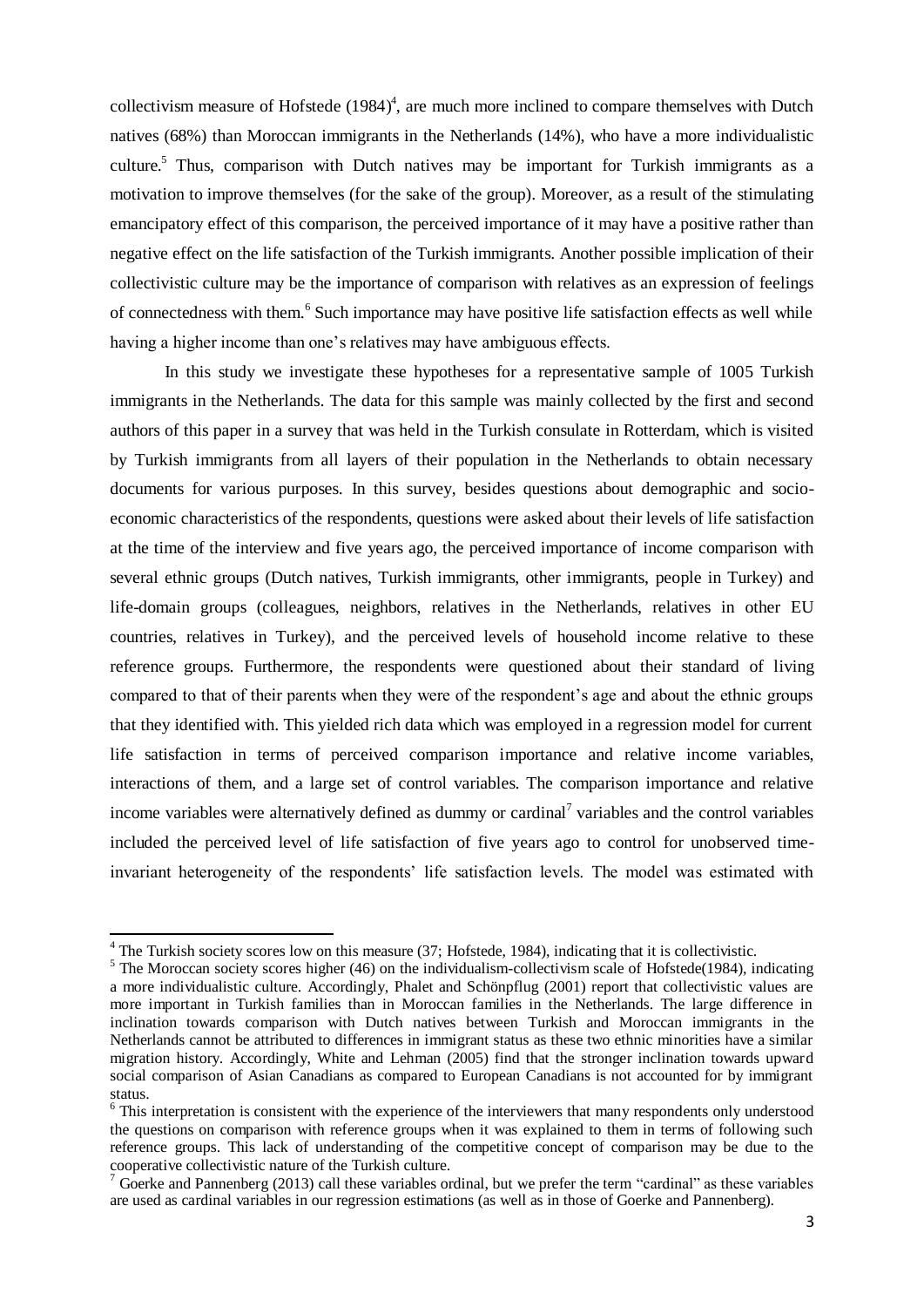ordinary least squares and White-heteroscedasticity-consistent standard errors for all ethnic reference groups jointly and for all life-domain reference groups jointly.

The main results are as follows. For the ethnic reference groups only income comparison with Dutch natives and other (non-Turkish) immigrants turns out to have significant effects<sup>8</sup> on the life satisfaction of the Turkish immigrants. Perceived importance of income comparison with Dutch natives has the hypothesized significant positive effect, which supports the interpretation of this comparison as a positive emancipatory stimulus in the pursuit of self-improvement of the Turkish immigrants. On the other hand, perceiving to have a lower household income than Dutch natives has a strong and significant negative effect on life satisfaction. Perceived high importance of income comparison with other immigrants has the expected negative effect on the life satisfaction of Turkish immigrants unless the respondent perceives to have a higher household income than other immigrants. In the latter case, a significant positive interaction term makes the total life satisfaction effect of perceived importance of income comparison with other immigrants insignificant. It also makes the life satisfaction effect of a higher income than other immigrants positive when income comparison with other immigrants is considered as very important. Thus, there seems to be a kind of socio-economic hierarchy with opposite life satisfaction effects of upward social comparison with Dutch natives and downward social comparison with other immigrant groups.<sup>9</sup>

For the life-domain reference groups, there are several interesting effects. Strikingly in view of the previous studies cited, the negative effect of perceiving a lower household income than colleagues is insignificant while a lower household income than neighbors significantly lowers the life satisfaction of Turkish immigrants. Perceived high importance of income comparison with relatives in the Netherlands has the hypothesized significant positive effect on life satisfaction, which can be associated with an underlying feeling of connectedness with one's relatives. On the other hand, Turkish immigrants who have a higher household income than relatives in the Netherlands are significantly less satisfied with their life, which may be interpreted in terms of the collectivistic culture of the Turkish immigrants making it unattractive to deviate too much from one's relatives (inequality aversion, cf. Fehr and Schmidt, 1999). Importance of income comparison with relatives in other EU countries (Belgium, Germany, etc.) has two opposite effects. On the one hand, finding it rather important to compare one's income with these relatives makes Turkish immigrants more satisfied with their life (relative to those for which this comparison is not important), which may again be associated with an underlying feeling of connectedness with one's relatives. On the other hand, finding it very important to compare one's income with relatives in other EU countries lowers the life satisfaction of Turkish immigrants relative to those for which this comparison is rather important. In this case, a more

 $\overline{a}$ 

 $8$  We often use the term "effect" when in fact we only found correlations. Thus, we implicitly assume that spurious correlations are sufficiently controlled for by the perceived level of life satisfaction five years ago and that causality runs from the importance and relative income variables towards life satisfaction. Section 5 contains an analysis of the causality issue.

 $9$  In this context it is interesting to note that Gokdemir and Dumludag (2010) have found in their interviews with Turkish immigrants that these immigrants are inclined to feel themselves superior in terms of socio-economic status to other immigrant groups in the Netherlands like Moroccans.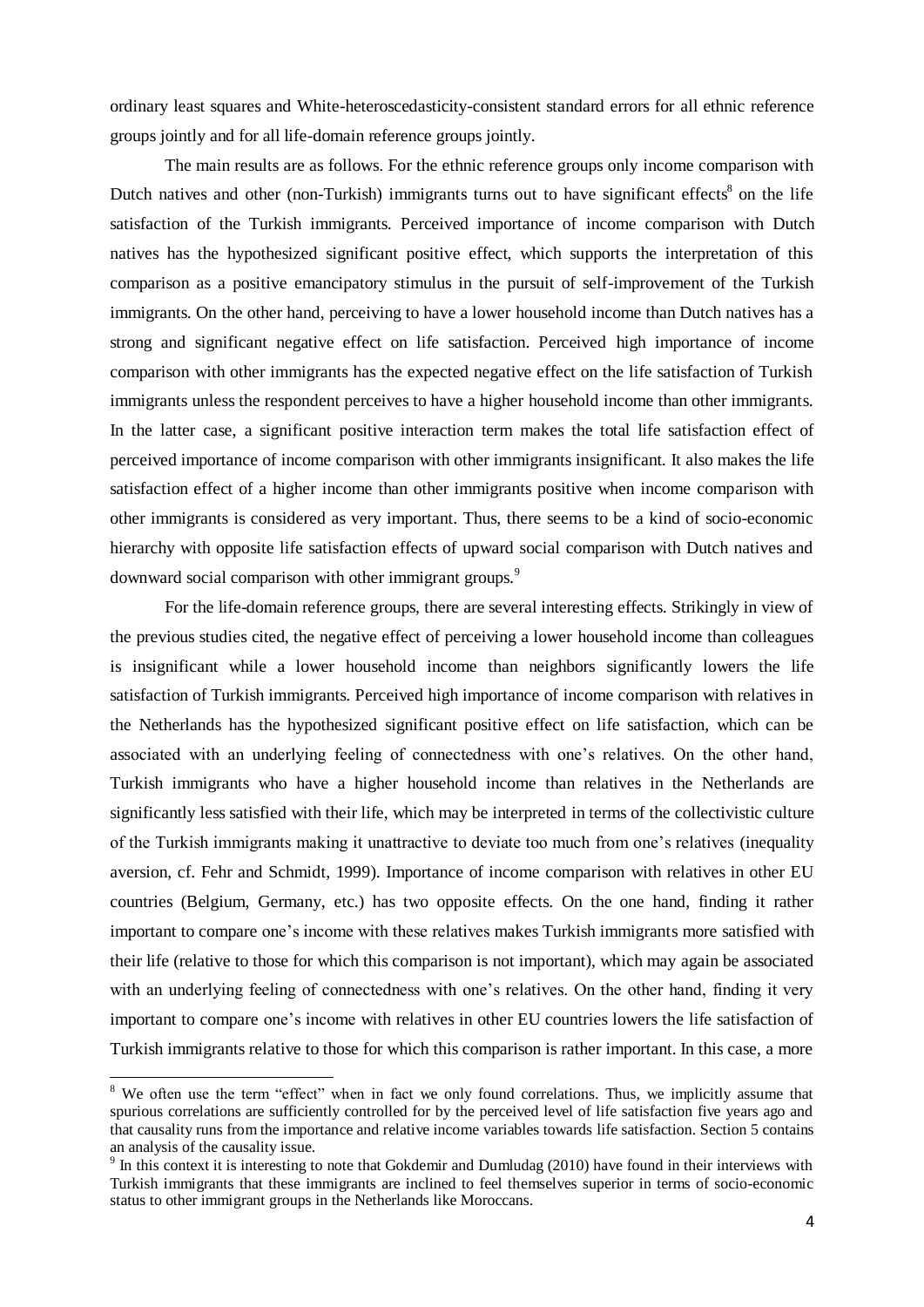individualistic and competitive attitude seems to prevail. Finally, perceived importance of income comparison with relatives in Turkey renders Turkish immigrants significantly less satisfied with life.

Our results are also relevant for the literature on migration. As is well-known, the expectations of immigrants to succeed economically in the new country is an important motive to immigrate. However, after immigration income levels of immigrants usually remain lower than those of native people, and immigrants tend to report lower levels of life satisfaction than natives (Verkuyten, 1986, 2008; Cornelisse-Vermaat, 2005; Safi, 2010). Bartram (2010) states that migration leading to settlement raises the question to which reference groups immigrants compare themselves. Immigrants can continue to compare themselves to those who still live in the country of origin, but they can also create new reference groups of other people (such as natives) in the destination country. Our study sheds light on this issue by showing that for Turkish immigrants in the Netherlands Dutch natives form an important reference group, but that the negative life satisfaction effect of a lower relative income is compensated by a positive stimulating effect of finding it very important to compare one's income with them.<sup>10</sup> Moreover, we also consider other reference groups like Turkish and other immigrants in the Netherlands and relatives, and find that attaching a high importance to income comparisons with other immigrants and relatives in other EU countries and Turkey lowers the life satisfaction of Turkish immigrants while finding it very important to compare one's income with relatives in the Netherlands has a positive impact on the immigrants' life satisfaction.

The organization of this paper is as follows. First, Section 2 describes the survey and the data extracted from that, presents descriptive statistics of the reference group variables, and discusses the control variables and the representativeness of the sample. Then, Section 3 explains the regression model, hypotheses and estimation method. The results from estimating this model are presented and analysed in Section 4. Section 5 presents robustness estimations and discusses the causality issue, and Section 6 concludes.

#### **2. Data, descriptive evidence, and variables**

# *2.1. Survey*

 $\overline{a}$ 

The survey consists of data entries from 1005 respondents. They come from two subsamples, namely a subsample based on face-to-face interviews at the Turkish consulate in Rotterdam with country-wide representative sampling of 858 respondents from various regions in the Netherlands<sup>11</sup> and a random subsample (as control group) with  $148$  respondents who filled in the survey through internet.<sup>12</sup> The

 $10$  This finding can also be related to the analysis in Leites (2015) that connects the literature on intergenerational income mobility to the effects of income comparison with various social reference groups on satisfaction with economic conditions and following behaviour.

<sup>&</sup>lt;sup>11</sup> At the time of the field study 320.000 Turkish immigrants (82 percent of the total population of Turkish immigrants in the Netherlands) from various regions in the Netherlands were registered at the Turkish Consulate in Rotterdam.

 $12$  Names of people for this subsample were randomly selected from a wide pool based on information from municipality records, a non-governmental organizations database, databases of social networks, etc. Moreover,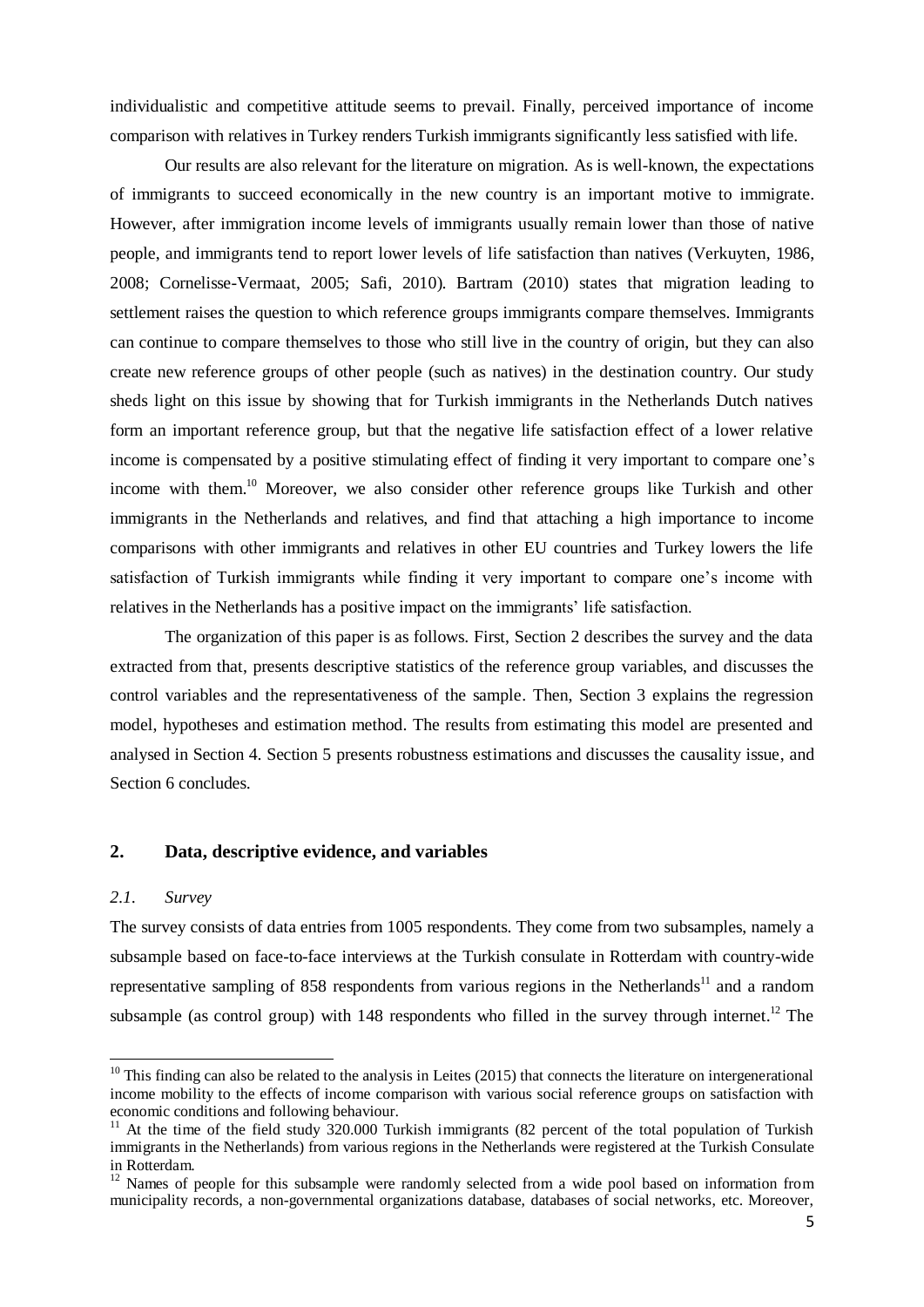data covers 629 men and 375 women of Turkish national origin.<sup>13</sup> However, the regression analyses presented in the paper had to use a lower number of observations due to missing values for at least one of the variables of interest. The survey was designed during the first half of 2012 and was implemented between September 2012 and June 2013.<sup>14</sup> The interviews in the Turkish consulate lasted approximately 30 minutes, and there was no show-up fee paid. The non-response rate of people approached was 20% (of which 10% refusals) in the consulate subsample and between 25 and 30% in the internet subsample.<sup>15</sup> We designed the survey with over 30 questions concerning (i) life and income satisfaction, (ii) perceived importance of income comparison with several social reference groups and perceived household incomes relative to them, and (iii) a wide range of demographic, socio-economic, and socio-cultural background variables such as gender, age, marital status, educational level, labour force status, religion, identity, and social belonging.

#### *2.2. Descriptive evidence on income comparison*

A key comparative advantage of our data is that it provides direct information on the intensity of income comparisons and perceived relative income of respondents with respect to an exogenously given set of nine reference groups composed of four ethnic and five life-domain groups. The ethnic reference groups were Dutch natives, other Turkish immigrants in the Netherlands, other (non-Turkish) immigrants in the Netherlands, and Turkish people in Turkey. The life-domain reference groups were colleagues, neighbors, relatives living in the Netherlands, relatives living in other EU countries (Belgium, Germany, etc.), and relatives living in Turkey. Separate questions were asked for the two subsets of ethnic and life-domain reference groups.<sup>16</sup> In the first question for each subset, respondents were requested to indicate the importance of income comparisons with the four or five reference group on a 1-3 scale ranging from "completely unimportant" to "very important". The second question asked respondents to report how their household income compared with those groups on a 1-5 scale ranging from "much lower" to "much higher". The percentages of the scores for these questions among the respondents are indicated in Tables 1 and 2.

*Insert Table 1 here*

 $\overline{a}$ 

about 35 people were approached on streets in Rotterdam, Arnhem, Maastricht, and Den Haag to fill in the questionnaire.

One respondent did not declare his/her sex.

<sup>&</sup>lt;sup>14</sup> The survey interviews were held in Turkish by the first and second authors of this paper at the waiting room of the Turkish consulate at Rotterdam. The waiting room is at the ground floor and has no direct connection with the service points which are located on the first and second floors (except for an information desk). In the waiting room there are chairs for 80 people plus a very small playground for children. The waiting room also serves as a social meeting point for the immigrants from Turkey.

<sup>&</sup>lt;sup>15</sup> The non-response rate in the internet subsample could not be determined exactly as some respondents may have forwarded the link to the questionnaire to relatives or friends.

<sup>&</sup>lt;sup>16</sup> See Appendix A for the English translations of these Turkish survey questions.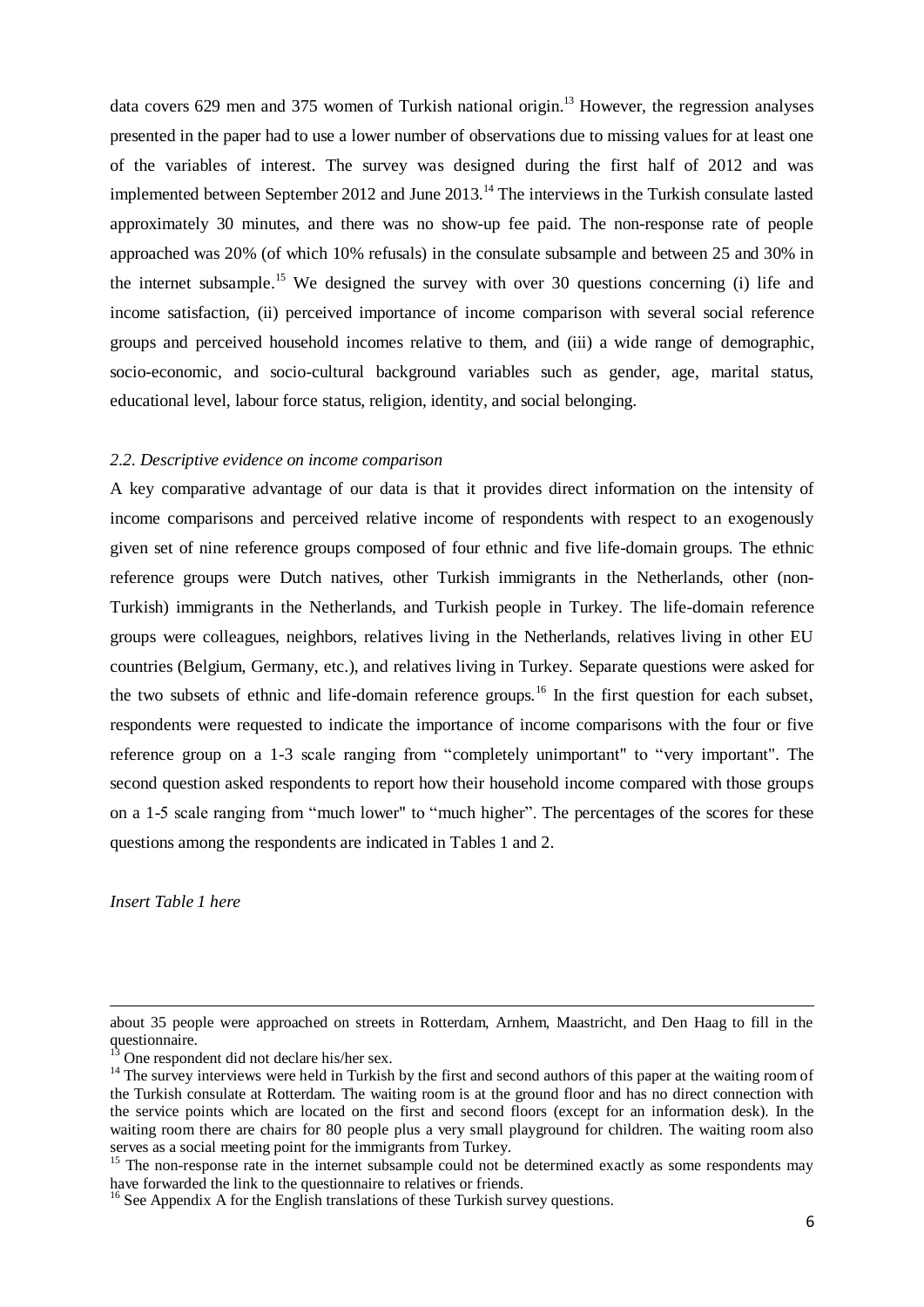Table 1 for the ethnic reference groups shows that about 80 percent of the respondents find it important (rather or very) to compare their household income with Dutch people and with their own group of Turkish immigrants in the Netherlands, and even more so (84%) with people in Turkey. On the other hand, 88 percent does not attach much importance to income comparison with other immigrants in the Netherlands. The high perceived importance of income comparison with Dutch natives is remarkable in view of the fact that half of the respondents perceive their household income as lower or much lower than that<sup>17</sup> of Dutch natives. On the other hand, many respondents view their household income as higher or much higher than those of people from their own group of Turkish immigrants, other immigrants, and people in Turkey.

### *Insert Table 2 here*

 $\overline{a}$ 

For the life-domain reference groups, Table 2 shows that about 75 percent of the respondents find it important (rather or very) to compare their household income with colleagues and with relatives in the Netherlands, and even more so (80%) with relatives in Turkey. On the other hand, more than 80 percent does not attach much importance to income comparison with neighbors and to income comparison with relatives in other EU countries. Regarding perceived relative incomes, more than 20% see their household incomes as higher or much higher than those of colleagues and relatives in the Netherlands and other EU countries, and not surprisingly, more than 55% as higher or much higher in comparison to relatives in Turkey. On the other hand, more than 40% of the respondents perceive their household income as lower than that of relatives in other EU countries, and more than 60% see their household income as similar to that of neighbors.

An important question is whether the perceived importance of income comparison data in our survey taps dimensions of income comparison that are essentially different from those elicited from the perceived relative income data. For example, respondents who perceive to have a higher or lower household income than a certain reference group may be more inclined to state that income comparison with that reference group is important than those with a perceived similar relative income (Goerke and Pannenberg, 2013). To answer this question, we regressed the perceived importance of income comparison variables for the various reference groups on the relative income variables and all other key and control variables (but separately for the two subsets of ethnic and life domain reference groups, see Section 3). These regressions did not reveal (marginally) significant correlations between income comparison importance and relative income variables for the same reference group except for comparison with other Turkish immigrants, which however turned out not to have significant effects in the life satisfaction regressions (see Section 4). On the other hand, the importance variables strongly positively correlate with all or almost all other (ethnic or life-domain) importance variables, thus indicating an overall tendency of respondents to attach more or less importance to income

<sup>&</sup>lt;sup>17</sup> Probably, respondents have a kind of perceived average level of household income of Dutch natives they know in their mind when answering this question.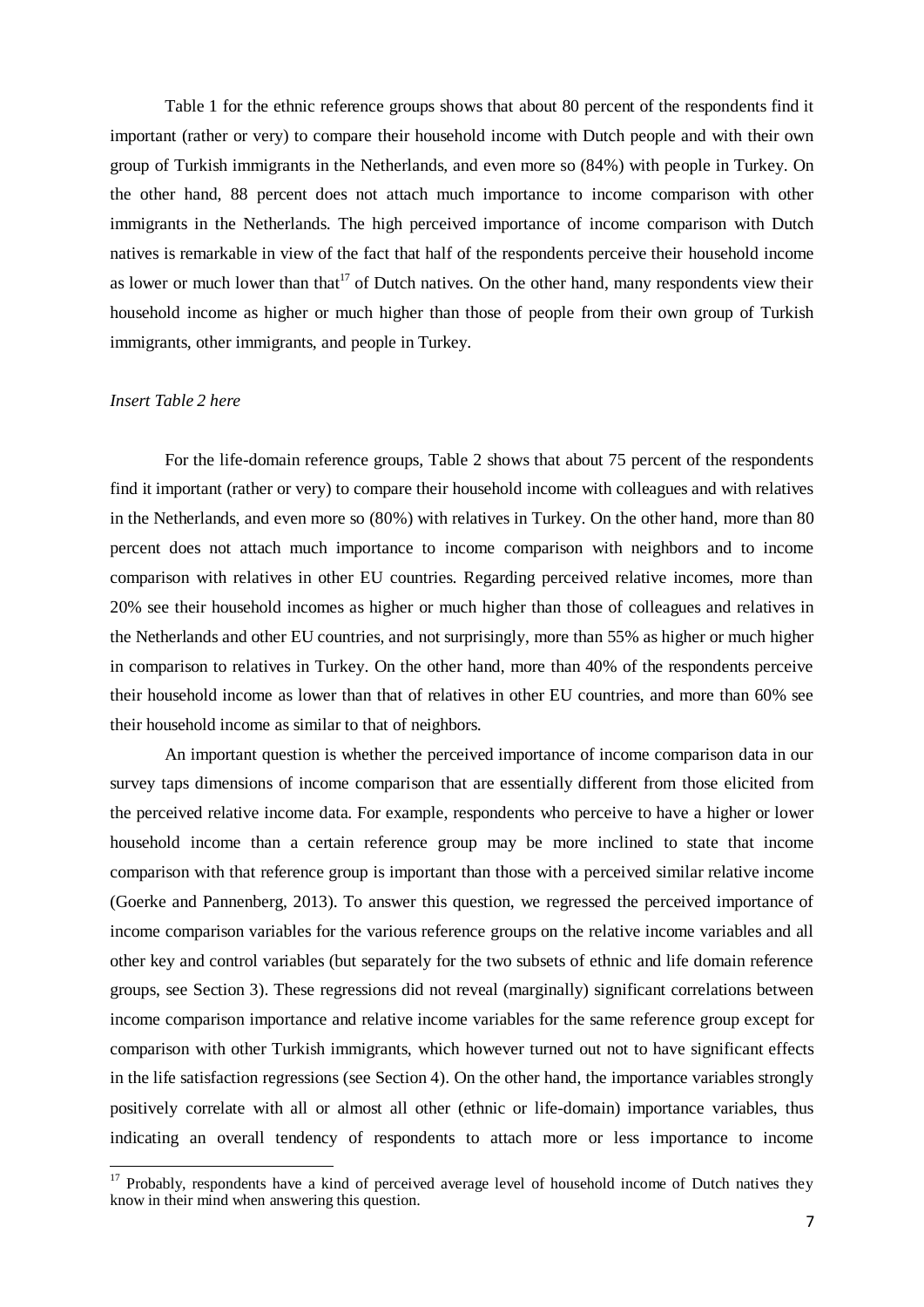comparisons with groups of other people. This is consistent with the suggestion from findings in psychology that the propensity to engage more or less frequently in social comparison is a personspecific trait (see, e.g., Schwartz et al., 2002).

#### *2.3. Other variables*

 $\overline{a}$ 

The dependent variable in the regression model in this study is life satisfaction, which is composed of individual responses to the question: *All things considered, how satisfied are you with your life as a whole these days?* Respondents were asked to indicate a score on an ordinal scale ranging from 0 (completely dissatisfied) to 10 (completely satisfied). In the survey we also asked for the respondents' level of life satisfaction of five years ago. Answers to these questions are based on respondents' selfassessments and are well-known as measures of subjective well-being. Descriptive statistics for these variables and the variables explained below are given in Table B.1 in Appendix B.<sup>18</sup>

Apart from the main explanatory variables, we control for household income, comparison of the standard of living with parents, and demographic, socio-economic and socio-cultural variables. The question on household income was presented in ten income brackets of mean net household income of several ethnic minority groups in the Netherlands, and respondents were asked to indicate in which income range their household income fell. The income brackets ranged from below 1500 euros monthly for the lowest category to above 5500 euros monthly for the highest category. The question on the comparison of the standard of living with that of the parents was presented with a 1-5 answer scale from "much worse" to "much better".

The demographic questions concerned a large set of control variables such as gender, age, generation, household size, number of children, and marital status. The dummy variable gender equals one if the respondent is male and zero if the respondent is female. The variable age represents the respondent's age in years. Since previous studies have found a quadratic relationship between age and happiness, we also use age squared as a control variable. Moreover, we use a control variable which distinguishes between five subcategories of the sample as first, 1.5, second, 2.5, and third generations to make meaningful comparisons between the different cohorts. The first generation consists of people who were born in Turkey and who came to the Netherlands after age 11, and the 1.5 generation of those born in Turkey who came to the Netherlands before age 12. The second generation consists of people born in the Netherlands with both parents born in Turkey, and the 2.5 generation of those born in the Netherlands with one parent born in Turkey and one parent born in the Netherlands. People of the third generation were born in the Netherlands and their parents were also born in the Netherlands. The 1.5 generation is the largest group of people in the survey (49 percent).

The variable household size represents the number of people living in the house in which the respondent lives. "Number of children" indicates the number of children of the respondent. Four

 $18$  It is interesting to note that for life satisfaction in the Turkish consulate subsample there are two local maxima in the life satisfaction distribution among the respondents: a higher peak at 8 and a lower peak at 5. This deviates from the overall life satisfaction distribution in the Dutch population which tends to have one peak at 8.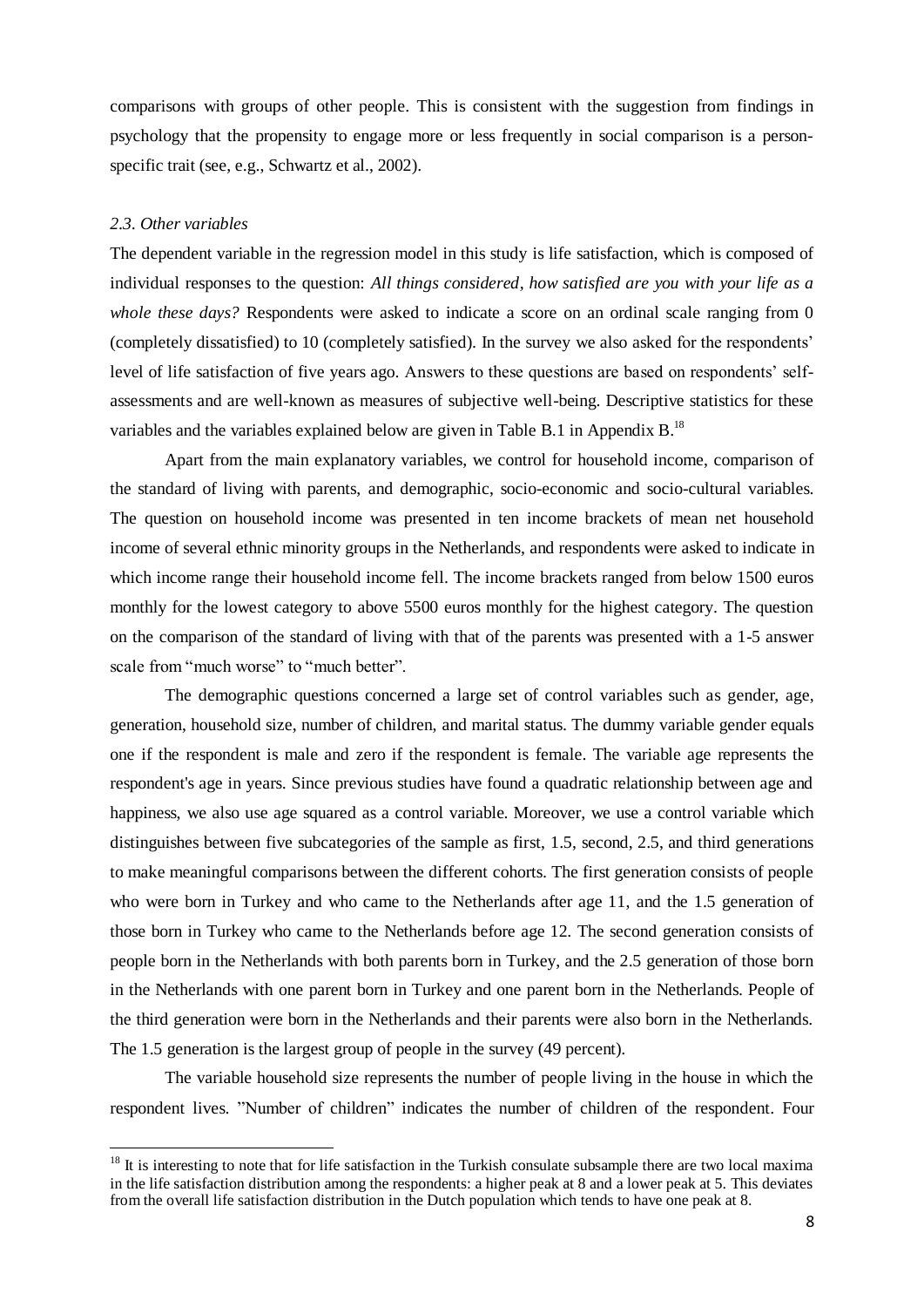dummy variables indicate marital status: "married" equals one if the respondent is married and zero otherwise; "widowed" equals one for respondents who have been widowed, and equals zero otherwise; "separated/divorced" equals one for respondents who are separated or divorced and zero otherwise; "single" equals one for respondents who are living alone and zero otherwise. The omitted reference case for marital status is "married". 19

The socio-economic variables represent educational level and labour force status. We distinguish six different educational categories. The first category consists of individuals with no or an elementary school degree. The second category has a secondary school degree. The third category has a high school degree. The fourth category has a vocational school degree. The fifth and sixth categories have undergraduate and postgraduate degrees, respectively. Labour force status is indicated by six additional zero/one dummies: "full-time", "part-time", "self-employed", "retired", "housewife", "student", and "non-working". The omitted reference category is "full-time".

The socio-cultural variables concern religion and identity. Respondents' ratings of the importance of religion in their lives on an integer scale of 1 (least important) to 5 (most important) are recorded in the variable religion. The identity variables consist of several identities that respondents may feel closely connected to. The dummy variables in this category are Turkish, Muslim, Dutch citizen, European Union citizen, World citizen, and other identity. These dummy variables equal one if the respondent selects the pertinent identity and zero otherwise. The omitted reference category is Turkish identity.

#### *2.4. Representativeness of the sample*

 $\overline{a}$ 

In order to investigate the representativeness of our sample, we compare the descriptive statistics of most control variables with those of a representative subsample of Dutch inhabitants with a Turkish nationality between age 16-75 from the Dutch Labour Force Survey (EBB).<sup>20</sup> Table B.1 in Appendix B shows that about half of the means statistics of the two samples are reasonably close to each other with the notable exceptions of those for gender, elementary, secondary, high-school and undergraduate education, full-time working, self-employed and non-working.<sup>21</sup> Men, immigrants with high-school and undergraduate degrees, and full-time and self-employed immigrants are overrepresented in our sample whereas women, immigrants with only elementary and only secondary education and nonworking<sup>22</sup> immigrants are underrepresented. This may be attributed to female, lower-educated, and non-working immigrants not coming as easily to the Turkish consulate as male, higher-educated, and working immigrants. It is also possible that some respondents indicated a high-school or

 $19$  The questionnaire also includes a question on subjective health. However, we do not control for this variable in our estimations as it is likely to be endogenous to life satisfaction, and hence to lead to downward biases in the sizes of the other coefficient estimates.

<sup>&</sup>lt;sup>20</sup> We thank Ineke Bijlsma for kindly providing us with the descriptive statistics of the latter subsample.

 $21$  The means of these variables in the two samples are significantly different from each other according to a ttest. The means for generation are not fully comparable as the EBB does not distinguish 1.5 and 2.5 generations.

 $^{22}$  The non-working percentage of 40% in the EBB should be compared with the sum of non-working, retired and housewife percentages of 23% in our sample.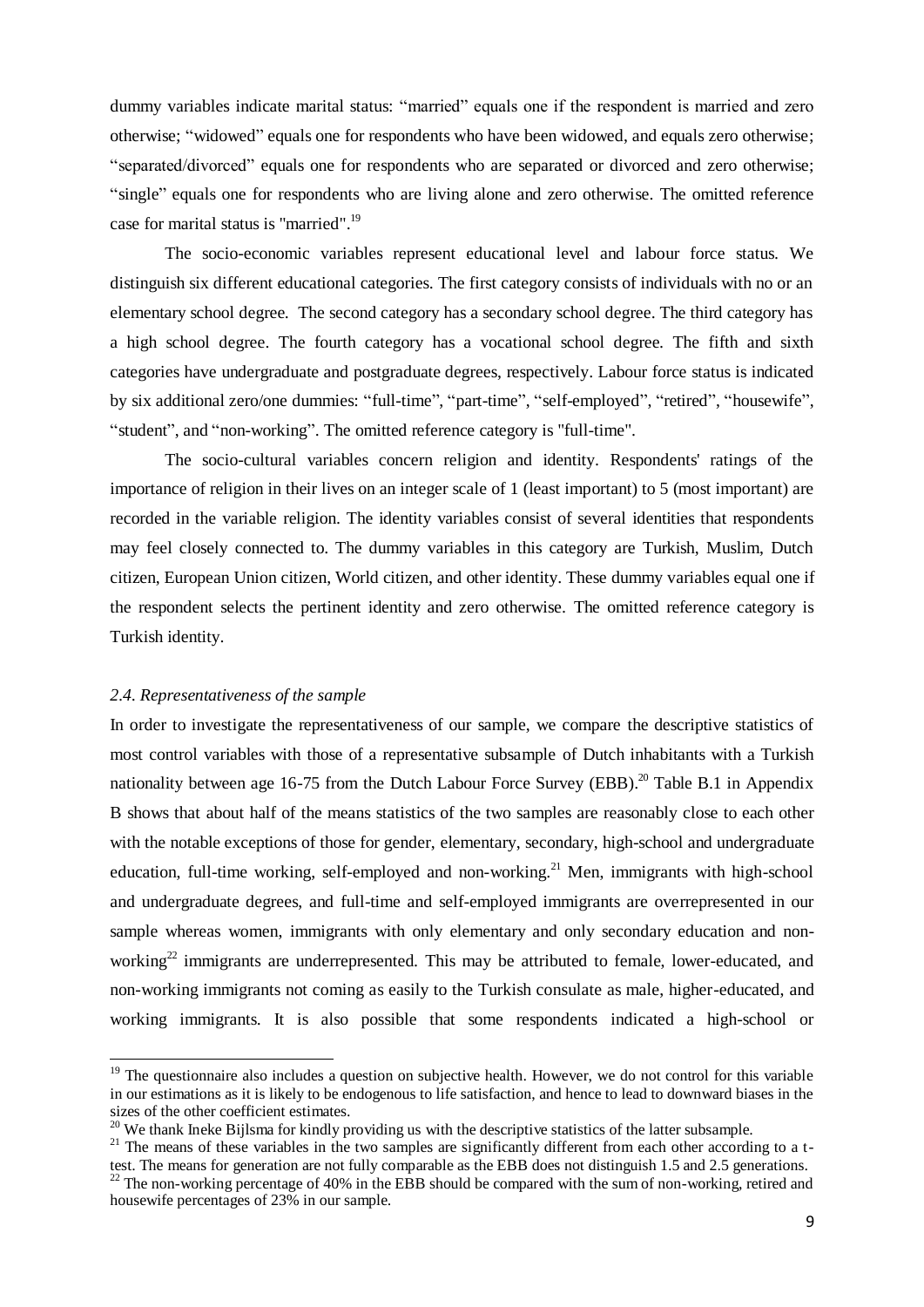undergraduate education in their interviews while not having completed such an education (as asked for in the pertinent question). Thus, the representativeness of our sample is limited, but in our view still reasonably good.

# **3. Model and hypotheses**

In its most general form, the baseline cross-section model that we employ is specified as follows:

$$
S_i = \alpha + \sum_{j=1}^{m} (\beta_j I_i^{Rj} + \gamma_j Y_i^{Rj} + \delta_j I_i^{Rj} Y_i^{Rj}) + \kappa ln Y_i + \sum_{k=1}^{p} \lambda_k X_i^k + e_i,
$$
 (1)

where  $S_i$  is the life satisfaction of respondent *i*,  $I_i^{Rj}$  is a measure of the perceived importance of the incomes of reference group *j*,  $Y_i^{Rj}$  is a vector or scalar measure of the perceived household income relative to reference group *j*,  $Y_i$  is household income,  $X_i^k$ ,  $k = 1, \ldots, p$ , represent other controls, the Greek symbols indicate parameters, and  $e_i$  is an idiosyncratic error. The interaction terms of perceived importance and relative income  $Y_i^{Rj}$  are included in the model as it may be expected that the weight of household income relative to a certain reference group in a person's life satisfaction is positively related to the importance the person attaches to the incomes in that reference group. With respect to the set of reference groups that are incorporated in model (1), there are two variants: one with reference groups of Dutch natives, other Turkish immigrants in the Netherlands, other immigrants in the Netherlands, and Turkish people in Turkey, and another one with reference groups of colleagues, neighbours, relatives living in the Netherlands, relatives in other EU countries, and relatives in Turkey. We refer to the former set of reference groups as the *ethnic* reference groups and to the latter set as the *life-domain* reference groups. These two sets of reference groups are not combined into one large set of reference groups as the reference groups in one set may overlap too much with reference groups in the other set, and hence may give rise to problems of multicollinearity.

The controls  $X_i^k$  include gender, age, age squared, generation, remembered life satisfaction of five years ago, dummies for marital status, numbers of children and adults in the household, dummies for level of education, labour force status, and perceived identity, religion, and standard of living compared to that of the parents when they were of the respondent's age (better or worse) (see the descriptive statistics Table B.1 for a full list of all control variables used in the estimations). The level of life satisfaction of five years ago as remembered by the respondent is assumed to control for spurious correlations between reference group variables and life satisfaction via time-invariant omitted variables like personality characteristics. Perceived identity variables are included as otherwise their effects may be picked up by the key variables of perceived importance of the reference groups. Standard of living compared to that of parents represents the intergenerational influence of household income relative to the reference group of parents.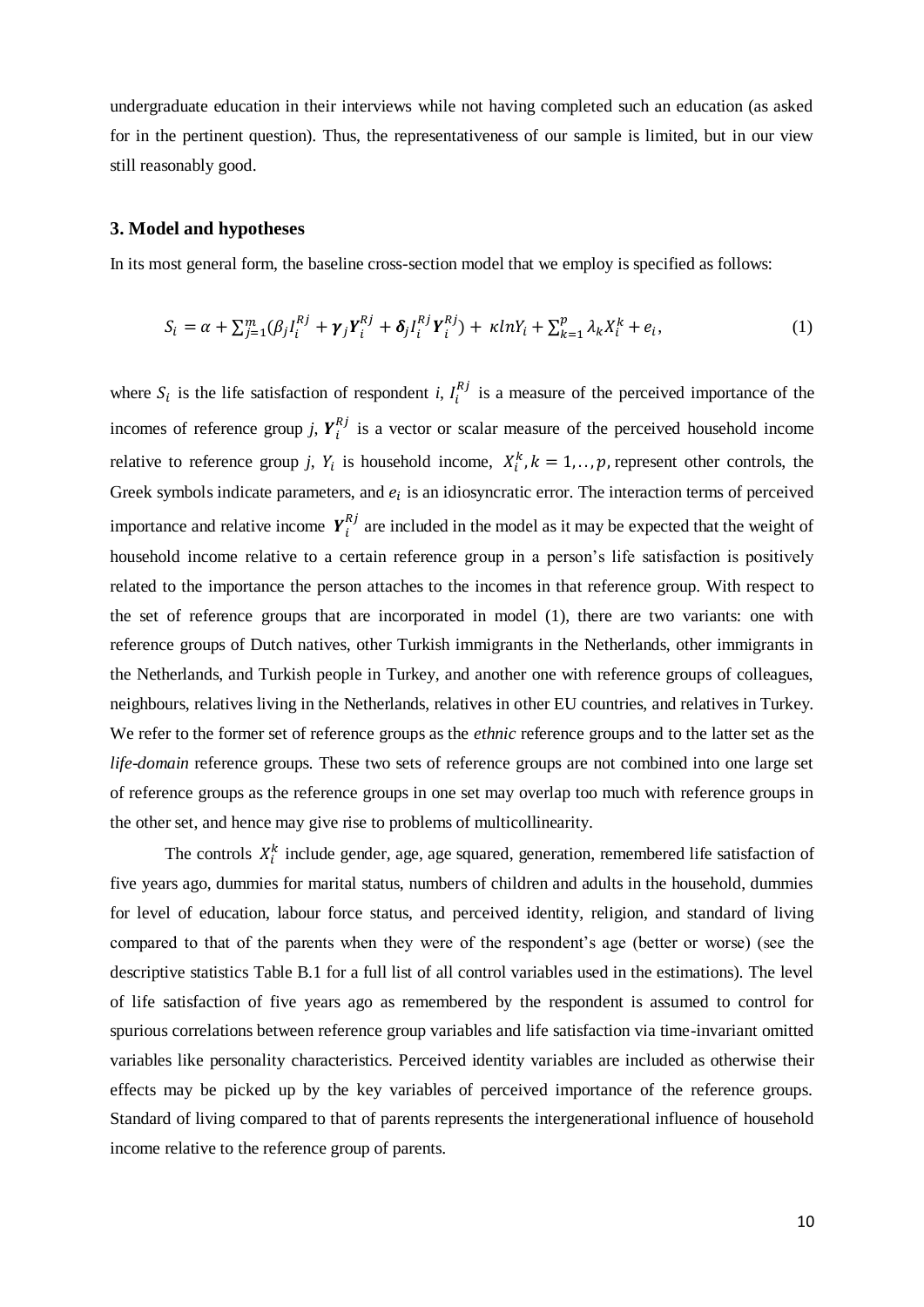In estimating model (1), two sets of measures of the perceived importance  $I_i^{Rj}$  of reference group *j* and perceived relative income  $Y_i^{Rj}$  are used. The first set consists of one dummy variable for  $I_i'$  $a_i^{Rj}$  and two dummy variables for  $Y_i^{Rj}$ . The dummy for importance equals one when the answer to the pertinent survey question (see Section 2) is "very important", and zero otherwise. It is defined like this as estimations of equation (1) with two dummy variables for the answers "very important" and "completely unimportant" (with "rather important" as the omitted reference case) revealed that for many reference groups the life satisfaction effects of differences in the perceived importance variables between "rather important" and "very important" are (marginally) significant whereas for almost all reference groups the life satisfaction effects of differences between "completely unimportant" and "rather important" are (marginally) insignificant. The two dummies for relative income are defined as being equal to one when the answer to the corresponding survey question is "much lower" or "lower", respectively "higher" or "much higher". The second set of measures consists of two cardinal variables. The cardinal variable for importance is coded as 1 for the answer "completely unimportant" to the pertinent question, 2 for "rather important", and 3 for "very important". The cardinal variable for relative income is defined as the natural logarithm of 1 for the answer "much lower", 2 for "lower", 3 for "about the same", 4 for "higher", and 5 for "much higher". The logarithmic form is chosen to reflect the stronger life satisfaction effects of lower as compared to higher relative income as found for most reference groups in the estimations of equation (1) with the dummy specifications of the comparison variables.

On the basis of previous literature on effects of perceived importance of reference groups on subjective well-being (Mayraz et al., 2009; Clark and Senik, 2010; Goerke and Pannenberg, 2013), we expect negative signs of the estimates of the coefficients  $\beta_j$  of  $I_i^{Rj}$  in equation (1) for most reference groups. Thus, respondents may tend to be less satisfied with their life when comparing with others is more important for them. However, income comparison with Dutch natives, which has been found to be important for Turkish immigrants by Gokdemir and Dumludag (2011), may also have a positive effect on their life satisfaction by stimulating self-improvement. Such motivation seems especially strong in collectivistic cultures (Chung and Mallery, 1999/2000; White and Lehman, 2005), one of which is the Turkish culture. Moreover, in such cultures importance of income comparison with relatives may also have a positive effect on life satisfaction as an expression of feelings of connectedness with one's relatives.

Perceived household income relative to important reference groups  $(Y_i^{R_j})$  is, in general, expected to have a positive effect  $(y_j)$  on life satisfaction when it is higher than the household income of the reference group and a negative effect when it is lower. However, in a collectivistic culture like the Turkish, having a higher household income than one's relatives may have ambiguous effects on life satisfaction. Regarding the interaction terms, their insignificance in studies by Mayraz et al. (2009) and Goerke and Pannenberg (2013) for German data suggests that they will be insignificant in our estimations as well despite their a priori plausibility. If interaction terms are indeed separately and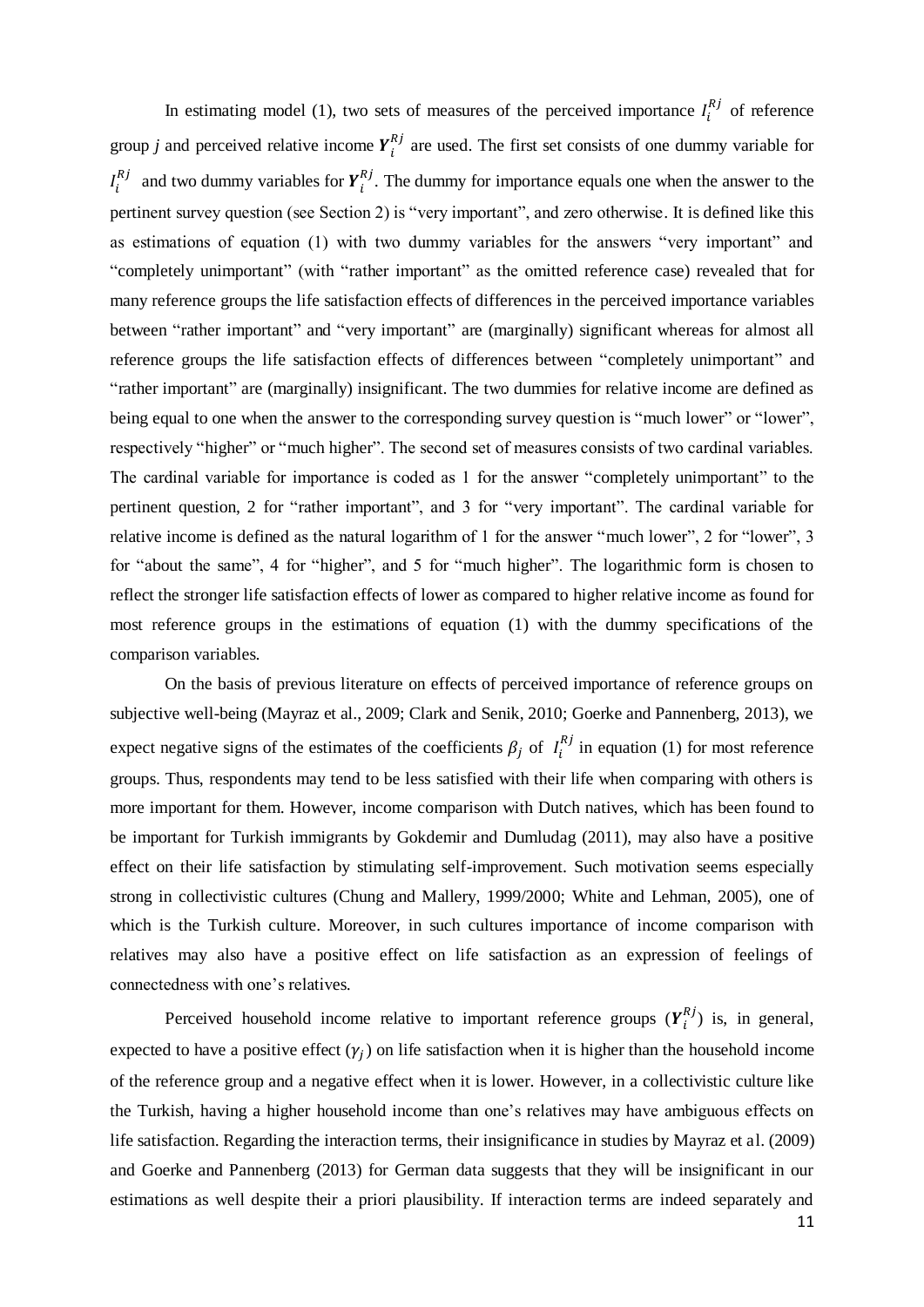jointly insignificant, they are dropped from model (1) in subsequent estimations in order to enhance statistical power. Furthermore, to increase consistency between the results for the dummy and cardinal model variants the cardinal linear and logarithmic specifications are replaced by quadratric or quartic specifications for some particular reference group variables.

For the control variables we expect the usual signs found in the happiness literature. In particular, it is anticipated that the standard of living compared to that of the parents will have a positive effect if it is higher and a negative effect if it is lower. Because we control for many relative income components, coefficient  $\kappa$  of  $lnY_i$  will capture the absolute income effect, which is expected to be zero or even negative in view of the results of Gokdemir and Dumludag  $(2011)^{23}$ . The signs of the coefficients of the identity variables are anticipated to be non-zero and those of the other control variables are expected to be in line with the estimates in Gokdemir and Dumludag (2011) and other happiness studies for immigrants.

We estimate our cross-section model using ordinary least squares (OLS) regressions, which treat life satisfaction as a cardinal construct. We use this type of model as the results of cardinal models are more intuitive and easier to interpret than estimates from ordinal probit models. In addition, cardinal and ordinal analyses of life satisfaction yield, in general, similar results (Ferrer-i-Carbonell and Frijters,  $2004$ .<sup>24</sup> Standard errors of the coefficient estimates are White heteroscedasticity-consistent as heteroscedasticity tests reject homoscedasticity of the residuals.

### **4. Estimation results**

In this section we present four groups of estimations for two by two combinations of the ethnic and life-domain sets of reference groups on the one hand, and the dummy and cardinal specifications of the reference group variables on the other hand. For both the ethnic and life-domain reference groups, first the estimates for the dummy specifications are discussed as these seem more reliable than the rather restrictive cardinal estimates, and then the latter estimates are presented and compared with the former estimates.

#### *4.1. Ethnic reference groups*

 $\overline{a}$ 

For the ethnic reference groups and the dummy specifications, estimating equation (1) yielded interaction coefficients that were all insignificant, but three of them were "weakly" insignificant ( $p <$ 

 $23$  In this study the coefficients of the income and social comparison variables are misinterpreted as absolute and relative income effects, respectively. The social-comparison variable is a proxy for the average household income and social status in the various social reference groups of the Turkish immigrants rather than a relative income variable. Consequently, the coefficient of the income bracket variable represents an ordinary income effect at given social reference income (see Vendrik, 2013, for the distinction between the various income effects). The estimate of this income effect for Turkish immigrants is insignificantly negative in the study of Gokdemir and Dumludag (2011), while the unidentified absolute income effect could be expected to be even more negative (cf. Vendrik, 2013).

<sup>&</sup>lt;sup>24</sup> Goerke and Pannenberg (2013) also obtain results with a rating scale model that are very similar to their OLS estimates.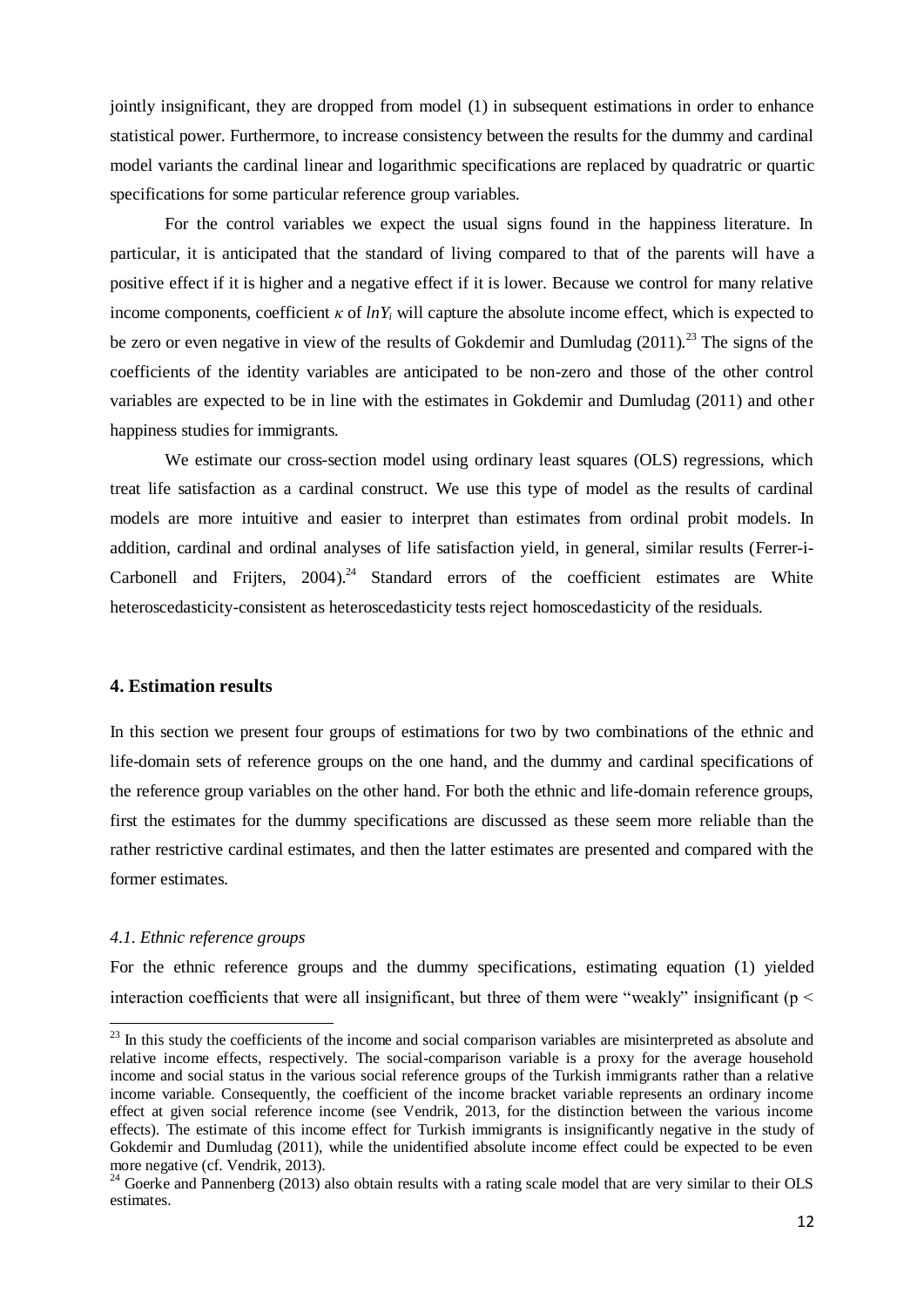0.16). To get easily interpretable estimates of the main effects and to gain statistical power, we dropped the other, separately and jointly insignificant interaction terms. This left us with one significant interaction term for high importance of comparing one's household income with those of other immigrants and having a higher household income than other immigrants while the other two interaction terms were insignificant ( $p = 0.16$  and 0.24). Dropping the latter two interaction term<sup>25</sup> one by one preserved the significance of the remaining interaction term and resulted in coefficients of the reference group variables that were all separately and jointly insignificant for the reference groups of other Turkish immigrants in the Netherlands and Turkish people in Turkey. Table 3 therefore only presents the estimates for the reference groups of Dutch natives and the other immigrants (see Appendix C for the full estimation results).

#### *Insert Table 3 here*

 $\overline{a}$ 

Attaching a high importance to income comparison with Dutch natives and perceiving to have a lower household income than Dutch natives both have (marginally) significant and sizable effects on the life satisfaction of Turkish immigrants. This is in line with the finding of social comparison with Dutch natives by Gokdemir and Dumludag (2011). The effect of a lower household income than Dutch natives has the expected negative sign, but the positive sign of the effect of high importance of income comparison with Dutch natives deviates from the negative effects of perceived importance of reference groups that are generally found in other studies (Mayraz et al., 2009; Clark and Senik, 2010; Goerke and Pannenberg, 2013). The positive importance effect can be interpreted as being the result of the collectivistic culture of the Turkish immigrants in which they are stimulated to engage in upward social comparison with other social groups with a higher socio-economic status so as to improve themselves (Chung and Mallery, 1999/2000; White and Lehman, 2005). Our finding of a positive importance effect suggests that such motivation considerably raises the life satisfaction of the Turkish immigrants. On the other hand, when they perceive their household income as being lower than that of Dutch natives, their life satisfaction is suppressed by an even higher amount. The total sum of these two effects for those who find it very important to compare their household income with those of Dutch natives, but perceive to have a lower income is negative, but insignificant (see second panel of Table 3). Thus, for these individuals the two effects compensate each other so as to make the total life satisfaction effect of comparing their incomes with those of Dutch natives insignificant.

The life satisfaction effect of a higher household income than Dutch natives is insignificant, which is in line with studies that find an insignificant happiness effect of downward (as opposed to upward) social comparison. However, when Turkish people with a higher household income than Dutch natives find it very important to compare with them, the total sum of the two effects is strongly positive and significant (second panel of Table 3). Thus, the total life satisfaction effect of finding it

 $^{25}$  A F test for the full regression with all interaction terms revealed that the dropped interaction terms are jointly insignificant.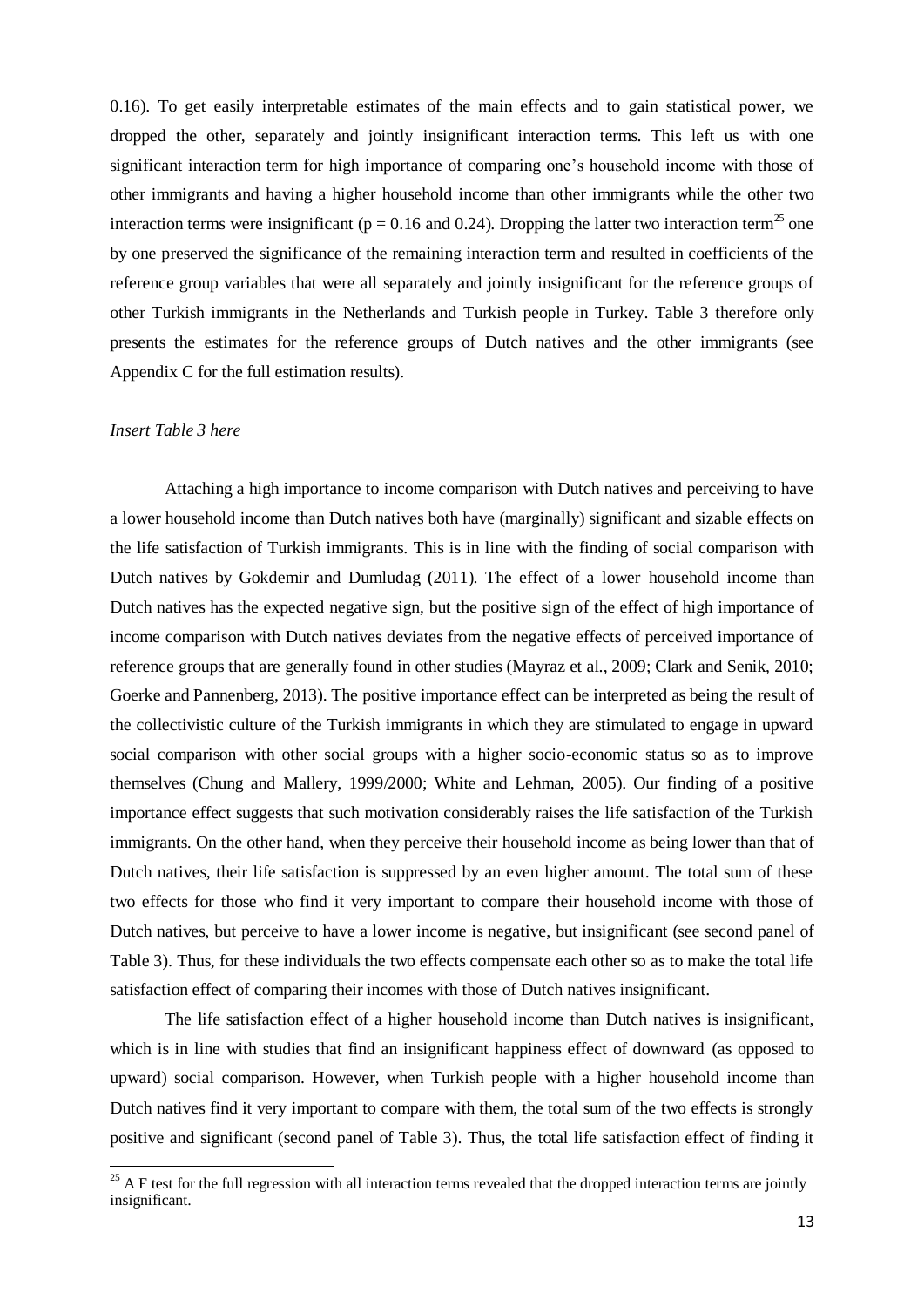very important to compare one's income with those of Dutch natives and having a household income higher than or similar to those of Dutch natives is considerably positive. Hence, our estimates suggest that Turkish immigrants who find it very important to compare their income with Dutch natives are substantially more satisfied with life than other Turkish immigrants unless they perceive to have a lower household income than Dutch natives.

Finding it very important to compare one's income with other immigrants<sup>26</sup> also has a significant effect on life satisfaction, but now the effect is negative. However, perceiving to have a lower or higher household income than other immigrants does not have significant effects on life satisfaction. The total effect of a high importance of income comparison with other immigrants and a lower household income than them is almost marginally significant ( $p = 0.11$ ; second panel of Table 3). On the other hand, for those who find it very important to compare their income with other immigrants and perceive to have a higher household income than them there is a significant and large positive interaction effect. This interaction effect is in line with our expectation stated in Section 3 that the weight of household income relative to a certain reference income in a person's life satisfaction is positively related to the importance the person attaches to that reference group. It makes the life satisfaction effect of a higher household income than other immigrants significant and positive when a high importance is attached to income comparison with other immigrants (see second panel of Table 3 for this and further derived effects). It also makes the life satisfaction effect of high importance of income comparison with other immigrants strongly insignificant for those with a higher household income than other immigrants (two counteracting effects). As a result, the total life satisfaction effect of high importance of income comparison with other immigrants and a higher household income than them (sum of three effects) is strongly insignificant as well. Thus, Turkish people who find it very important to compare their income with other immigrants are much less satisfied with life than other Turkish people unless they perceive to have a higher household income than other immigrants. In the latter case there is also a strong positive effect of downward social comparison with other immigrants on the life satisfaction of these Turkish people, which compensates for the negative effect of attaching a high importance to income comparison with other immigrants *per se*. Thus, while there is a strong negative effect of a lower household income than Dutch natives, there is a strong positive effect of a higher income than other-than-Turkish immigrants. This suggests a kind of socio-economic hierarchy with opposite life satisfaction effects of upward social comparison with Dutch natives and downward social comparison with other immigrant groups.

A complication in the interpretation of the main life satisfaction effects of high importance of income comparison with other immigrants and a higher income than them is that they represent the main effects when the interaction term is zero, so when the Turkish respondents perceive their income to be similar to or lower than those of other immigrants and attach a moderate or no importance to the income comparison with them, respectively. For comparison of the main effects with those of income

 $\overline{a}$ 

<sup>&</sup>lt;sup>26</sup> Note from Table 1 that this only holds for 12.3 % of the total sample of 913 respondents, so for 112 of them.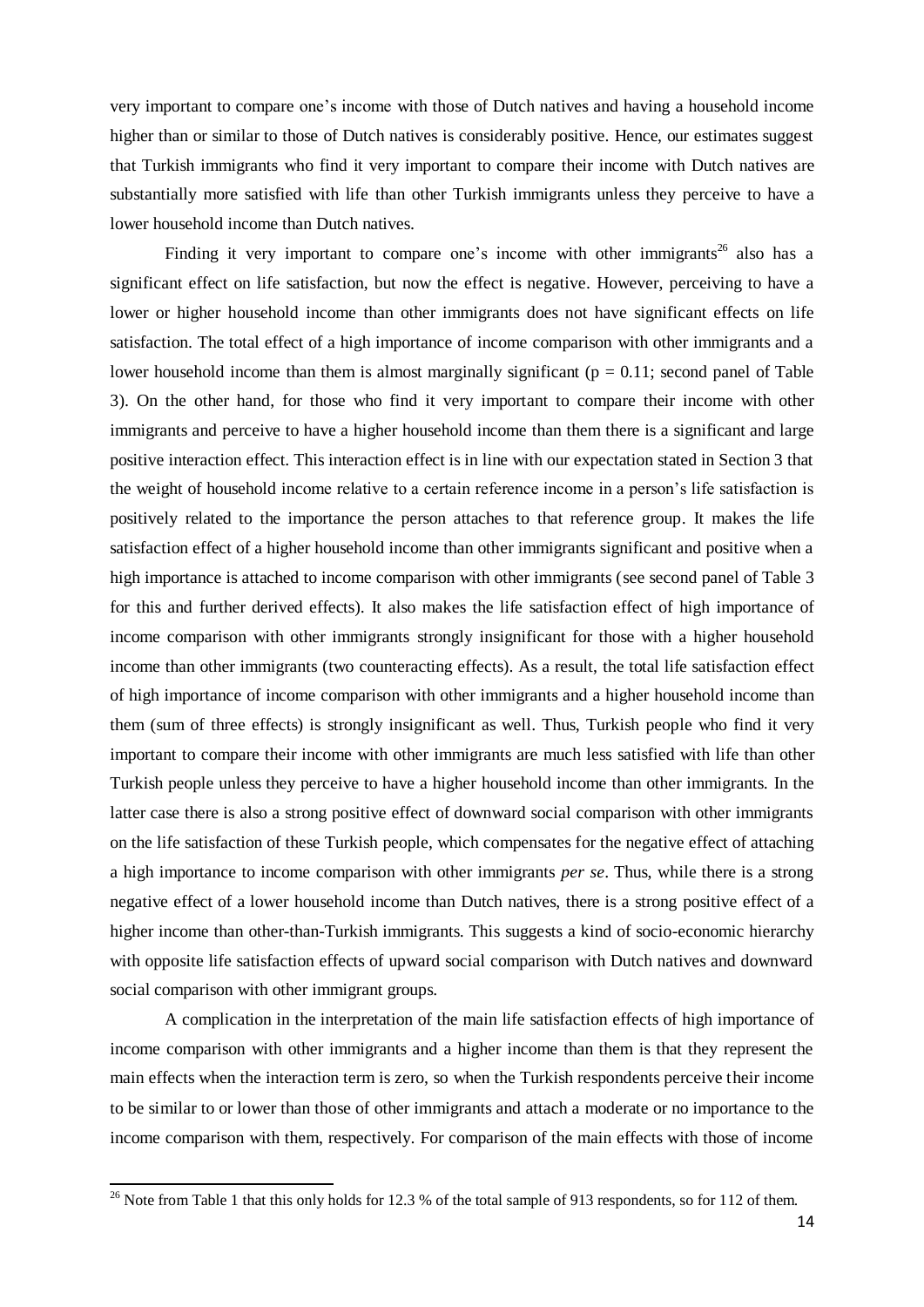comparison with other reference groups and the estimates in the literature, it would be useful to estimate the mean main effects of the income comparison with other immigrants for the whole sample. This can be done by re-estimating the regression of Table 3 with the interaction term specified in terms of deviation of the importance and relative income dummies from their sample means (0.123 for the importance dummy and 0.356 for the relative income dummy). This yields a mean main effect estimate of high importance of income comparison with other immigrants of  $-0.421 \pm 0.243$ , which is marginally significant ( $p = 0.08$ ), and an insignificant mean main effect estimate of a higher income than other immigrants of  $0.036 \pm 0.163$ . The former estimate is comparable in size to the coefficient of high importance of income comparison with Dutch natives and its negative sign is in accordance with that found in the studies cited above.

In addition to the key reference group coefficients, Table 3 also presents the coefficient estimates for worse or better living standard than the parents and ln income. Both former coefficients are strongly significant and large, which indicates the importance of intergenerational comparison with the living standard of the parents. As expected, the negative effect of a worse living standard is stronger in size than the positive effect of a better living standard. The coefficient of ln household income, which represents the absolute income effect at constant values of the relative income variables, is strongly insignificant, which was expected as well in view of the results of Gokdemir and Dumludag (2011).

Estimating equation (1) in the cardinal specification again yielded insignificant interaction terms with the interaction term for importance of comparing one's income with other migrants and ln household income in comparison to migrants again being "weakly" insignificant ( $p = 0.12$ ). Dropping the other, separately and jointly insignificant interaction terms resulted in coefficients of the reference group variables that were only significant for Dutch natives. To improve consistency of these cardinal estimates with the significant coefficients of high importance of income comparison with other immigrants and its interaction term with higher household income than other immigrants that were found for the dummy specification in Table 3, we replaced the linear term in importance of income comparison with other immigrants by a quartic term in both the main and interaction terms. Table 4 shows that this yielded a marginally significant ( $p = 0.07$ ) coefficient of quartic importance of income comparison with other immigrants and an almost marginally significant ( $p = 0.12$ ) coefficient of the interaction term of quartic importance and ln relative income (see Appendix C for the estimation results for all social comparison variables). These more significant results for the quartic as compared to the linear specification of the cardinal importance terms for other immigrants reflect the extremely concave shape of the relationship between life satisfaction and the scores 1, 2 and 3 for importance of income comparison with other immigrants.<sup>27</sup> Whereas there is a strong negative life satisfaction effect

 $\overline{a}$ 

 $27$  The coefficient of the interaction term becomes less insignificant as we raise the power of the importance term and even becomes marginally significant ( $p = 0.09$ ) for power 8. However, for the sake of presentation, Table 2 presents the results for the power 4 as the pertinent coefficients then are less small.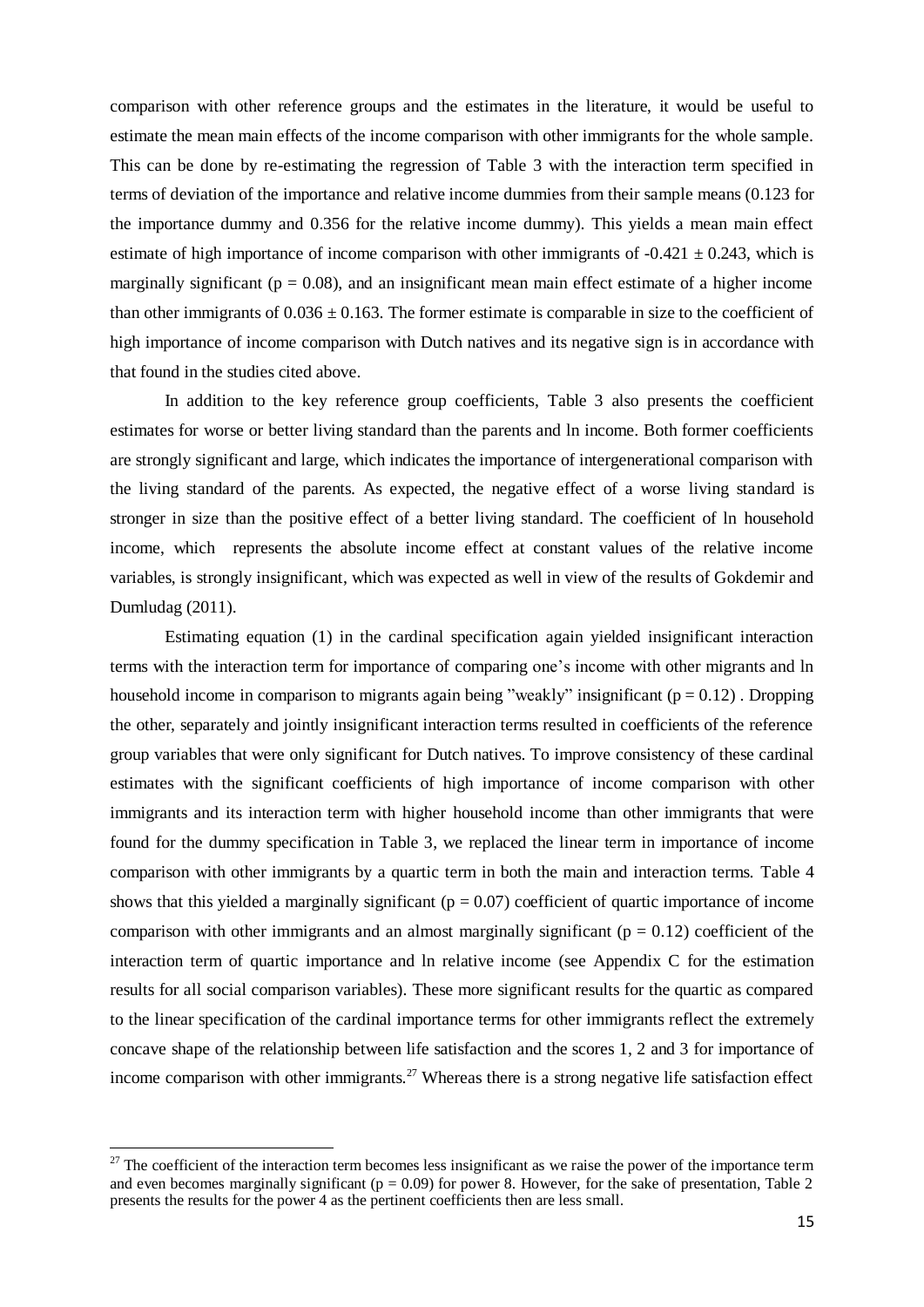of an increase in the score from  $2$  (= rather important) to  $3$  (= very important), the effect of an increase from 1 (= completely unimportant) to 2 is negligible.<sup>28</sup>

### *Insert Table 4 here*

The life satisfaction effects of importance of income comparison with Dutch natives and household income relative to Dutch natives are significant, positive and sizable in line with the results for the dummy specification in Table 3. Especially the ln relative income effect is remarkable large in comparison with relative income effects found in the literature (e.g., Vendrik, 2013). The ln specification is consistent with the asymmetry in the lower and higher-income effects in Table 3 by virtue of its diminishing-marginal-utility property. In this cardinal case we do not present derived effects as they are more difficult to construct and interpret than those for the dummy specification in Table 3, and do not add much to the latter derived effects. The coefficients of worse and better living standard than one's parents and ln household income are similar to those in Table 3.

#### *4.2. Life-domain reference groups*

For the life-domain reference groups and the dummy specification, estimating equation (1) yielded one marginally significant and two "weakly" insignificant ( $p < 0.15$ ) interaction terms. Dropping the other, separately and jointly insignificant interaction terms in the estimation, two of the remaining interaction terms became marginally significant while the third one became insignificant. Dropping the last interaction term made one of the other two insignificant ( $p = 0.16$ ), which was then dropped as well. This resulted in the remaining interaction term becoming also insignificant ( $p = 0.18$ ), so we dropped that as well and checked that all interaction terms in the full specification are jointly insignificant ( $p =$ 0.18). From the resulting coefficient estimates Table 5 only presents the significant, (almost) marginally significant and related ones (see Appendix C for the estimation results for all social comparison variables).<sup>29</sup>

#### *Insert Table 5 here*

 $\overline{1}$ 

For the reference group of colleagues, which has been found to be important in several other studies (e.g., Mayraz et al., 2009; Clark and Senik, 2010; Goerke and Pannenberg, 2013), we do not find significant effects. On the other hand, for the reference group of neighbours, which has been found to be less important or to give even rise to negative relative income effects (in a cardinal

<sup>&</sup>lt;sup>28</sup> We checked this in an estimation with two importance-of-comparison dummies for the answers "completely unimportant" and "very important" for each reference group.

 $29$  Our finding of two marginally significant interaction terms in one of the model selection stages suggests a more differentiated structure of life satisfaction effects than what finally emerged out of the selection. However, in this baseline analysis we prefer to present a simpler picture in which the main effects can be interpreted easily. In Section 5.2 we will offer a more differentiated structure of life satisfaction effects for the subsample of the Turkish consulate group.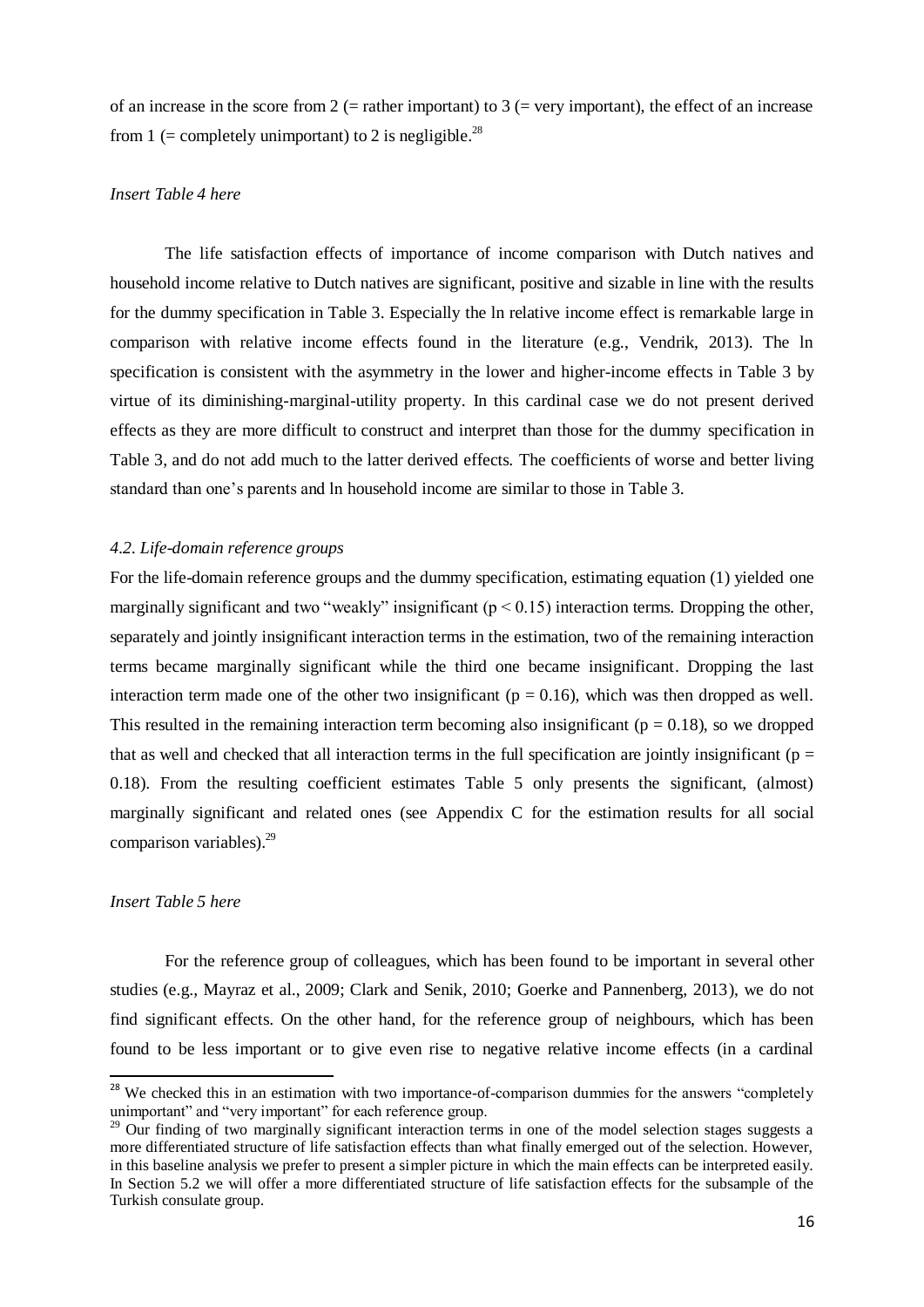specification) in the studies cited, Table 5 shows a strongly significant, negative and large effect of a lower household income than neighbors. Relatives living in the Netherlands also turn out to be an important reference group. Respondents who find it very important to compare their income with them are significantly and considerably more satisfied with life than others. Moreover, and surprisingly, having a higher household income than their relatives has the opposite effect of making Turkish people marginally significantly ( $p = 0.05$ ) and substantially less happy. Both effects may be due to the collectivistic culture of the Turkish immigrants which, on the one hand, makes them more satisfied if they feel connected to their family, and hence find it very important to compare their income with close relatives, but on the other hand, makes it unattractive to deviate too much from them. As a result, the combined life satisfaction effect of finding it very important to compare one's income with relatives in the Netherlands and having a higher household income than them is insignificant (see the second panel of Table 5). However, for those who have a household income similar to or lower than relatives there is only a significant positive effect of high importance of income comparison with relatives. As suggested above, this effect may pick up an underlying positive effect on life satisfaction of connectedness with one's family. The latter effect is not controlled for by a corresponding perceived-identity variable.

 Attaching a high importance to income comparison with relatives in other EU countries (Belgium, Germany, etc.) and Turkey also has marginally significant ( $p = 0.08$ ) and considerable effects on life satisfaction, but now these effects are negative in line with the negative sign of the effects found in the studies cited above. In these cases collectivism does not seem to be the dominant force. A better living standard than the parents has a less positive and only marginally significant ( $p =$ 0.09) effect on life satisfaction as compared to the effect in the regression with ethnic reference groups in Table 3.

Estimating equation (1) in the cardinal specification again yielded only one marginally significant ( $p = 0.11$ ) interaction term for importance of income comparison with neighbors and ln household income relative to them. Dropping the other, separately and jointly insignificant interaction terms, the remaining interaction term for neighbors became strongly insignificant as well, and as it was also jointly insignificant with the other interaction terms, we dropped it as well. This resulted in coefficient estimates that were consistent with those for the dummy specification in Table 5 except for insignificant coefficients of ln household income relative to relatives in the Netherlands and importance of income comparison with relatives in other EU countries. To improve consistency of these cardinal estimates with the (marginally) significant corresponding estimates in Table 5, we replaced ln household income relative to relatives in the Netherlands by a quadratic specification of relative income and added a quadratic term to the linear term for importance of income comparison with relatives in other EU countries. The resulting coefficient estimates that correspond to those in Table 5 are presented in Table 6 (see Appendix C for the estimation results for all income comparison variables).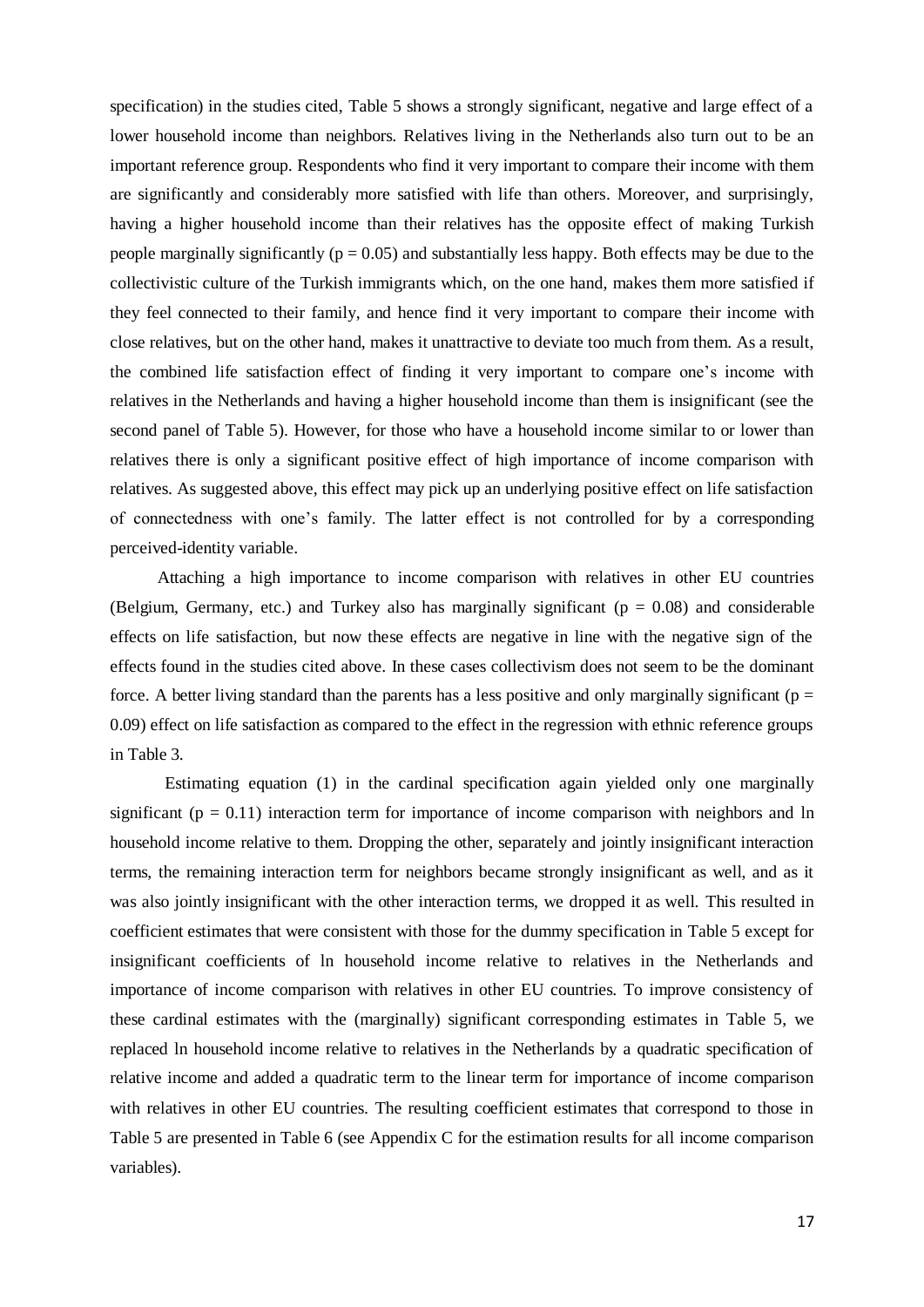The life satisfaction effect of ln household income relative to neighbors is strongly significant, positive and large, in line with the corresponding estimate in Table 5. Importance of income comparison with relatives in the Netherlands has a marginally significant effect  $(p = 0.09)$  while the linear term in household income relative to these relatives has no significant coefficient and the quadratic term in relative income shows an almost marginally significant ( $p = 0.14$ ) negative coefficient. Thus, the last estimate only partially reproduces the marginally significant negative effect of higher household income than relatives in the Netherlands that was found in Table 5. On the other hand, the significant, strong and negative quadratic effect of importance of income comparison with relatives in other EU countries is fully consistent with the marginally significant, large and negative effect of high importance of that comparison in Table 5. In addition, there is a significant, strong and positive effect of importance of income comparison with relatives in other EU countries for lower degrees of that importance (completely unimportant and rather important). The coefficient estimates of the linear and quadratic terms imply that Turkish migrants who attach some importance to income comparison with relatives in other EU countries are marginally significant ( $p = 0.09$  and 0.08, respectively) more satisfied than those who do not attach any importance to it as well those who attach much importance to it (see second panel of Table 6).<sup>30</sup> Thus, for lower degrees of importance of income comparison with relatives in other EU countries the collectivistic positive effect of importance on life satisfaction dominates whereas for higher degrees of importance the more individualistic and competitive negative effect prevails. Finally, the significant negative effect of importance of income comparison with relatives in Turkey is consistent with the corresponding estimate in Table 5.

#### **5. Robustness**

 $\overline{a}$ 

In this section we investigate the robustness of our baseline results to restricting the estimations to subsamples of men, women, and the Turkish consulate group, and to dropping and adding some important control variables. We also discuss and analyse the potential problem of reverse causality from life satisfaction to the comparison importance and relative income variables.

#### *5.1. Subsamples of men and women*

Estimating regression equation (1) for the ethnic and life-domain reference groups and the dummy and cardinal specifications for men and women separately only yields reliable results for the ethnic reference groups for men as in the other cases the number of observations is too small as compared to the number of explanatory variables. As a criterion for this we use the statistical rule of thumb that the

 $30$  This result is also obtained in an estimation with two importance-of-income-comparison dummies for the answers "completely unimportant" and "very important" for each reference group. The difference between the life satisfaction of those who attach much importance to the income comparison with relatives in other EU countries and those who do not attach any importance to it is insignificant.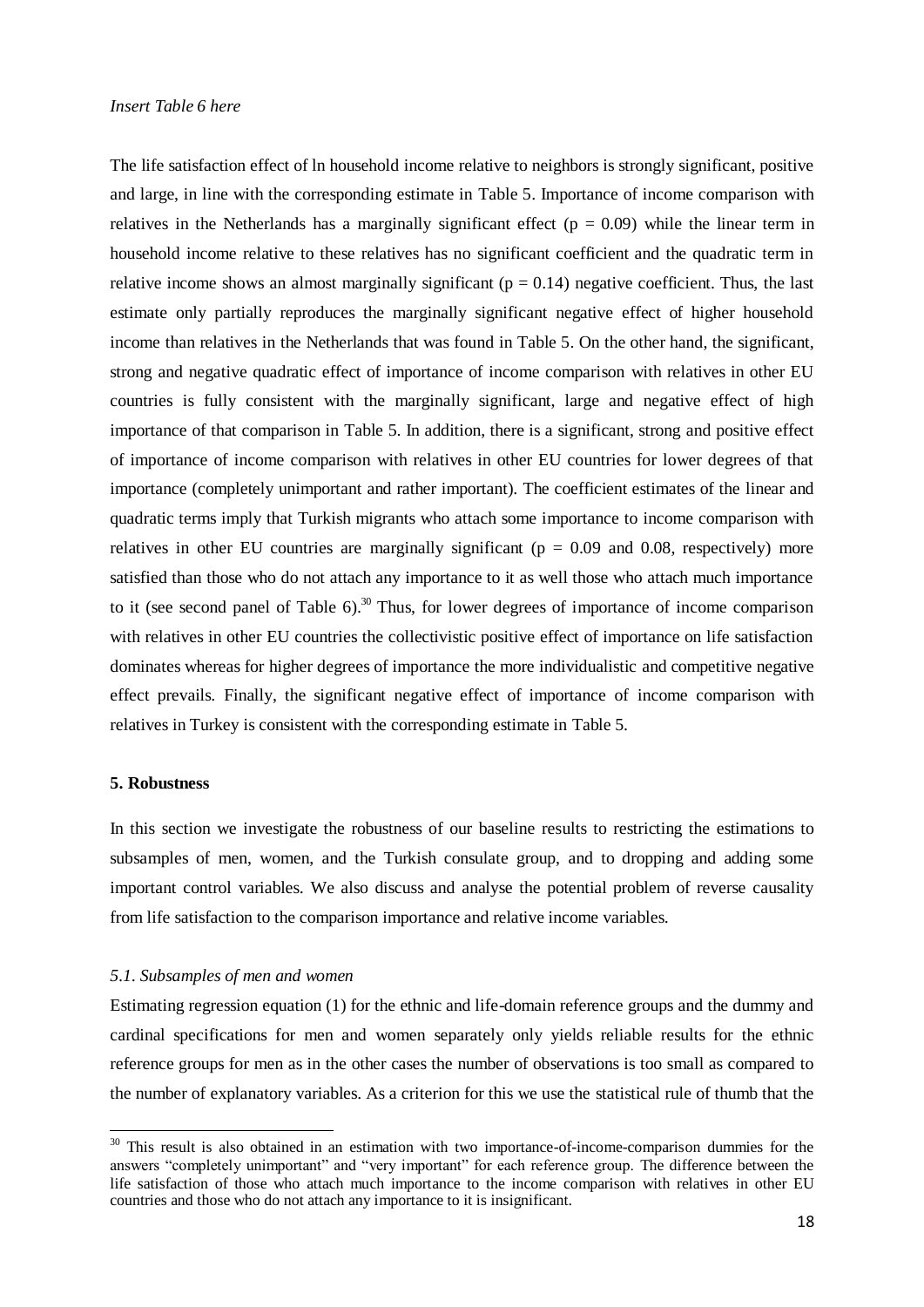number of observations should be larger than the number of explanatory variables times ten. When this criterion is violated, over-fitting may occur and estimation results are unstable, i.e. sensitive to addition or omission of observations. The criterion is especially violated for the female subsample which only counts about 280 observations being much smaller than the number of explanatory variables times ten in all regressions (larger than about 400 without insignificant interaction terms). For this subsample there are suspiciously many significant and large coefficient estimates with strange signs suggesting over-fitting. The male subsample is much larger and is just larger than the number of variables (without insignificant interaction terms) times ten in the regressions for the ethnic reference groups (469 observations against 10 x 42 = 420 variables in the dummy specification and 466 observations against  $10 \times 39 = 390$  variables in the cardinal specification). On the other hand, the male subsample is smaller than ten times the number of variables in the regressions for the life-domain reference groups (398 observations against 10 x  $49 = 490$  variables in the dummy specification and against  $10 \times 41 = 410$  variables in the cardinal specification) and yields many significant and large coefficient estimates with strange signs in the dummy specification. Therefore, we only present the coefficient estimates of the regressions for the ethnic reference groups for men in Tables 7 and 8.

# *Insert Table7*

 $\overline{a}$ 

In comparison with the estimates for the full sample in Table 3, the estimates for the dummy specification for men in Table 7 again show a significant negative life satisfaction effect of perceiving to have a lower household income than Dutch natives, but, in deviation from Table 3, also show an insignificant coefficient of high importance of income comparison with Dutch natives, an only almost marginally significant ( $p = 0.11$ ) coefficient of high importance of income comparison with other immigrants, a significant coefficient of a lower household income than other immigrants, and an only almost marginally significant ( $p = 0.14$ ) interaction effect of high importance of income comparison with other immigrants and a higher household income than other immigrants. Especially, the strong insignificance of the male life satisfaction effect of attaching a high importance to income comparison with Dutch natives is remarkable.<sup>31</sup> The total life satisfaction effect of finding it very important to compare one's income with Dutch natives and a lower perceived household income than Dutch natives is again insignificant and the total life satisfaction effect of a high importance of income comparison with Dutch natives and a higher perceived household income than Dutch natives is insignificant as well. On the other hand, the total life satisfaction effect of high importance of income comparison with other immigrants and a lower household income than them is strongly significant and negative for men. The life satisfaction effect of a higher household income than other immigrants when a high importance is attached to this comparison is almost marginally significant ( $p = 0.14$ ) and positive

 $31$  Estimations of the small female sample suggest that the significant life satisfaction effect of high importance of income comparison with the Dutch in the full sample estimation may be driven by its effect on the life satisfaction of women with a lower perceived income than the Dutch.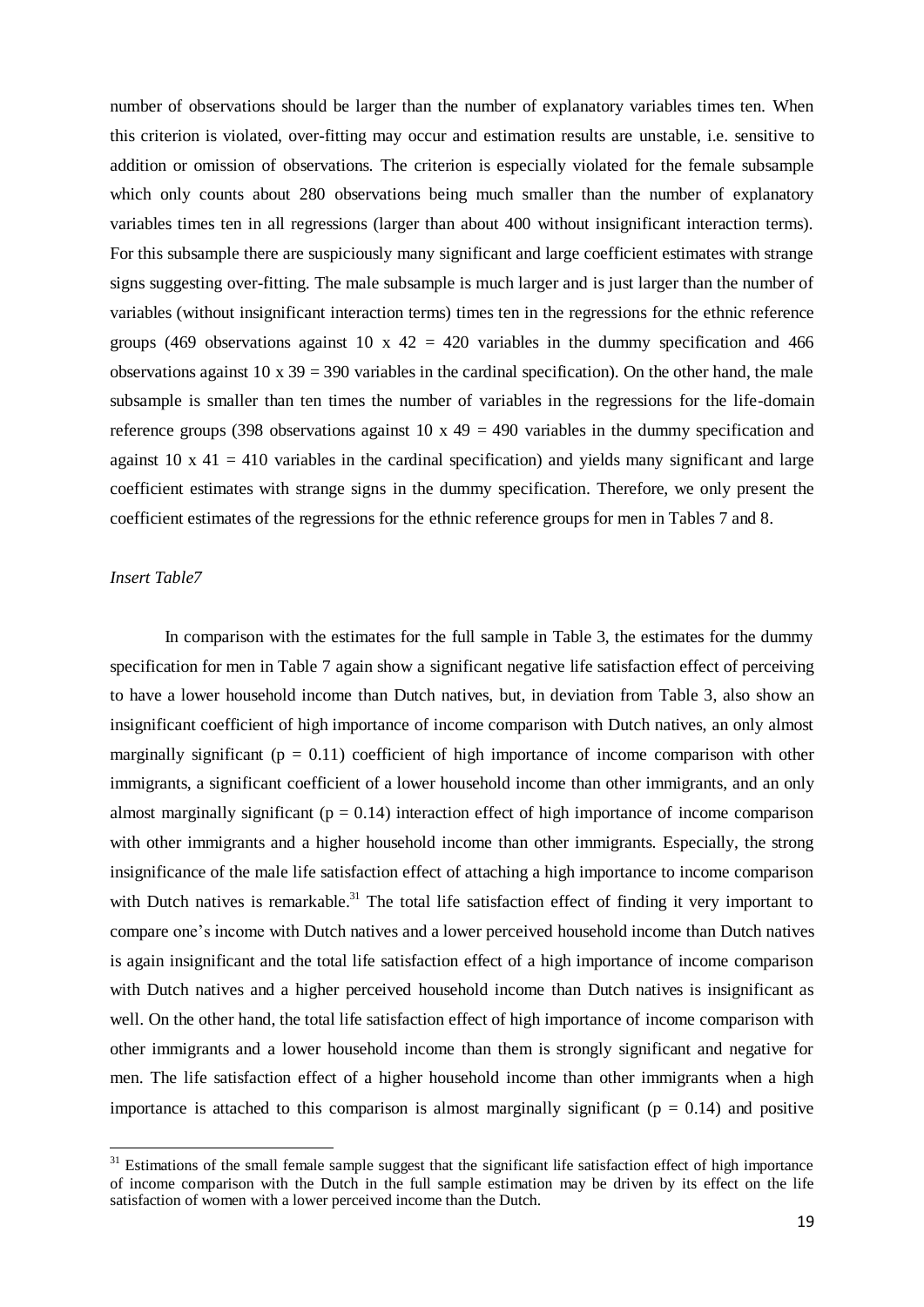while the effect of high importance of income comparison with other immigrants is again strongly insignificant for those men with a higher household income than them. As a result, the total life satisfaction effect of high importance of income comparison with other immigrants and a higher household income is again strongly insignificant as well.

## *Insert Table 8*

 $\overline{a}$ 

Considering the estimates for the cardinal specification for men in Table 8, we see that now attaching importance to income comparison with Dutch natives has a significant and positive life satisfaction effect, but in addition to that there is a significant and negative effect of the interaction of importance of income comparison with Dutch natives and household income relative to Dutch natives.<sup>32</sup> At first sight, the negative sign of this interaction effect is counterintuitive as it implies a smaller relative income effect when Turkish immigrants attach a higher importance to income comparison with Dutch natives. However, it can also be interpreted in a more plausible way as indicating that the life satisfaction effect of importance of income comparison with Dutch natives is less positive when respondents perceive to have a higher household income relative to Dutch natives. So, for example when they perceive to have a lower household income in comparison with Dutch natives (score 2, which is reported by 36% of the men in the sample), the life satisfaction effect of importance of income comparison with Dutch natives equals  $0.584 - 0.474*ln(2) = 0.283$ , which is significant and which is close to the overall effect of importance of income comparison with Dutch natives in the full sample estimation in Table 4 (0.239). On the other hand, the life satisfaction effect of importance of income comparison with Dutch natives for the mean value of ln household income relative to Dutch natives (0.832, corresponding to a relative income score of 2.30) is just not marginally significant ( $p = 0.13$ ) with size 0.207. Thus, the positive effect of the emancipatory stimulus of income comparison with Dutch natives on the life satisfaction of male Turkish immigrants only seems to work for men who perceive their household income as (much) lower relative to Dutch natives. This effect appears to be the main driver of the significant life satisfaction effect of importance of income comparison with Dutch natives in the full sample estimation in Table 4. However, similarly to the full-sample dummy estimates in Table 3, the positive effect on the life satisfaction of these Turkish men of a high importance of income comparison with Dutch natives is counteracted by the negative effect of their lower relative income. In particular, for the subsample averages of rather high and very high comparison importance (2.42) and lower and much lower ln relative income (0.502 =  $ln(1.65)$ ), the total life satisfaction effect of high (as opposed to no)

 $32$  Such a significant interaction effect does not show up in the dummy estimation in Table 7, but when we add dummies for no as compared to moderate importance of income comparison with the Dutch (see Section 3) and their interaction terms with lower and higher income relative to the Dutch to this estimation, the interaction term with lower relative income is marginally significant ( $p = 0.09$ ) with a negative sign, which is consistent with the negative sign of the interaction effect in the cardinal estimation in Table 8.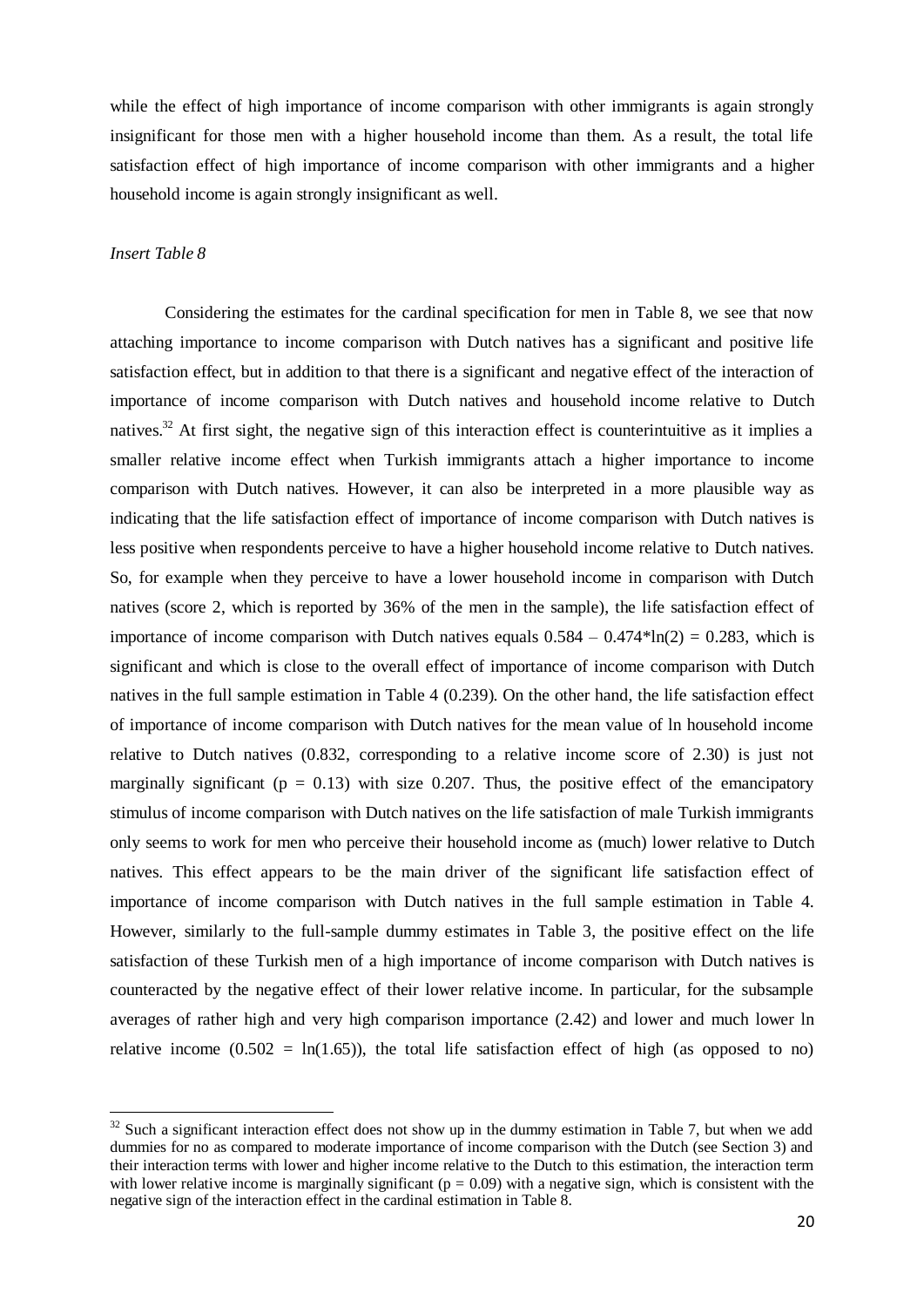importance of income comparison with Dutch natives and lower (as opposed to similar) income relative to Dutch natives is insignificant ( $p = 0.32$ ; estimated coefficient 0.32).

 The effects of income comparison with other immigrants are all strongly insignificant in Table 8. In particular, in contrast with the significant coefficient of lower income than other immigrants in the dummy estimation in Table 7, ln cardinal income relative to other immigrants has an insignificant effect on the life satisfaction of male Turkish immigrants.

#### *5.2. Subsample of the Turkish-consulate group*

We also investigated the robustness of the full-sample results to restricting this sample to the subsample of Turkish immigrants who were interviewed in the Turkish consulate, as the composition of this subsample turned out to differ from that of the subsample of Turkish immigrants who responded via the internet.<sup>33</sup> As a result, the subsample from the Turkish consulate seems more homogeneous than the full sample including the internet subsample. Dropping the latter subsample from the full sample left us with at least 658 observations for the estimations with the ethnic reference groups and with at least 587 observations for the estimations with the life-domain reference groups. These numbers are higher than ten times the number of variables used, so the estimates are reliable. However, the internet subsample is much too small (maximally 148 observations) according to this criterion and led to estimation problems. Thus, we can only investigate the robustness of the full sample results to restricting the estimations to the Turkish-consulate subsample. For both the dummy and cardinal specifications of the ethnic-reference-group variables this led to results that are similar to, but a little bit more pronounced in terms of (in)significance than those for the full sample. This also holds for the estimation results for the cardinal specification of the life-domain-reference-group variables, but for the dummy specification of these reference variables we obtained results that are more differentiated than those for the full sample in Table 5. In particular, for the consulate subsample the coefficient estimates of two interaction terms were (marginally) significant, which, together with the coefficient estimates corresponding to those in Table 5, are presented in Table 9 (the other coefficients are insignificant).

# *Insert Table 9 here*

 $\overline{a}$ 

For the reference group of colleagues, we again do not find significant effects. Furthermore, in agreement with the full-sample result in Table 5, a perceived lower income than neighbors has a significant and strongly negative impact on life satisfaction. Turkish immigrants are also much more satisfied if they attach a high importance to income comparison with relatives in the Netherlands, again indicating a collectivistic attitude towards these relatives. However, in contrast with the full-

<sup>&</sup>lt;sup>33</sup> For example, in the consulate subsample 64% of the respondents are men versus 54% in the internet subsample while 13% have only elementary, 13% have only secondary, and 31% have only high-school education in the consulate subsample versus 1%, 3%, and 14%, respectively, in the internet subsample. On the other hand, 20% of the consulate subsample has undergraduate degrees against 39% of the internet subsample.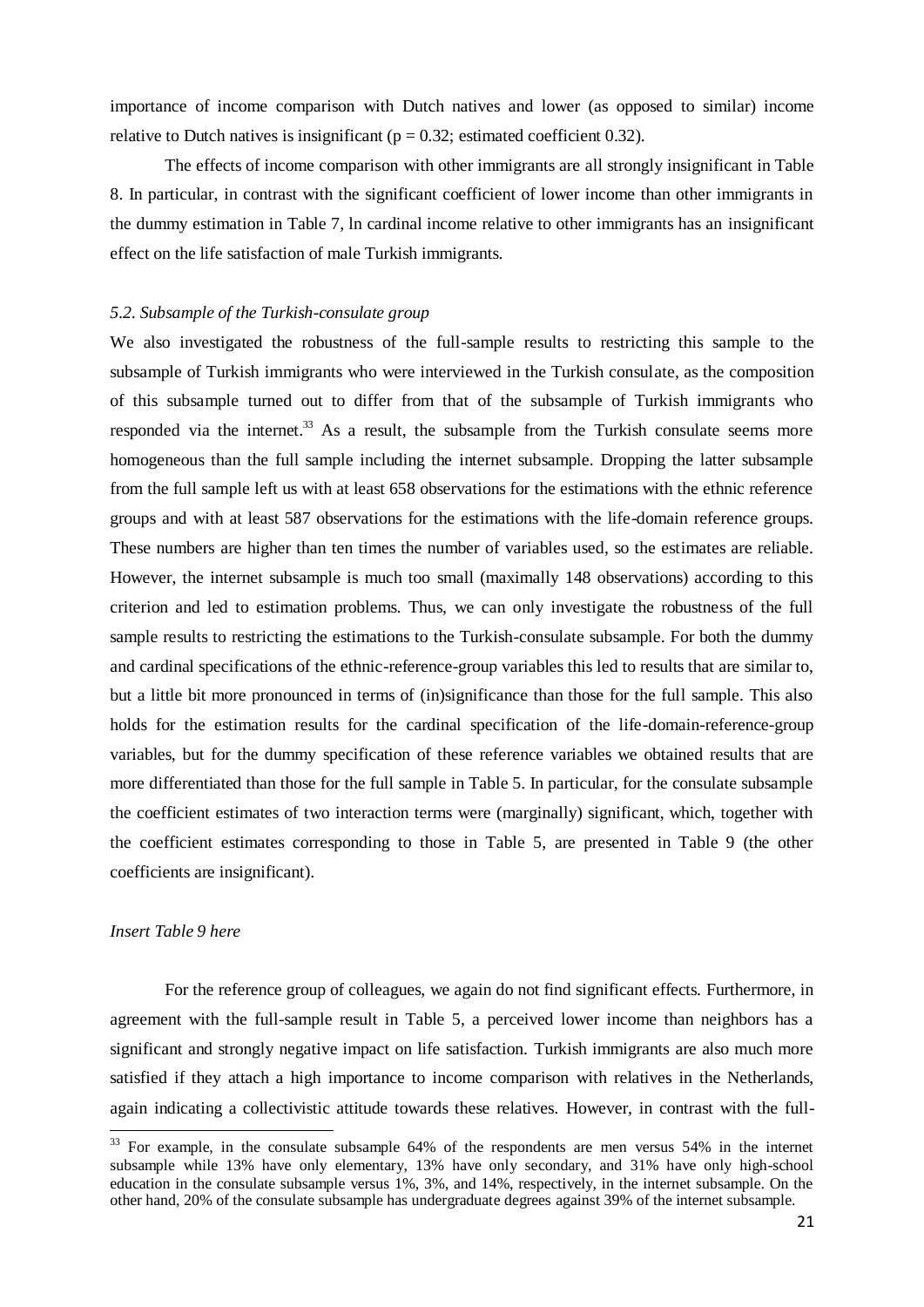sample result in Table 5, the life satisfaction effect of perceiving to have a higher income than them is now insignificant. Still, the total effect of high importance of income comparison with relatives in the Netherlands and a higher income than them is again insignificant.

Attaching a high importance to income comparison with relatives in other EU countries now has a strongly insignificant effect on the life satisfaction of Turkish immigrants, but instead there are two significant and negative interaction effects of high importance of income comparison with those relatives and perceiving to have a lower or higher income than them. The former interaction effect can most plausibly be interpreted as a lower income than relatives in other EU countries having a negative effect on life satisfaction when income comparison with relatives in other EU countries is perceived to be very important.<sup>34</sup> Indeed, the total effect of a lower income than these relatives and its interaction with high importance of income comparison with them is significant and negative. In addition, the total life satisfaction effect of high importance of income comparison with relatives in other EU countries and a lower income than them is significant and negative as well.

The interaction effect of high importance of income comparison with relatives in other EU countries and a higher income than them may most plausibly be interpreted as a higher relative income having a negative life satisfaction effect when importance of income comparison with relatives in other EU countries is high. This interpretation is supported by the total effect of a higher income than these relatives and its interaction with a high importance of income comparison with them being marginally significant ( $p = 0.09$ ) and negative. Moreover, the total life satisfaction effect of high importance of income comparison with EU relatives and a higher income than them is almost marginally significant ( $p = 0.11$ ) and negative as well. These results look like a manifestation of collectivism as in the case of a negative life satisfaction effect of a higher income than relatives in the Netherlands. Thus, in this case of income comparison with relatives in other EU countries there appear to be a negative jealousy effect of a lower relative income as well as a negative collectivism effect of a higher relative income!<sup>35</sup> Finally, just as in the full sample, attaching a high importance to income comparison with relatives in Turkey has a significant and strongly negative effect on the life satisfaction of Turkish immigrants.

The presence of two significant interaction terms in this regression for the consulate subsample is somewhat surprising in view of their absence in the regression for the full sample in Table 5, which largely consists of consulate observations. However, both interaction terms were marginally significant in an earlier stage of the model selection for Table 5 (see the first paragraph of Section 4.2) and only became insignificant after subsequently dropping other insignificant interaction terms. Hence, they were dropped as well, but this made the coefficient of high importance of income comparison with relatives in other EU countries marginally significant in Table 5. Thus, this

 $\overline{a}$ 

 $34$  A number of respondents complained to the interviewers that relatives in Belgium and Germany had to pay lower taxes than they, leading to a higher net income of these relatives. Moreover, they complained that gasoline prices and houses are much cheaper in these countries.

 $35$  Note that a related ambiguity in the effects of comparison with relatives in other EU countries was found for the cardinal importance-of-comparison variable in the full-sample estimation of Table 6.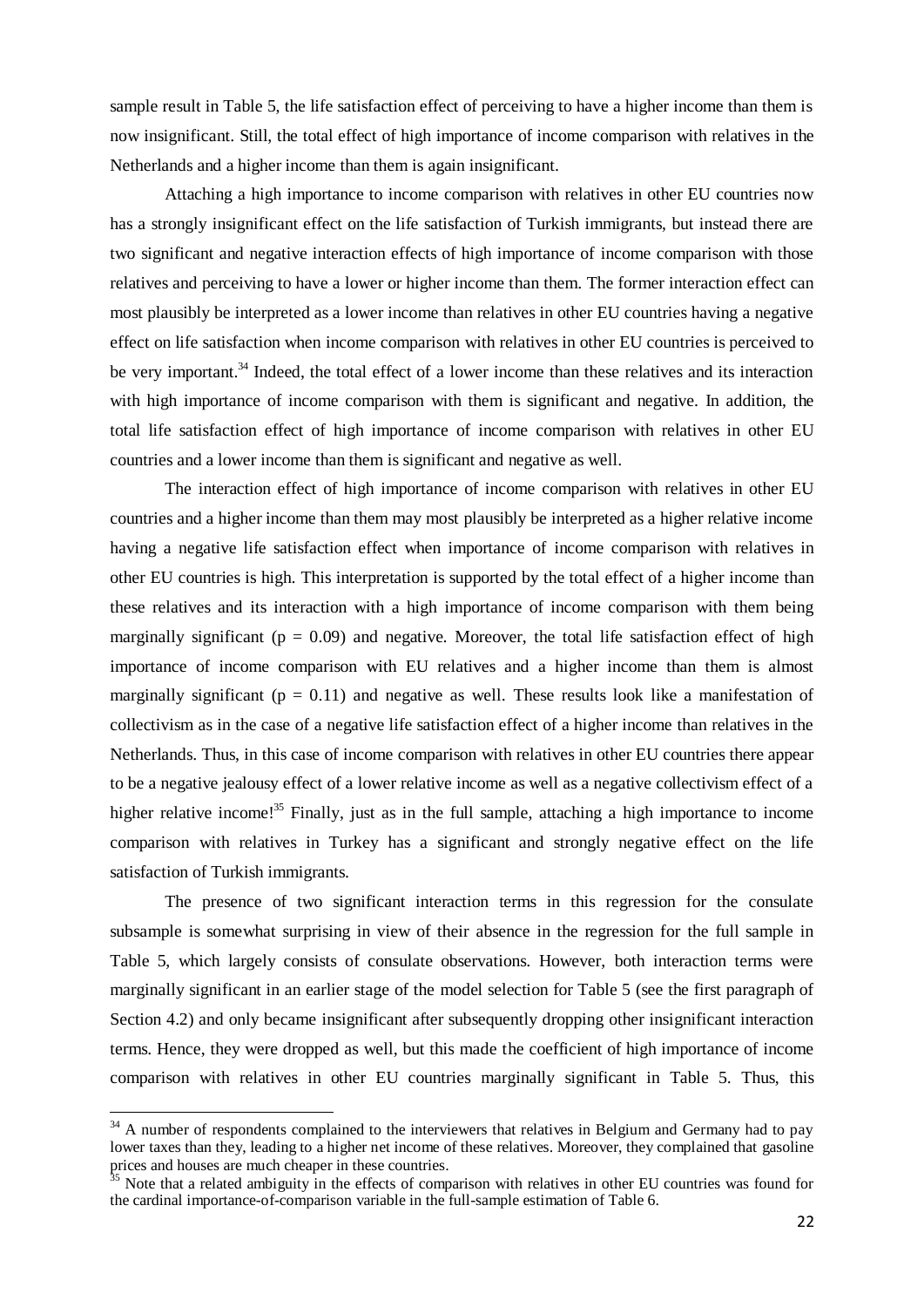coefficient picks up the effects of its dropped interactions with lower and higher relative income. As an improvement on this, Table 9 for the consulate subsample reveals a more differentiated structure of life satisfaction effects, which can thus also be detected for the full sample, but which did not show up in Table 5, probably due to the stronger heterogeneity of the full sample as a result of the difference in composition between the consulate and internet subsamples (see footnote 32).

#### *5.3. Dropping and adding control variables and causality*

 $\overline{a}$ 

Our regressions included the perceived level of life satisfaction of five years ago to control for spurious correlations between social-comparison variables and life satisfaction via time-invariant omitted variables like personality characteristics. We examined the potential effects of such spurious correlations by estimating our baseline equations without the perceived level of life satisfaction of five years ago as an explanatory variable. This did not yield essentially different estimates of the effects of the social comparison variables with some coefficients being somewhat more strongly significant and larger in size, but other coefficients being less significant. Thus, there was no indication of an important role of spurious correlations between social-comparison variables and life satisfaction.<sup>36</sup> We also investigated the possible effects of the five controls for perceived identity. The coefficients of these variables were jointly insignificant in all baseline regressions, and accordingly, dropping them yielded social-comparison effects that are very similar to the baseline results. However, still the positive life satisfaction effect of finding it important to compare one's income with Dutch natives may pick up a positive effect on life satisfaction of being well integrated in Dutch society. For example, Van der Houwen and Moonen (2014) find that feeling at home in the Netherlands had a significant positive effect on the life satisfaction of Turkish immigrants in 2011 (see also Angelini et al., 2015). Accordingly, when we added a dummy variable for feeling that you belong to the Netherlands as an additional control variable from our dataset to the dummy-specification for ethnic reference groups in Table 3, we found a significant positive effect on life satisfaction while the coefficient of high importance of income comparison with the Dutch was smaller than in Table 3 (0.317 vs. 0.347), but still significant.

It is also possible that the significant correlations of the social-comparison variables with life satisfaction that we found are partially driven by reverse causality. For example, Turkish immigrants may find it more important to compare their household income with those of Dutch natives if they are more satisfied with their life (see the pertinent significant and positive coefficients in Tables 3 and 4). To control for this possibility we tried to find a valid and sufficiently strong instrument for high importance of income comparison with Dutch natives in our data set, but we did not succeed in finding

 $36$  By the same token, a potential upward bias in the coefficient of perceived life satisfaction of five years ago due to anchoring one's memory of the past in the present (Hastie and Dawes, 2010, Sect. 4.4) does not essentially affect the results. Anchoring one's memory of the past in the present is the phenomenon that the memory of one's own attitudes in the past is strongly positively influenced by one's current attitudes. In our life satisfaction case, this would imply a positive endogeneity bias in the coefficient of perceived life satisfaction of five years ago.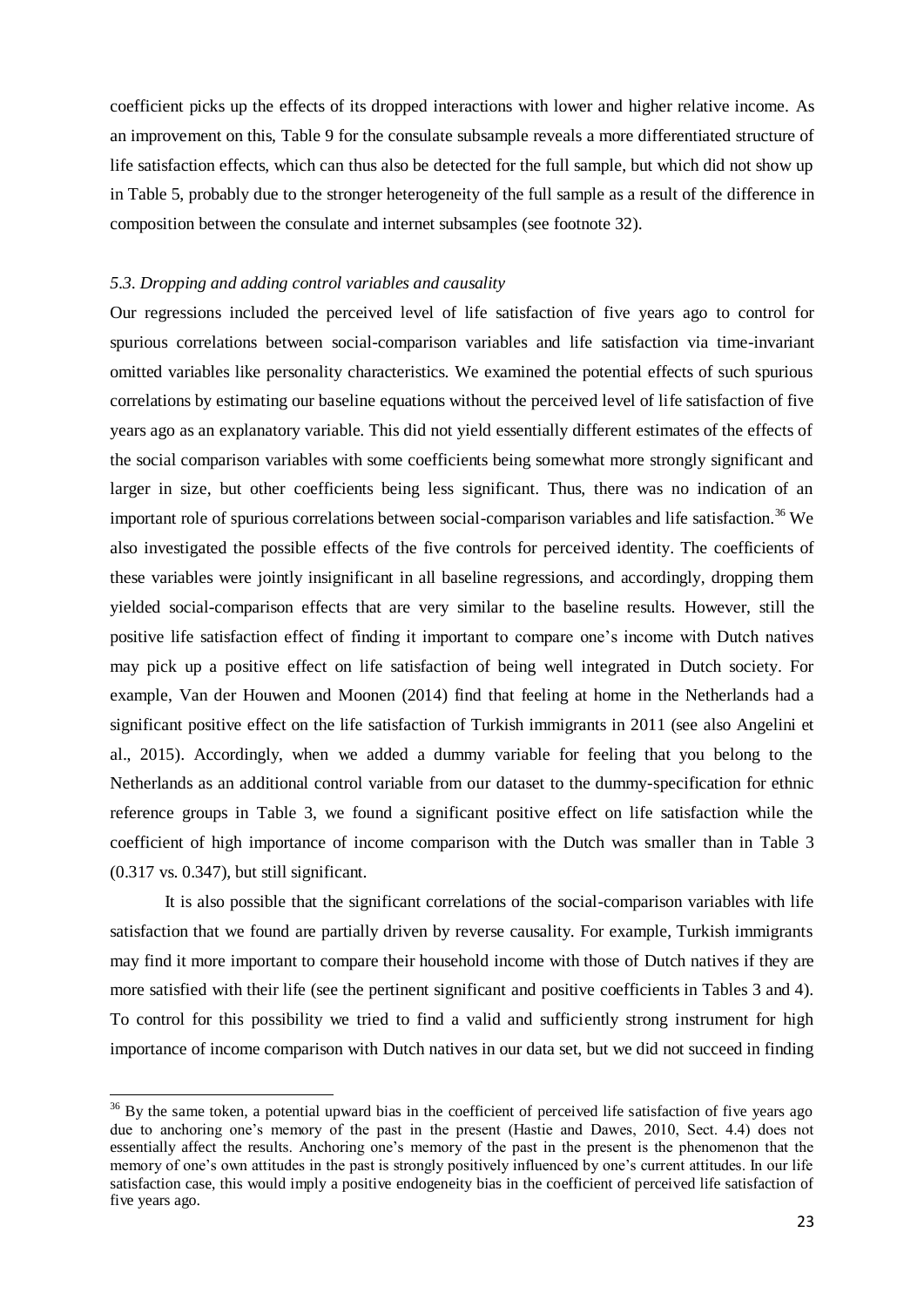a valid instrument that was strong enough according to the Cragg-Donald F-statistic (much lower than 10). To control for the possibility that Turkish immigrants may perceive to have a lower income than Dutch natives if they are less satisfied with life (see the pertinent strongly significant and negative coefficients in Tables 3 and 4), we also tried to find a valid and sufficiently strong instrument for lower perceived income than Dutch natives. In this case we did find a valid instrument that seemed just strong enough, namely the ln household income bracket variable<sup>37</sup> (Cragg-Donald F-stat. = 12.5), but instrumenting lower income than Dutch natives by this variable produced an insignificant negative coefficient ( $p = 0.32$ ). Applying the Hansen J-statistic endogeneity test did not yield a rejection of equality of this IV estimate to the OLS estimate, but because the IV estimate is imprecise, this test is not very informative. Similar results were obtained when we instrumented ln(income in comparison to Dutch natives) by ln(income) in the cardinal specification of Table 4 (C-D F-stat.  $= 27.2$ , insignificant positive coefficient with  $p = 0.30$ , not significantly different from OLS estimate) and higher income than relatives in NL by income in the dummy specification of Table 5 (C-D F-stat.  $= 18.2$ , insignificant negative coefficient with  $p = 0.71$ , not significantly different from OLS estimate). For the other relative income variables with significant OLS coefficients ln(income) or income is a much too weak instrument. Thus, overall we do not find indications of reverse causality from perceived income relative to various reference groups towards life satisfaction, but the evidence is inconclusive.

Mayraz et al. (2009, Section 6) try to test for such reverse causality by regressing each of their cardinal relative income variables on life satisfaction, an interaction of life satisfaction with the perceived importance of the relative income comparison concerned, and the other control variables, and by examining whether the interaction effect is significantly positive. However, in our view this procedure is not a valid reverse-causality test, but only tests whether the (positive) correlation between each relative income variable and life satisfaction positively depends on the perceived importance of the relative income comparison, conditional on the other control variables. For example, when we applied such a test to the higher-income-than-relatives-in-NL variable in the dummy specification of Table 5, we found a marginally significant and positive interaction effect, which, however, only forms the mirror image of the marginally significant and positive interaction effect of high importance of income comparison with relatives in NL and higher income than them on life satisfaction in the regression of Table 9. Accordingly, for the other relative-income variables with significant coefficients, but insignificant interaction effects with the corresponding importance-of-incomecomparison variable in our life satisfaction regressions, the test of Mayraz et al. yielded insignificant interaction effects as well.

 $\overline{a}$ 

 $37$  We assume that this variable is a valid instrument as it is strongly insignificant in the baseline regression of Table 3.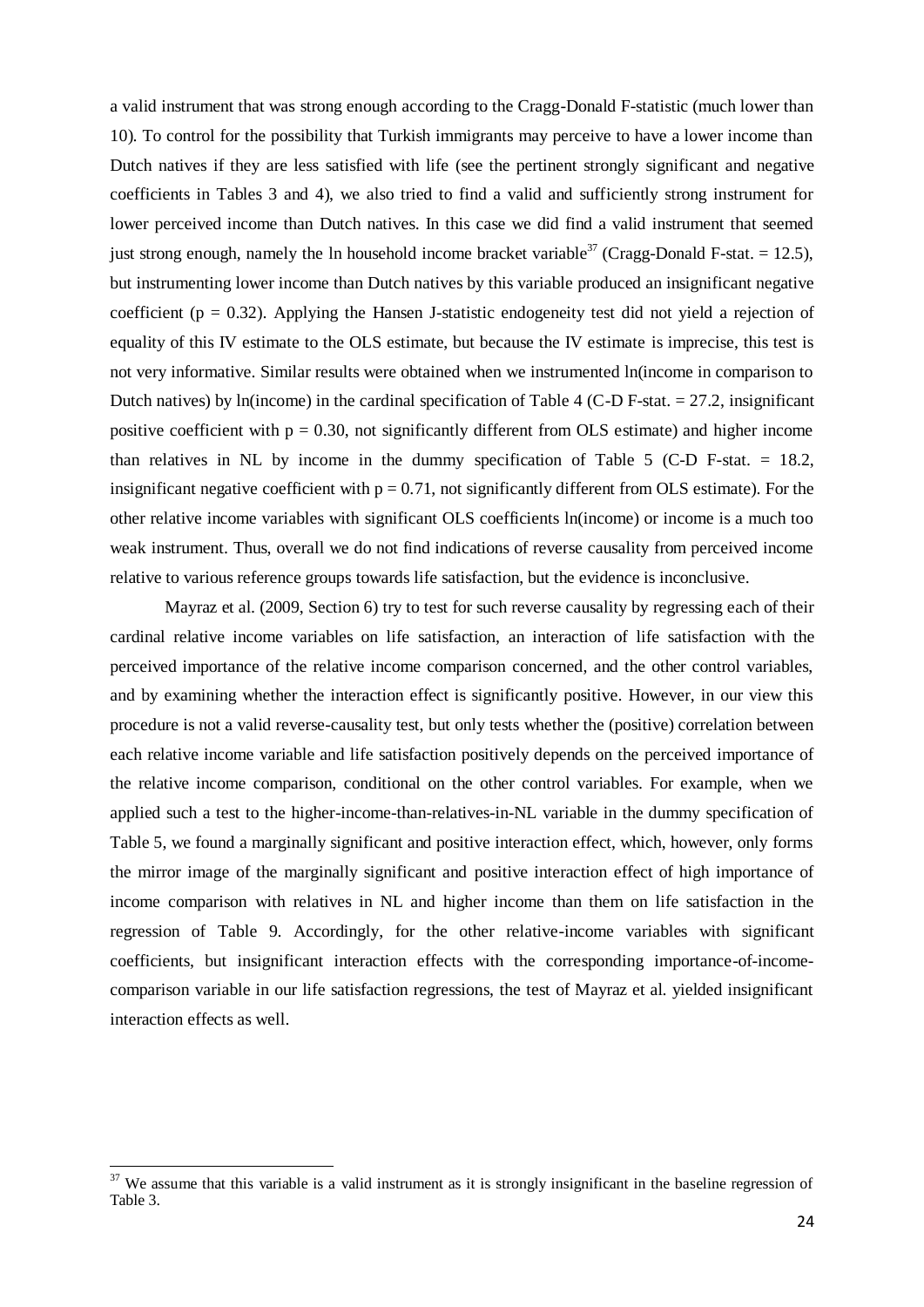#### **6. Conclusion**

This study has analysed the effects of social comparison with a wide range of reference groups on the life satisfaction of Turkish immigrants in the Netherlands. Two sets of social reference groups were distinguished, ethnic reference groups and life-domain reference groups, and their impact on life satisfaction was separately analysed in regression estimations with alternatively dummy or cardinal specifications of the variables for perceived importance of income comparison and perceived relative incomes. For both sets of reference groups results were obtained that deviate from the findings of recent studies on the effects of social comparison and that suggest the impact of the collectivistic subculture of the Turkish immigrants. In the case of the ethnic reference groups, perceived importance of income comparison with Dutch natives is significantly and positively correlated to life satisfaction, which supports an interpretation of this comparison as a positive emancipatory stimulus in the pursuit of self-improvement of the Turkish immigrants. In the case of the life-domain reference groups, perceived importance of income comparison with relatives in the Netherlands is significantly and positively correlated to life satisfaction as well, which can be interpreted in terms of an underlying feeling of connectedness with one's relatives. On the other hand, Turkish immigrants who have a higher household income than relatives are significantly less satisfied with their life, suggesting the unattractiveness of deviating too much from one's relatives. For the perceived importance of income comparison with relatives in other EU countries the evidence is more mixed with a positive correlation with life satisfaction for a moderate degree of importance and a negative correlation for a high degree of importance. For both sets of reference groups some other interesting results were obtained as well.

While we tried to control for spurious correlations between the income comparison variables and life satisfaction by the perceived level of life satisfaction five years ago, instrumenting the relative income variables by absolute income did not yield indications of reverse causality. However, the evidence is inconclusive, and so the direction of causality between perceived relative income and life satisfaction as well as between perceived importance of income comparison and life satisfaction remains an open question for further research.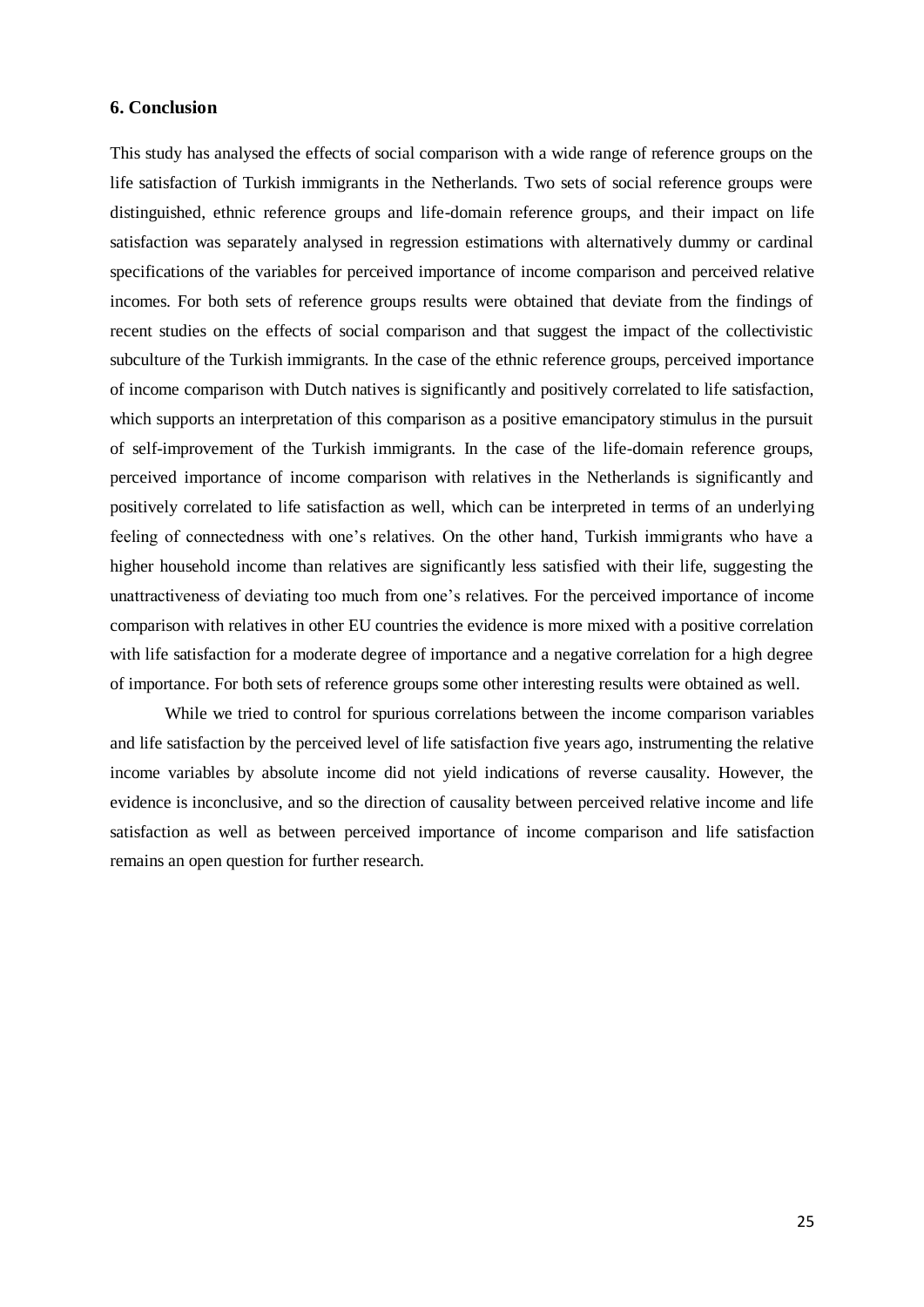#### **References**

- Angelini, V., Casi, L., Corazzini, L., 2015. Life satisfaction of immigrants: Does cultural assimilation matter? Journal of Population Economics, 28, 817–844.
- Bartram, D., 2010. International migration, open borders debates, and happiness. International Studies Review, 12(3), 339-361.
- Card, D., Mas, A., Moretti, E., Saez, E., 2012. Inequality at work: The effect of peer salaries on job satisfaction. American Economic Review, 102(6), 2981-3003.
- Carter, S., McBride, M., 2013. Experienced utility versus decision utility: Putting the "S" in satisfaction. [Journal of Behavioral and Experimental Economics,](http://ideas.repec.org/s/eee/soceco.html) 42(C), 13-23.
- Clark, A.E., Oswald, A.J., 1996. Satisfaction and comparison income. Journal of Public Economics 61, 359–381.
- Clark, A.E., Senik, C., 2010. Who compares to whom? The autonomy of income comparisons in Europe. Economic Journal 120, 573–594.
- Chung, T., Mallery, P., 1999/2000. Social comparison, individualism-collectivism, and self-esteem in China and the United States. Current Psychology, 18(4), 340-352.
- Cornelisse-Vermaat, J. R., 2005. Household production, health, and happiness: A comparison of the native Dutch and non-western immigrants in the Netherlands. PhD thesis, Wageningen University, The Netherlands.
- D'Ambrosio, C., Frick, J.R., 2012. Individual wellbeing in a dynamic perspective. Economica, 79(314), 284-302.
- Fehr, E., Schmidt, K.M., 1999. A theory of fairness, competition, and cooperation. Quarterly Journal of Economics 114, 817–868.
- Ferrer-i-Carbonell, A., 2005. Income and well-being: an empirical analysis of the comparison income effect. Journal of Public Economics, 89(5), 997-1019.
- Goerke, L., Pannenberg, M., 2013. Direct evidence on income comparisons and subjective well-being. Working paper. IAAEU, University of Trier, Germany.
- Gokdemir, O., Dumludag, D., 2010. Happiness among Turkish and Moroccan immigrants in the Netherlands. The International Journal of Interdisciplinary Social Sciences, 5(6), 155-166.
- Gokdemir, O., Dumludag, D., 2011. Life satisfaction among Turkish and Moroccan immigrants in the Netherlands: The role of absolute and relative income. Social Indicators Research, 106(3), 407-417.
- Hastie, R., Dawes, R.M., 2010. Rational choice in an uncertain world: The psychology of judgment and decision making. Sage, London.
- Hofstede, G., 1984. Culture's consequences: International differences in work-related values. Beverly Hills, CA: Sage Publications
- Layard, R., Mayraz, G., Nickell, S., 2010. Does relative income matter? Are the critics right? In: Diener, E., Helliwell, J., Kahneman, D. (Eds.), International Differences in Well-Being. Oxford University Press, New York.
- Leites, M., 2015. Essays on the role of social status and beliefs on intergenerational mobility. PhD thesis. Universitat Autonoma de Barcelona.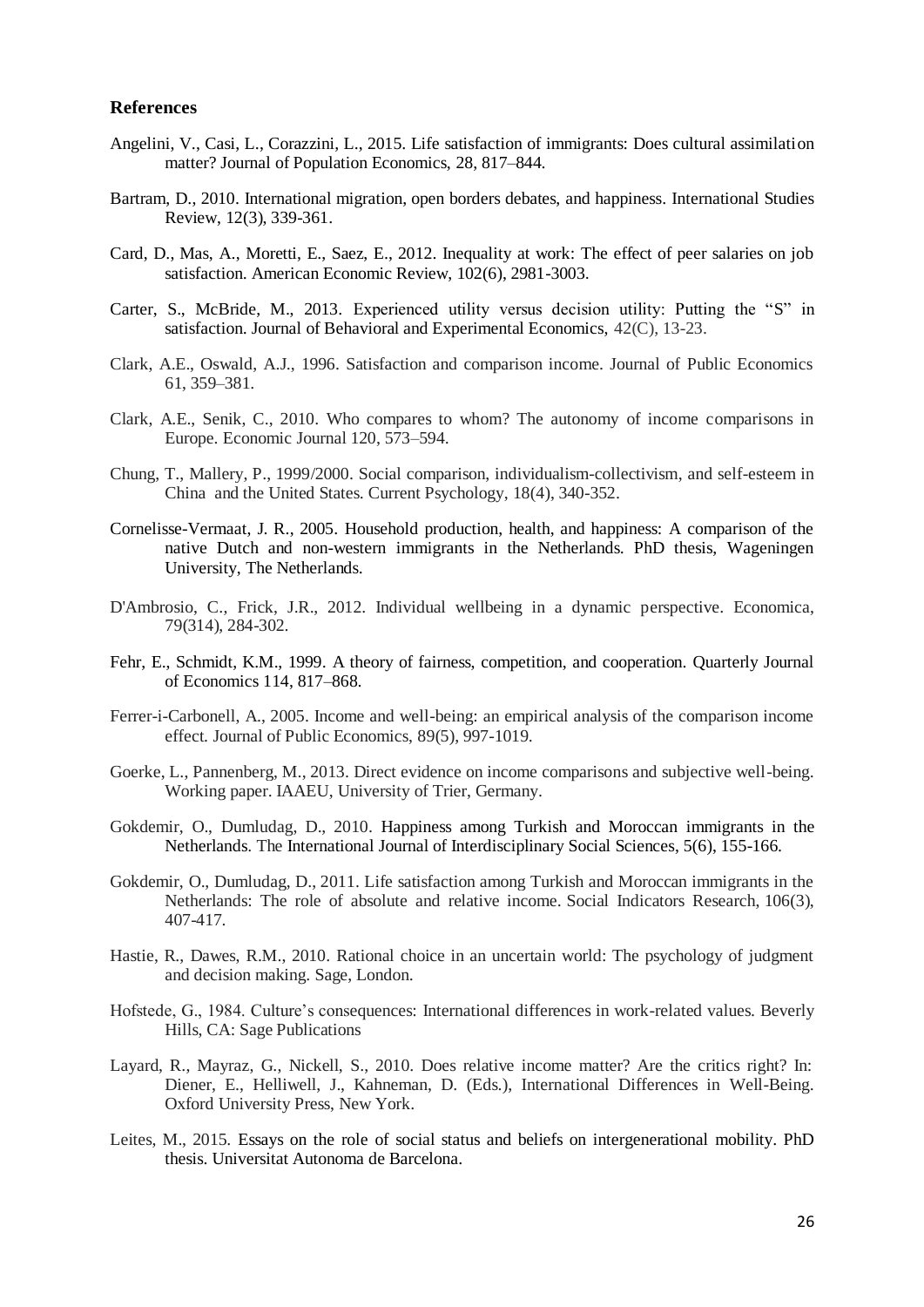- Luttmer, E., 2005. Neighbors as negatives: relative earnings and well-being. Quarterly Journal of Economics 120, 963–1002.
- Mayraz, G., Wagner, G. G., Schupp, J., 2009. Life satisfaction and relative income: perceptions and evidence. IZA Discussion Paper No. 4390. IZA, Bonn.
- Montizaan, R.M., Vendrik, M.C.M., 2014. Misery loves company: Exogenous shocks in retirement expectations and social comparison effects on well-being. Journal of Economic Behavior and Organization, 97: 1-26.
- McBride, M., 2001. Relative-income effects on subjective well-being in the cross-section. Journal of Economic Behavior and Organization, 45(3), 251–278.
- Phalet, K., Schönpflug, U. (2001), Intergenerational transmission of collectivism and achievement values in two acculturation contexts: The case of Turkish families in Germany and Turkish and Moroccan families in the Netherlands. Journal of Cross-Cultural Psychology, 32(2), 186- 201.
- Safi, M., (2010). Immigrants' life satisfaction in Europe: Between assimilation and discrimination. European Sociological Review, 26(2), 159-176.
- Schwartz, B., Ward, A., Monterosso, J., Lyubomirsky, S., White, K., Lehman, D. R., 2002. Maximizing versus satisficing: Happiness as a matter of choice. Journal of Personality and Social Psychology, 83 (5), 1178-1197.
- Senik, C., 2009. Direct evidence on income comparisons and their welfare effects. Journal of Economic Behavior and Organization, 72(1), 408-424.
- Van der Houwen, K., Moonen, L., 2014. Allochtonen en geluk. Bevolkingstrends October 2014. Statistics Netherlands, Den Haag.
- Van Praag, B.M.S., Ferrer-i-Carbonell, A., 2004. Happiness Quantified: A Satisfaction Calculus Approach. Oxford University Press, Oxford.
- Vendrik, M., 2013. Adaptation, anticipation and social interaction in happiness: An integrated errorcorrection approach. Journal of Public Economics, 105, 131-149.
- Verkuyten, M., (1986). The impact of ethnic and sex differences on happiness among adolescents in the Netherlands. Journal of Social Psychology, 126, 259–260.
- Verkuyten, M., (2008). Life satisfaction among ethnic minorities: The role of discrimination and group identification. Social Indicators Research, 89, 391–404.
- White, K., Lehman, D. R., 2005. Culture and social comparison seeking: The role of selfmotives. Personality and Social Psychology Bulletin, 31(2), 232-242.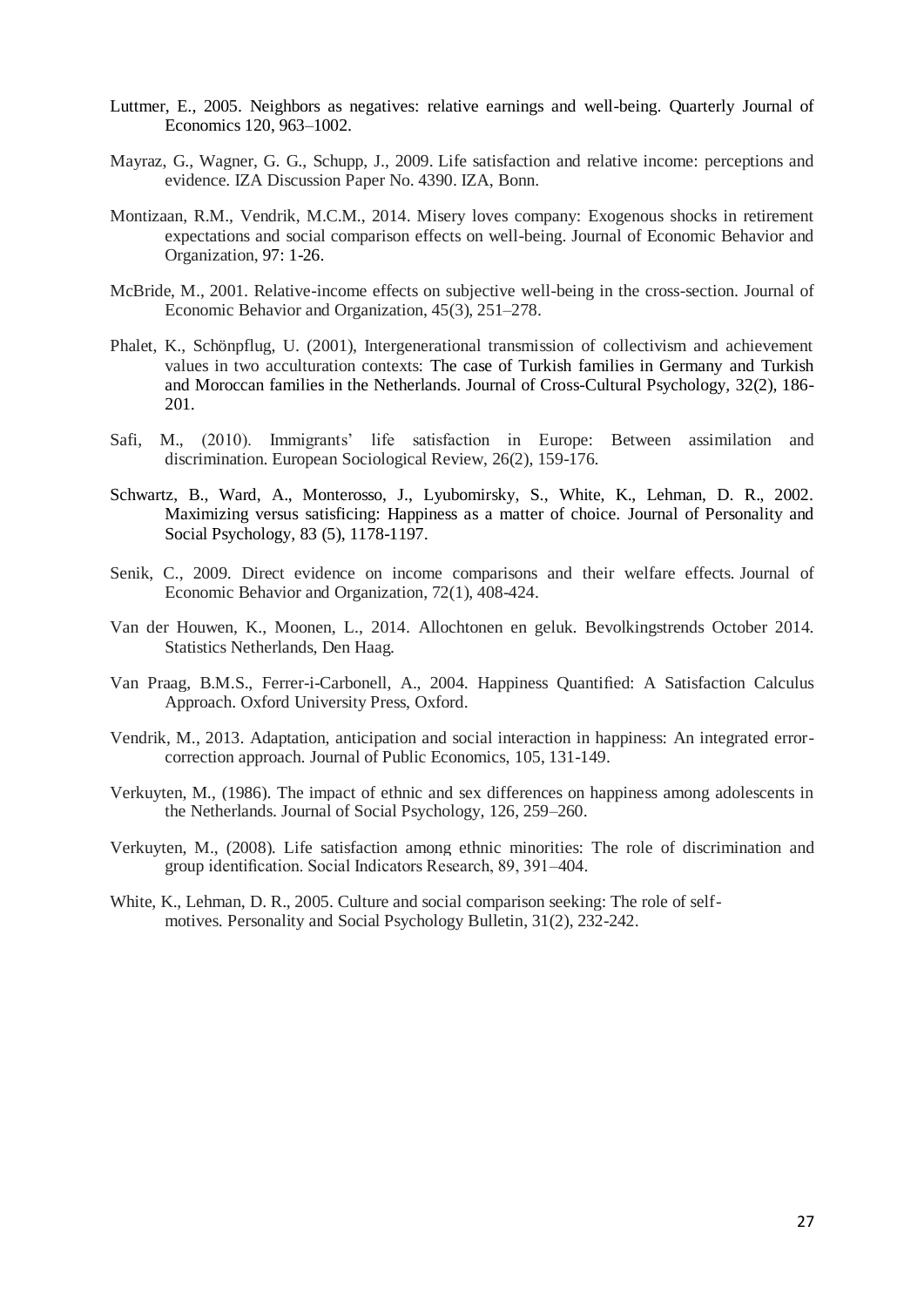| Reference Group                                                        | Dutch natives | Turkish immigrants               | Other immigrants | People in Turkey |  |  |
|------------------------------------------------------------------------|---------------|----------------------------------|------------------|------------------|--|--|
| Perceived importance of income comparison $\overline{(\text{in } 96)}$ |               |                                  |                  |                  |  |  |
| Completely unimportant                                                 | 19.2          | 20.3                             | 44.0             | 15.9             |  |  |
| Rather important                                                       | 49.0          | 49.0                             | 43.7             | 42.2             |  |  |
| Very Important                                                         | 31.8          | 30.7                             | 12.3             | 41.7             |  |  |
| Mean                                                                   | 2.13          | 2.10                             | 1.68             | 2.26             |  |  |
| <b>Standard Error</b>                                                  | 0.70          | 0.71                             | 0.68             | 0.71             |  |  |
| Number of observations                                                 | 927           | 928                              | 913              | 917              |  |  |
|                                                                        |               | Perceived relative income (in %) |                  |                  |  |  |
| Much lower                                                             | 14.0          | 4.2                              | 4.3              | 4.3              |  |  |
| Lower                                                                  | 36.3          | 12.5                             | 12.2             | 12.9             |  |  |
| About the same                                                         | 40.2          | 55.7                             | 48.0             | 25.0             |  |  |
| Higher                                                                 | 8.6           | 24.7                             | 31.3             | 42.1             |  |  |
| Much higher                                                            | 0.9           | 2.9                              | 4.3              | 15.7             |  |  |
| Mean                                                                   | 2.46          | 3.10                             | 3.19             | 3.52             |  |  |
| <b>Standard Error</b>                                                  | 0.87          | 0.80                             | 0.86             | 1.04             |  |  |
| Number of observations                                                 | 956           | 928                              | 905              | 929              |  |  |

**Table 1. Perceived importance of income comparison and perceived relative income for ethnic reference groups of Turkish immigrants**

#### **Table 2. Perceived importance of income comparison and perceived relative income for life-domain reference groups of Turkish immigrants**

| Reference Group       | Colleagues | Neighbors                        | Relatives in the<br><b>Netherlands</b>           | Relatives in EU | Relatives in<br>Turkey |
|-----------------------|------------|----------------------------------|--------------------------------------------------|-----------------|------------------------|
|                       |            |                                  | Perceived importance of income comparison (in %) |                 |                        |
| Completely            |            |                                  |                                                  |                 |                        |
| unimportant           | 24.10      | 34.18                            | 24.56                                            | 32.66           | 20.24                  |
| Rather important      | 51.24      | 51.32                            | 48.56                                            | 48.48           | 48.64                  |
| Very Important        | 24.66      | 14.51                            | 26.88                                            | 18.86           | 31.12                  |
| Mean                  | 2.01       | 1.80                             | 2.02                                             | 1.86            | 2.11                   |
| Standard Error        | 0.70       | 0.67                             | 0.72                                             | 0.70            | 0.71                   |
| Number of             |            |                                  |                                                  |                 |                        |
| observations          | 888        | 910                              | 904                                              | 891             | 919                    |
|                       |            | Perceived relative income (in %) |                                                  |                 |                        |
| Much lower            | 5.05       | 3.77                             | 5.22                                             | 8.62            | 3.20                   |
| Lower                 | 13.42      | 16.85                            | 14.00                                            | 32.63           | 13.54                  |
| About the same        | 58.26      | 60.98                            | 58.00                                            | 36.71           | 26.97                  |
| Higher                | 19.38      | 17.18                            | 20.78                                            | 20.05           | 46.48                  |
| Much higher           | 3.90       | 1.22                             | 2.00                                             | 1.98            | 9.81                   |
| Mean                  | 3.04       | 2.95                             | 3.00                                             | 2.74            | 3.46                   |
| <b>Standard Error</b> | 0.83       | 0.73                             | 0.80                                             | 0.94            | 0.95                   |
| Number of             |            |                                  |                                                  |                 |                        |
| observations          | 872        | 902                              | 900                                              | 858             | 938                    |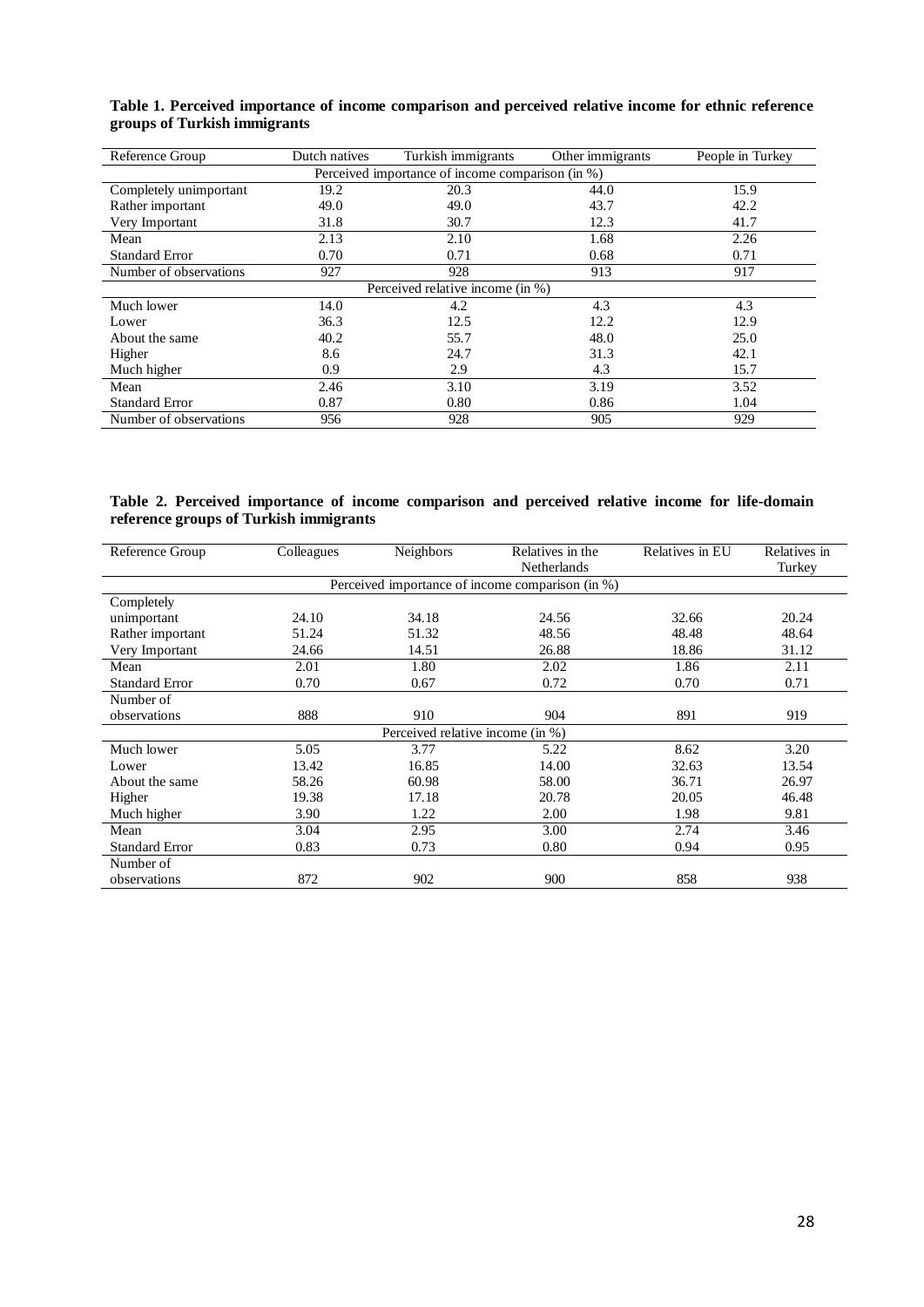### **Table 3. OLS estimates of coefficients and derived effects of dummy variables for ethnic reference groups**

| Dependent variable:                                                                                                   | Estimated   | Standard |
|-----------------------------------------------------------------------------------------------------------------------|-------------|----------|
| Life satisfaction $(0-10)$                                                                                            | effect      | error    |
| High importance of income comparison with Dutch natives                                                               | $0.347**$   | 0.151    |
| Lower income than Dutch natives                                                                                       | $-0.546***$ | 0.160    |
| Higher income than Dutch natives                                                                                      | 0.121       | 0.198    |
| High importance of income comparison with other immigrants                                                            | $-0.740**$  | 0.326    |
| Lower income than other immigrants                                                                                    | 0.082       | 0.284    |
| Higher income than other immigrants<br>High importance of income comparison with other immigrants x higher            | $-0.074$    | 0.165    |
| income than other immigrants (interaction)                                                                            | $0.897**$   | 0.413    |
| Worse living standard than parents                                                                                    | $-0.802***$ | 0.249    |
| Better living standard than parents                                                                                   | $0.501***$  | 0.173    |
| Ln income                                                                                                             | 0.114       | 0.140    |
| High importance of income comparison with Dutch natives $+$ lower<br>income than Dutch natives                        | $-0.199$    | 0.210    |
| High importance of income comparison with Dutch natives + higher<br>income than Dutch natives                         | $0.468*$    | 0.237    |
| High importance of income comparison with other immigrants + lower<br>income than other immigrants                    | $-0.658$    | 0.411    |
| Higher income than other immigrants $+$ interaction                                                                   | $0.823*$    | 0.415    |
| High importance of income comparison with other immigrants +<br>interaction                                           | 0.157       | 0.288    |
| High importance of income comparison with other immigrants $+$ higher<br>income than other immigrants $+$ interaction | 0.083       | 0.305    |
| Number of observations                                                                                                | 757         |          |
| Adjusted R-squared                                                                                                    | 0.370       |          |

Note: \*\*\* =  $p < 0.01$ , \*\* =  $p < 0.05$ ,\* =  $p < 0.10$ .

### **Table 4. OLS estimates of coefficients of cardinal variables for ethnic reference groups**

| Dependent variable:                                                                                                                   | Estimated         | Standard |
|---------------------------------------------------------------------------------------------------------------------------------------|-------------------|----------|
| Life satisfaction $(0-10)$                                                                                                            | coefficient error |          |
| Importance of income comparison with Dutch natives                                                                                    | $0.239**$         | 0.102    |
| Ln income in comparison to Dutch natives                                                                                              | $0.691***$        | 0.202    |
| (Importance of income comparison with other immigrants) $4$                                                                           | $-0.017*$         | 0.009    |
| Ln income in comparison to other immigrants                                                                                           | $-0.265$          | 0.358    |
| (Importance of income comparison with other immigrants) <sup>4</sup> x ln income<br>in comparison with other immigrants (interaction) | 0.012             | 0.007    |
| Worse living standard than parents                                                                                                    | $-0.817***$       | 0.248    |
| Better living standard than parents                                                                                                   | $0.453***$        | 0.171    |
| Ln income                                                                                                                             | 0.090             | 0.139    |
| <b>Observations</b>                                                                                                                   | 758               |          |
| Adjusted R-squared                                                                                                                    | 0.374             |          |
| <b>AT Judent</b><br>$\bigcap_{i=1}^n A_i + A_i$<br>0.05L<br>$\sim$ 10                                                                 |                   |          |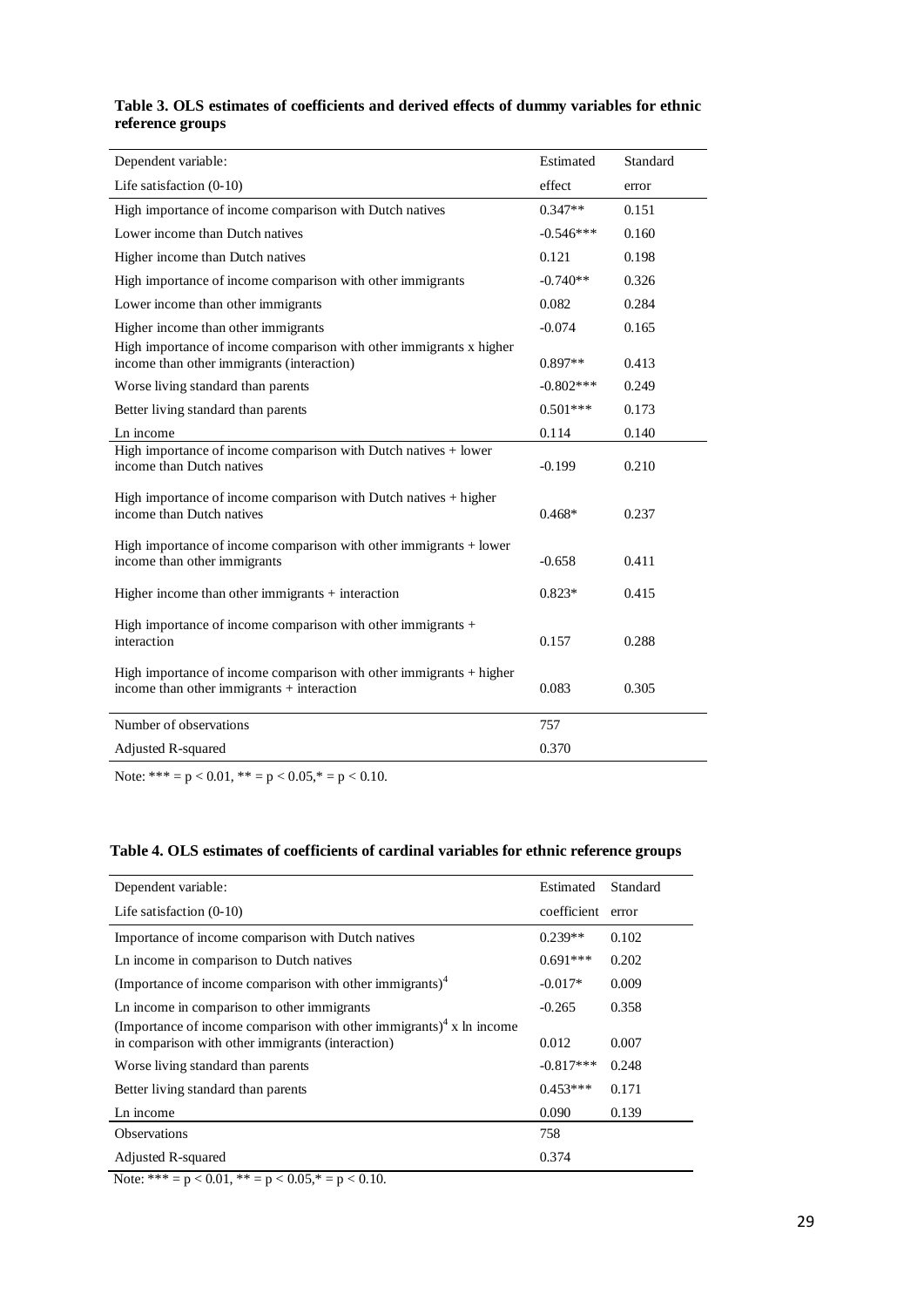#### **Table 5. OLS estimates of coefficients and derived effects of dummy variables for lifedomain reference groups**

| Dependent variable:                                                                                                         | Estimated   | Standard |
|-----------------------------------------------------------------------------------------------------------------------------|-------------|----------|
| Life satisfaction $(0-10)$                                                                                                  | effect      | error    |
| Lower income than neighbours                                                                                                | $-0.729***$ | 0.238    |
| High importance of income comparison with relatives in the Netherlands                                                      | $0.467**$   | 0.201    |
| Lower income than relatives in the Netherlands                                                                              | $-0.083$    | 0.242    |
| Higher income than relatives in the Netherlands                                                                             | $-0.412*$   | 0.214    |
| High importance of income comparison with relatives in other EU<br>countries                                                | $-0.427*$   | 0.245    |
| High importance of income comparison with relatives in Turkey                                                               | $-0.435**$  | 0.186    |
| Worse living standard than parents                                                                                          | $-0.836***$ | 0.253    |
| Better living standard than parents                                                                                         | 0.313       | 0.182    |
| Ln income                                                                                                                   | 0.076       | 0.148    |
| High importance of income comparison with relatives in the Netherlands<br>+ higher income than relatives in the Netherlands | 0.055       | 0.284    |
| <b>Observations</b>                                                                                                         | 653         |          |
| Adjusted R-squared                                                                                                          | 0.379       |          |

Note: \*\*\* =  $p < 0.01$ , \*\* =  $p < 0.05$ ,\* =  $p < 0.10$ .

#### **Table 6. OLS estimates of coefficients and derived effects of cardinal variables for lifedomain reference groups**

| Dependent variable:                                                                                                                                                | Estimated  | Standard |
|--------------------------------------------------------------------------------------------------------------------------------------------------------------------|------------|----------|
| Life satisfaction $(0-10)$                                                                                                                                         | effect     | error    |
| Ln income in comparison to neighbours                                                                                                                              | $1.019***$ | 0.378    |
| Importance of income comparison with relatives in the Netherlands                                                                                                  | $0.215*$   | 0.125    |
| Income in comparison to relatives in the Netherlands                                                                                                               | 0.456      | 0.452    |
| (Income in comparison to relatives in the Netherlands) <sup>2</sup>                                                                                                | $-0.100$   | 0.068    |
| Importance of income comparison with relatives in other EU countries                                                                                               | $1.332**$  | 0.549    |
| (Importance of income comparison with relatives in other EU<br>countries) $^2$                                                                                     | $-0.346**$ | 0.143    |
| Importance of income comparison with relatives in Turkey                                                                                                           | $-0.308**$ | 0.126    |
| Worse living standard than parents                                                                                                                                 | $0.826***$ | 0.247    |
| Better living standard than parents                                                                                                                                | $0.373**$  | 0.181    |
| Ln income                                                                                                                                                          | 0.100      | 0.149    |
| $\Delta$ (Importance of income comparison with relatives in other EU<br>countries) = $2-1$<br>$\Delta$ (Importance of income comparison with relatives in other EU | $0.292*$   | 0.170    |
| countries) = $3-2$                                                                                                                                                 | $-0.401*$  | 0.230    |
| <b>Observations</b>                                                                                                                                                | 653        |          |
| Adjusted R-squared                                                                                                                                                 | 0.379      |          |

Note:  $*** = p < 0.01$ ,  $** = p < 0.05$ ,  $* = p < 0.10$ . The first derived effect in the second panel of Table 6 represents the effect of an increase in the importance of income comparison with EU relatives from 1 (= completely unimportant) to 2 (= rather important) and equals the coefficient of the linear term plus 3 x the coefficient of the quadratic term. The second derived effect in the second panel of Table 4 represents the effect of an increase in the importance of income comparison with EU relatives from 2 (= rather important) to  $3$  (= very important) and equals the coefficient of the linear term plus  $5 \times$  the coefficient of the quadratic term.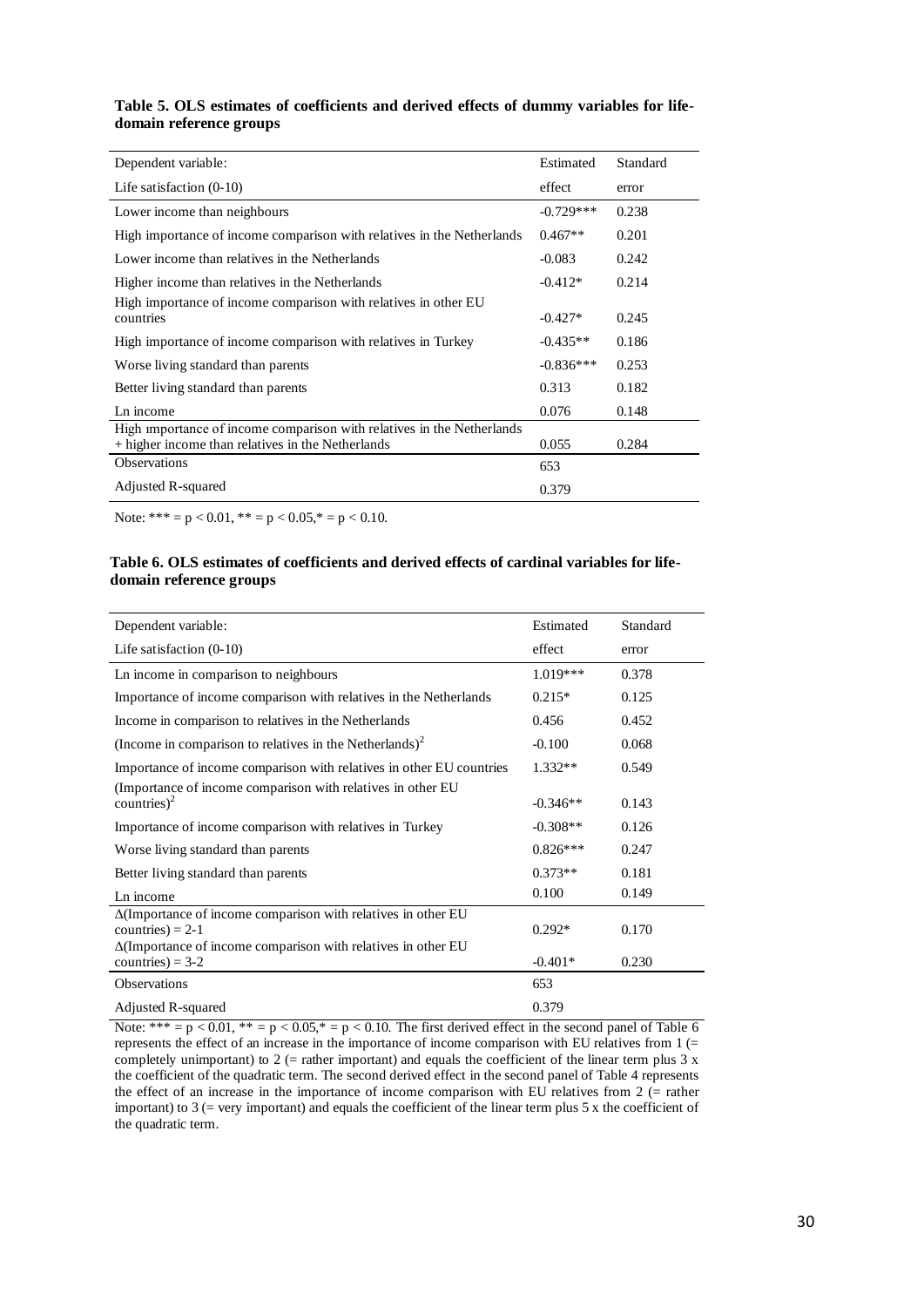| Table 7. OLS estimates of coefficients and derived effects of dummy variables for ethnic |  |  |  |
|------------------------------------------------------------------------------------------|--|--|--|
| reference groups for men                                                                 |  |  |  |

| Dependent variable:                                                                                                 | Estimated   | Standard |
|---------------------------------------------------------------------------------------------------------------------|-------------|----------|
| Life satisfaction $(0-10)$                                                                                          | effect      | error    |
| High importance of income comparison with Dutch natives                                                             | 0.210       | 0.187    |
| Lower income than Dutch natives                                                                                     | $-0.505**$  | 0.196    |
| Higher income than Dutch natives                                                                                    | $-0.048$    | 0.248    |
| High importance of income comparison with other immigrants                                                          | $-0.650$    | 0.402    |
| Lower income than other immigrants                                                                                  | $-0.862**$  | 0.386    |
| Higher income than other immigrants                                                                                 | 0.014       | 0.216    |
| High importance of income comparison with other immigrants x higher<br>income than other immigrants (interaction)   | 0.699       | 0.475    |
| Worse living standard than parents                                                                                  | $-1.068***$ | 0.310    |
| Better living standard than parents                                                                                 | 0.115       | 0.208    |
| Ln income                                                                                                           | 0.152       | 0.188    |
| High importance of income comparison with Dutch natives + lower<br>income than Dutch natives                        | $-0.296$    | 0.256    |
| High importance of income comparison with Dutch natives $+$ higher<br>income than Dutch natives                     | 0.162       | 0.298    |
| High importance of income comparison with other immigrants $+$ lower<br>income than other immigrants                | $-1.512***$ | 0.527    |
| Higher income than other immigrants $+$ interaction                                                                 | 0.713       | 0.481    |
| High importance of income comparison with other immigrants $+$<br>interaction                                       | 0.049       | 0.309    |
| High importance of income comparison with other immigrants $+$ higher<br>income than other immigrants + interaction | 0.063       | 0.336    |
| <b>Observations</b>                                                                                                 | 469         |          |
| Adjusted R-squared                                                                                                  | 0.402       |          |

Note: \*\*\* = p < 0.01, \*\* = p < 0.05,\* = p < 0.10.

### **Table 8. OLS estimates of coefficients of cardinal variables for ethnic reference groups for men**

| Dependent variable:                                                                                                                                                                        | Estimated              | Standard       |
|--------------------------------------------------------------------------------------------------------------------------------------------------------------------------------------------|------------------------|----------------|
| Life satisfaction $(0-10)$                                                                                                                                                                 | coefficient            | error          |
| Importance of income comparison with Dutch natives                                                                                                                                         | $0.664**$              | 0.270          |
| Ln income in comparison to Dutch natives                                                                                                                                                   | $1.832***$             | 0.642          |
| (Importance of income comparison with Dutch natives) x ln income in<br>comparison with Dutch natives (interaction)<br>(Importance of income comparison with other immigrants) <sup>4</sup> | $-0.550**$<br>$-0.012$ | 0.267<br>0.012 |
| Ln income in comparison to other immigrants                                                                                                                                                | 0.391                  | 0.532          |
| (Importance of income comparison with other immigrants) <sup>4</sup> x ln income<br>in comparison to other immigrants                                                                      | 0.008                  | 0.010          |
| Worse living standard than parents                                                                                                                                                         | $-1.020***$            | 0.310          |
| Better living standard than parents                                                                                                                                                        | 0.119                  | 0.203          |
| Ln income                                                                                                                                                                                  | 0.129                  | 0.189          |
| <b>Observations</b>                                                                                                                                                                        | 470                    |                |
| Adjusted R-squared                                                                                                                                                                         | 0.406                  |                |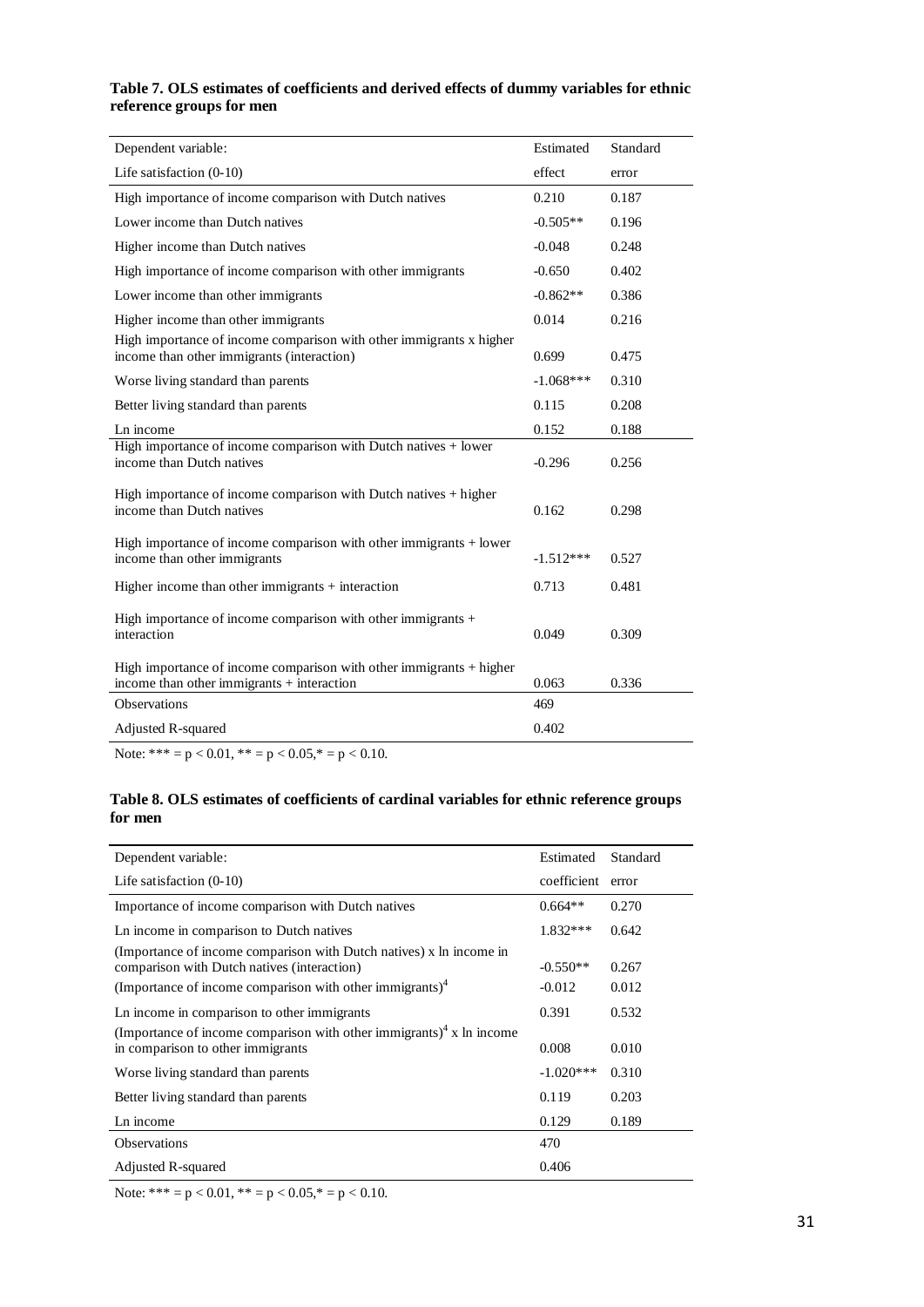**Table 9. OLS estimates of coefficients and derived effects of dummy variables for life-domain reference groups for the consulate sample**

| Dependent variable:                                                                                                                                                                                     | Estimated   | Standard |
|---------------------------------------------------------------------------------------------------------------------------------------------------------------------------------------------------------|-------------|----------|
| Life satisfaction $(0-10)$                                                                                                                                                                              | effect      | error    |
| Lower income than neighbors                                                                                                                                                                             | $-0.616**$  | 0.257    |
| High importance of income comparison with relatives in the Netherlands                                                                                                                                  | $0.554***$  | 0.209    |
| Lower income than relatives in the Netherlands                                                                                                                                                          | $-0.020$    | 0.271    |
| Higher income than relatives in the Netherlands                                                                                                                                                         | $-0.277$    | 0.232    |
| High importance of income comparison with relatives in other EU countries                                                                                                                               | 0.052       | 0.317    |
| Lower income than relatives in other EU countries                                                                                                                                                       | 0.034       | 0.204    |
| Higher income than relatives in other EU countries                                                                                                                                                      | 0.172       | 0.242    |
| High importance of income comparison with relatives in other EU countries x<br>lower income than relatives in other EU countries (interaction)                                                          | $-0.882**$  | 0.433    |
| High importance of income comparison with relatives in other EU countries x<br>higher income than relatives in other EU countries (interaction)                                                         | $-0.851***$ | 0.428    |
| High importance of income comparison with relatives in Turkey                                                                                                                                           | $-0.415**$  | 0.193    |
| Worse living standard than parents                                                                                                                                                                      | $-0.881***$ | 0.258    |
| Better living standard than parents                                                                                                                                                                     | $0.330*$    | 0.186    |
| Ln income                                                                                                                                                                                               | 0.141       | 0.156    |
| High importance of income comparison with relatives in the Netherlands + higher<br>income than relatives in the Netherlands                                                                             | 0.277       | 0.301    |
| Lower income than relatives in other EU countries $+$ high importance of income<br>comparison with relatives in other EU countries x lower income than relatives in<br>other EU countries (interaction) | $-0.849**$  | 0.413    |
| High importance of income comparison with relatives in other EU countries $+$<br>lower income than relatives in other EU countries + interaction                                                        | $-0.797**$  | 0.393    |
| Higher income than relatives in other EU countries + high importance of income<br>comparison with relatives in other EU countries x higher income than relatives in<br>other EU countries (interaction) | $-0.679*$   | 0.401    |
| High importance of income comparison with relatives in other EU countries +<br>higher income than relatives in other EU countries + interaction                                                         | $-0.627*$   | 0.397    |
| <b>Observations</b>                                                                                                                                                                                     | 593         |          |
| Adjusted R-squared                                                                                                                                                                                      | 0.395       |          |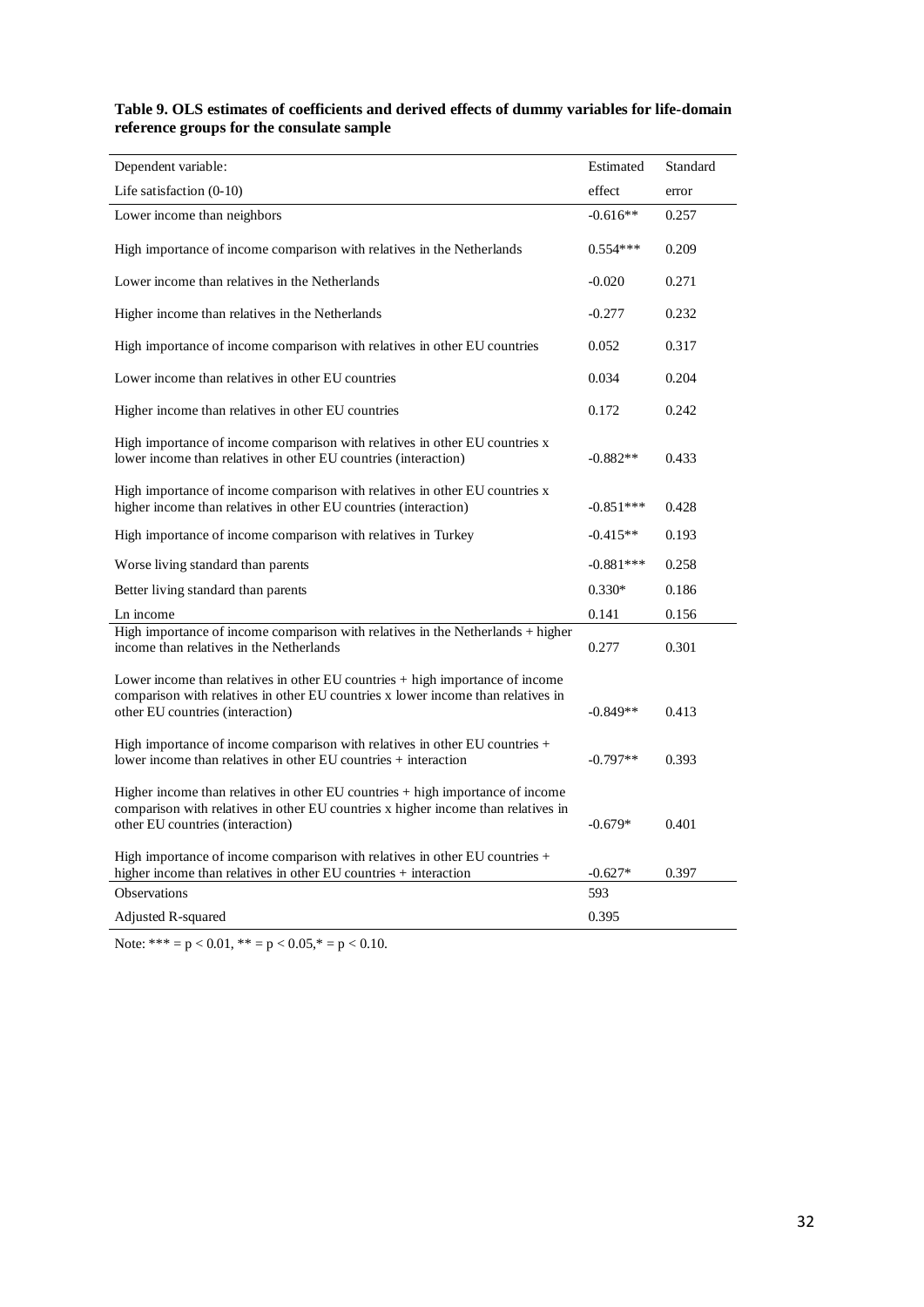# **Appendix A. Survey questions on income comparison**

When you think about the income of your household, how important is it for you to compare that income to those of the following groups?

| Groups                                      | Completely unimportant | <b>Rather important</b> | <b>Very important</b> |
|---------------------------------------------|------------------------|-------------------------|-----------------------|
| Dutch natives                               |                        | (2)                     | (3)                   |
| Other Turkish immigrants in the Netherlands | 1)                     | (2)                     | (3)                   |
| Other immigrants in the Netherlands         | 1)                     | (2)                     | (3)                   |
| People living in Turkey                     | 1)                     | (2)                     | (3)                   |

And how high is the income of your household in comparison with the following groups?

| <b>Groups</b>                               | Much lower | Lower | About the<br>same | Higher | Much higher |
|---------------------------------------------|------------|-------|-------------------|--------|-------------|
| Dutch natives                               | (1)        | (2)   | (3)               | (4)    | (5)         |
| Other Turkish immigrants in the Netherlands | (1)        | (2)   | (3)               | (4)    | (5)         |
| Other immigrants in the Netherlands         | (1)        | (2)   | (3)               | (4)    | (5)         |
| People living in Turkey                     | Ю          | 2)    | (3)               | (4)    | (5)         |

When you think about the income of your household, how important is it for you to compare that income to those of the following groups?

| Completely unimportant | Rather important | <b>Very important</b> |
|------------------------|------------------|-----------------------|
| (1)                    | (2)              | (3)                   |
| $^{(1)}$               | (2)              | (3)                   |
| $^{(1)}$               | (2)              | (3)                   |
| $^{(1)}$               | (2)              | (3)                   |
| (1)                    | (2)              | (3)                   |
|                        |                  |                       |

And how high is the income of your household in comparison with the following groups?

| <b>Groups</b>                          | <b>Much lower</b> | Lower | About the<br>same | Higher | <b>Much higher</b> |
|----------------------------------------|-------------------|-------|-------------------|--------|--------------------|
| Relatives living in the Netherlands    | (1)               | (2)   | (3)               | (4)    | (5)                |
| Relatives living in other EU countries | $\left(1\right)$  | (2)   | (3)               | (4)    | (5)                |
| Relatives living in Turkey             | $\left(1\right)$  | (2)   | (3)               | (4)    | (5)                |
| Neighbours in the Netherlands          | $\left(1\right)$  | (2)   | (3)               | (4)    | (5)                |
| Colleagues/classmates                  | (1)               | (2)   | (3)               | (4)    | (5)                |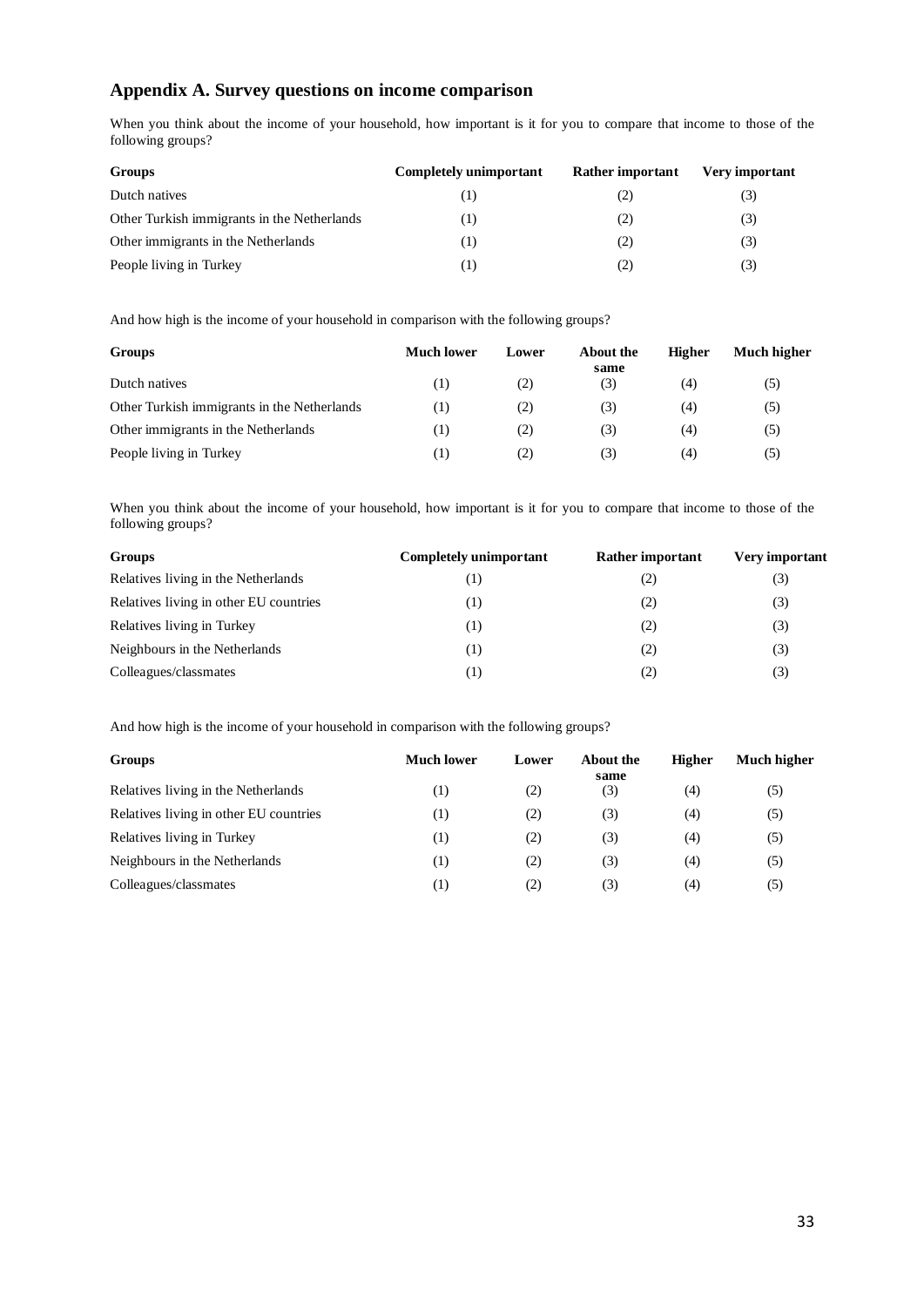# **Appendix B. Descriptive statistics**

**Table B.1. Descriptive statistics of life satisfaction and control variables for full sample in comparison with subsample of Dutch Labour Force Survey (EBB) of those with Turkish nationality and age 16-73**

|                              | Mean     | Std. dev. | Min-max  | Mean<br>EBB <sup>1</sup> | St. dev.<br><b>EBB</b> | Min-Max<br><b>EBB</b> |
|------------------------------|----------|-----------|----------|--------------------------|------------------------|-----------------------|
| Life satisfaction            | 6.72     | 2.21      | $0 - 10$ |                          |                        |                       |
| Remembered life satisfaction |          |           |          |                          |                        |                       |
| five years ago               | 7.03     | 2.23      | $0 - 10$ |                          |                        |                       |
| Household income             | 3.87     | 2.48      | $1 - 10$ |                          |                        |                       |
| Living standard:             |          |           |          |                          |                        |                       |
| Worse than parents           | 0.61     | 0.49      | $0 - 1$  |                          |                        |                       |
| Similar to parents           | 0.21     | 0.41      | $0 - 1$  |                          |                        |                       |
| Better than parents          | $0.18\,$ | 0.38      | $0 - 1$  |                          |                        |                       |
| Demographic                  |          |           |          |                          |                        |                       |
| Gender                       | 0.63     | 0.48      | $0-1$    | 0.52                     | 0.50                   | $0 - 1$               |
| Age                          | 36.0     | 10.2      | $16-74$  | 37.2                     | 11.8                   | $16-73$               |
| Generation                   | 1.41     | 0.45      | $1-2.5$  | 1.14                     | 0.40                   | $1 - 2$               |
| Household size               | 3.56     | 1.45      | $1-20$   | 3.53                     | 1.32                   | $1 - 7$               |
| Number of children           | 1.46     | 1.41      | $0-9$    | $1.59^{2}$               | 1.15                   | $0 - 5$               |
| <b>Marital status</b>        |          |           |          |                          |                        |                       |
| Married/living together      | 0.64     | 0.48      | $0 - 1$  | $0.67^{3}$               | 0.47                   | $0 - 1$               |
| Widowed                      | 0.01     | 0.07      | $0 - 1$  | 0.01                     | 0.12                   | $0 - 1$               |
| Separated/divorced           | 0.10     | 0.30      | $0 - 1$  | 0.11                     | 0.31                   | $0 - 1$               |
| Single                       | 0.25     | 0.44      | $0 - 1$  | $0.20^{4}$               | 0.40                   | $0 - 1$               |
| <b>Education</b>             |          |           |          |                          |                        |                       |
| Elementary                   | 0.11     | 0.32      | $0 - 1$  | 0.29                     | 0.45                   | $0 - 1$               |
| Secondary                    | 0.11     | 0.31      | $0 - 1$  | 0.25                     | 0.43                   | $0 - 1$               |
| High school                  | 0.28     | 0.45      | $0 - 1$  | 0.09                     | 0.28                   | $0 - 1$               |
| Vocational                   | 0.23     | 0.42      | $0 - 1$  | 0.25                     | 0.43                   | $0 - 1$               |
| Undergraduate                | 0.23     | 0,42      | $0 - 1$  | 0.04                     | 0.20                   | $0 - 1$               |
| Postgraduate                 | 0.03     | 0.17      | $0-1$    | 0.04                     | 0.19                   | $0 - 1$               |
| <b>Employment</b>            |          |           |          |                          |                        |                       |
| Full-time                    | 0.37     | 0.48      | $0 - 1$  | 0.31                     | 0.46                   | $0 - 1$               |
| Part-time                    | 0.14     | 0.35      | $0 - 1$  | 0.15                     | 0.36                   | $0 - 1$               |
| Self-employed                | 0.15     | 0.36      | $0 - 1$  | 0.08                     | 0.27                   | $0 - 1$               |
| Retired                      | $0.02\,$ | $0.16\,$  | $0-1$    |                          |                        |                       |
| Housewife                    | 0.03     | $0.18\,$  | $0-1$    |                          |                        |                       |
| Student                      | 0.09     | 0.29      | $0-1$    | 0.09                     | 0.28                   | $0 - 1$               |
| Non-working                  | $0.18\,$ | 0.39      | $0-1$    | $0.40^{5}$               | 0.49                   | $0-1$                 |
| Socio-cultural               |          |           |          |                          |                        |                       |
| Religion                     | 3.10     | 3.10      | $0 - 5$  |                          |                        |                       |
| <b>Identity</b>              |          |           |          |                          |                        |                       |
| Turkish                      | 0.46     | 0.55      | $0-1$    |                          |                        |                       |
| $\mathbf{M}$ uslim           | 0.36     | 0.54      | $0-1$    |                          |                        |                       |
| Dutch citizen                | 0.03     | 0.30      | $0-1$    |                          |                        |                       |
| World citizen                | 0.12     | $0.40\,$  | $0-1$    |                          |                        |                       |
| Other                        | 0.03     | $0.30\,$  | $0-1$    |                          |                        |                       |

Note: <sup>1</sup> Weighted survey means to correct for lack of representativeness. <sup>2</sup> Only includes those within the household. <sup>3</sup> Excludes living together.<sup>4</sup> Includes living together.<sup>5</sup> Includes retired and housewife.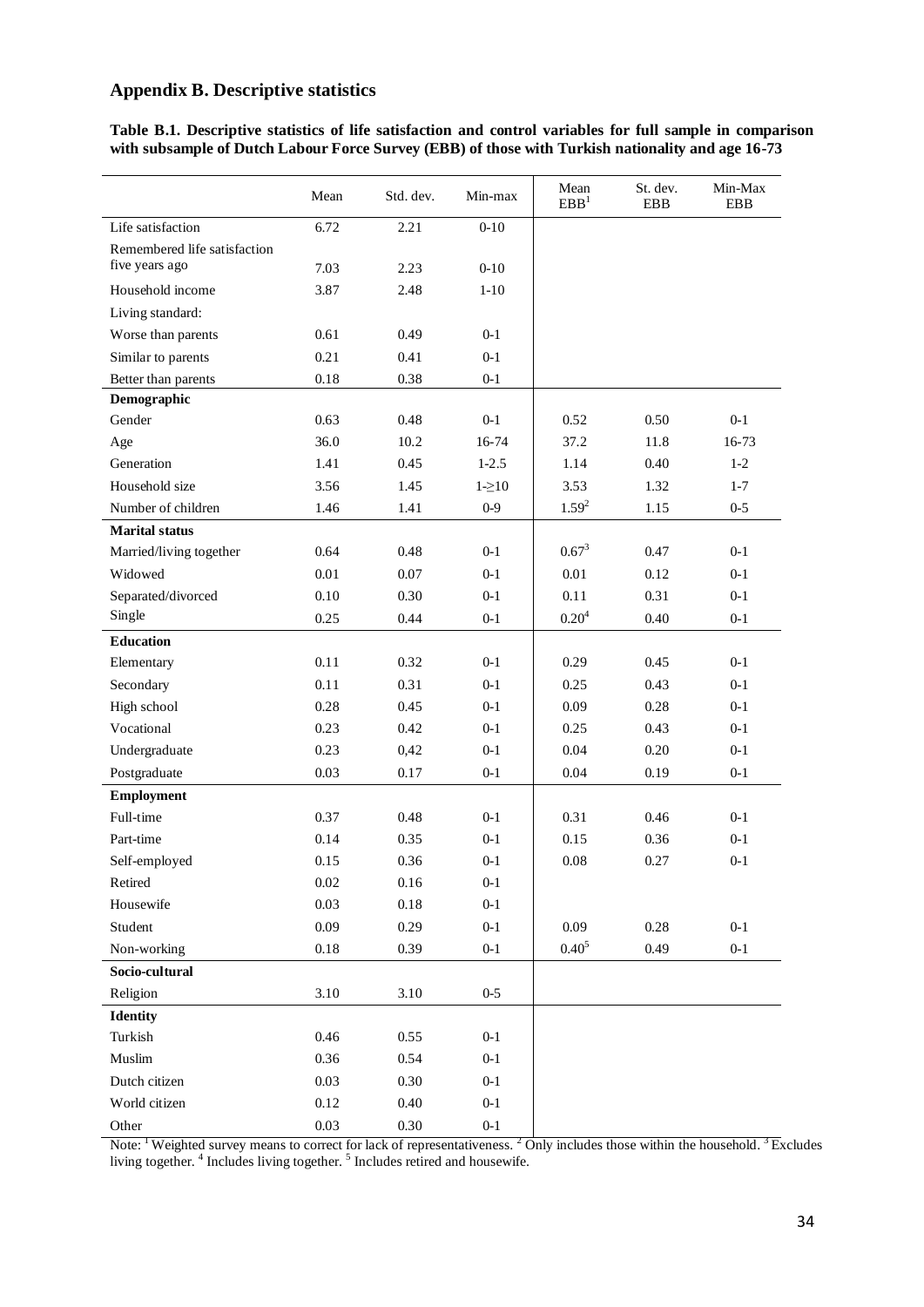# **Appendix C. Full estimations results**

| Table C.1. OLS estimates of coefficients of all dummy variables for ethnic reference groups and all control |  |
|-------------------------------------------------------------------------------------------------------------|--|
| variables                                                                                                   |  |

| Dependent variable:<br>Life satisfaction $(0-10)$                                                                 | Estimated<br>coefficient | Standard       |
|-------------------------------------------------------------------------------------------------------------------|--------------------------|----------------|
|                                                                                                                   | $0.347**$                | error<br>0.151 |
| High importance of income comparison with Dutch natives                                                           |                          | 0.160          |
| Lower income than Dutch natives                                                                                   | $-0.546***$              |                |
| Higher income than Dutch natives                                                                                  | 0.121                    | 0.198          |
| High importance of income comparison with Turkish immigrants in the Netherlands                                   | $-0.135$                 | 0.179          |
| Lower income than Turkish immigrants in the Netherlands                                                           | $-0.172$                 | 0.271          |
| Higher income than Turkish immigrants in the Netherlands                                                          | $-0.046$                 | 0.170          |
| High importance of income comparison with other immigrants in the Netherlands                                     | $-0.740**$               | 0.326          |
| Lower income than other immigrants in the Netherlands                                                             | 0.082                    | 0.284          |
| Higher income than other immigrants in the Netherlands                                                            | $-0.074$                 | 0.165          |
| High importance of income comparison with other immigrants x higher income than<br>other immigrants (interaction) | $0.897**$                | 0.413          |
| High importance of income comparison with people in Turkey                                                        | $-0.031$                 | 0.143          |
| Lower income than people in Turkey                                                                                | $-0.185$                 | 0.265          |
| Higher income than people in Turkey                                                                               | $-0.192$                 | 0.170          |
| Worse living standard than parents                                                                                | $-0.802***$              | 0.249          |
| Better living standard than parents                                                                               | $0.501***$               | 0.173          |
| Ln income                                                                                                         | 0.114                    | 0.140          |
| Life satisfaction five years ago                                                                                  | $0.359***$               | 0.037          |
| Gender                                                                                                            | $-0.161$                 | 0.153          |
| Age/10                                                                                                            | $-0.129$                 | 0.469          |
| $(Age/10)^2$                                                                                                      | 0.014                    | 0.057          |
| Generation                                                                                                        | $0.316*$                 | 0.184          |
| Household size                                                                                                    | $-0.064$                 | 0.061          |
| Number of children                                                                                                | $-0.096$                 | 0.093          |
| Widowed                                                                                                           | $-0.233$                 | 0.816          |
| Seperated/divorced                                                                                                | $-0.580**$               | 0.286          |
| Single                                                                                                            | 0.000                    | 0.220          |
| Elementary education                                                                                              | 0.353                    | 0.295          |
| Secondary education                                                                                               | $-0.147$                 | 0.234          |
| Vocational education                                                                                              | 0.100                    | 0.199          |
| Undergraduate education                                                                                           | 0.349*                   | 0.199          |
| Post-graduate education                                                                                           | $0.744**$                | 0.339          |
| Part-time                                                                                                         | $-0.273$                 | 0.206          |
| Self-employed                                                                                                     | $-0.193$                 | 0.194          |
| Retired                                                                                                           | 0.150                    | 0.618          |
| Housewife                                                                                                         | $-0.071$                 | 0.366          |
| Student                                                                                                           | $-0.189$                 | 0.293          |
| Non-working                                                                                                       | $-0.387$                 | 0.219          |
| Importance of religion                                                                                            | 0.044                    | 0.068          |
| Identification as muslim                                                                                          | 0.160                    | 0.149          |
| <b>Identification</b> as Dutch                                                                                    | 0.293                    | 0.353          |
| Identification as world citizen                                                                                   | 0.142                    | 0.218          |
| Identification as another category                                                                                | $-0.082$                 | 0.355          |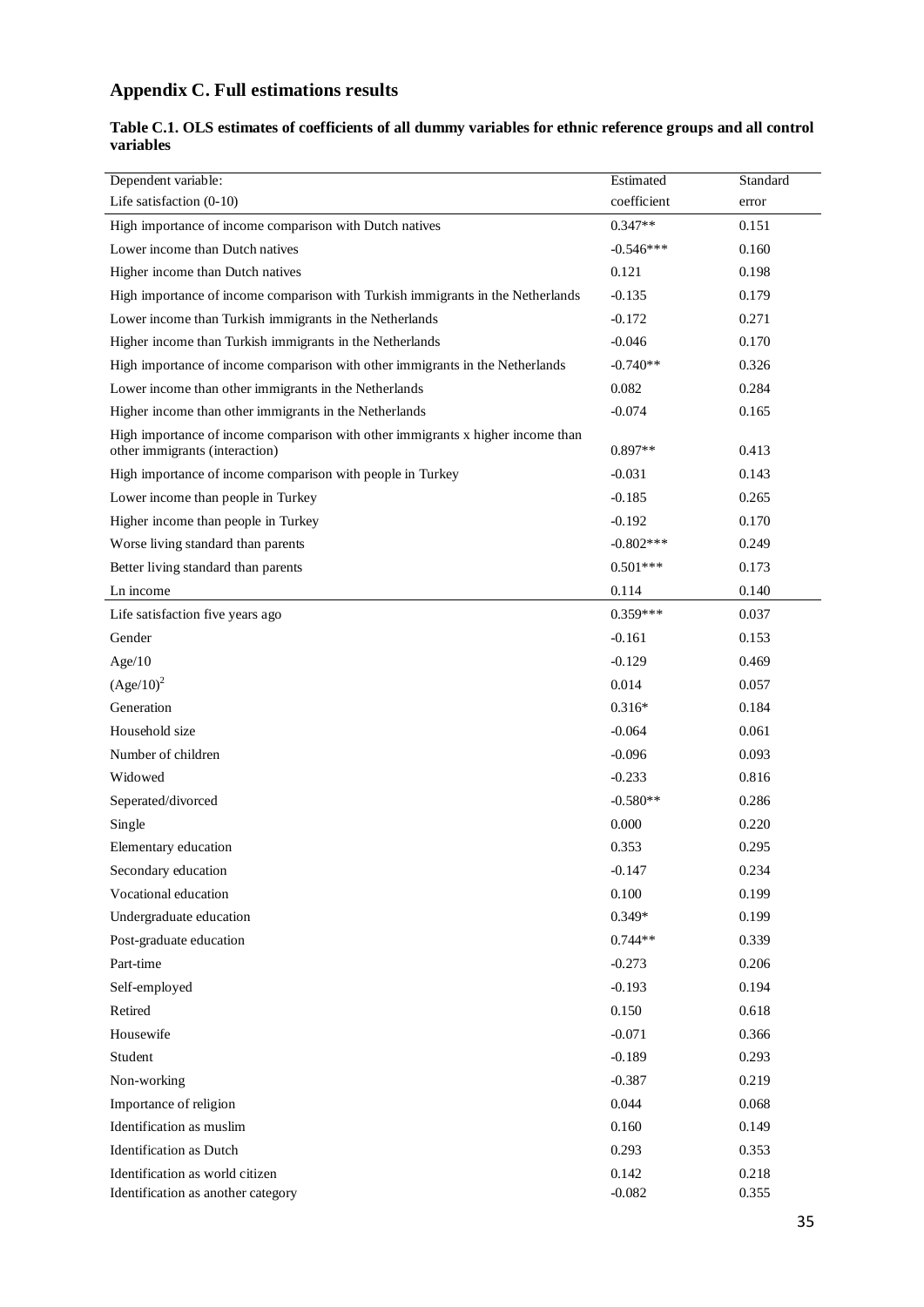| Number of observations | 757   |
|------------------------|-------|
| Adjusted R-squared     | 0.370 |

Note: \*\*\* = p < 0.01, \*\* = p < 0.05,\* = p < 0.10.

# **Table C.2. OLS estimates of coefficients of all cardinal variables for ethnic reference groups**

| Dependent variable:                                                                            | Estimated         | Standard |
|------------------------------------------------------------------------------------------------|-------------------|----------|
| Life satisfaction $(0-10)$                                                                     | coefficient       | error    |
| Importance of income comparison with Dutch natives                                             | $0.239**$         | 0.102    |
| Ln income in comparison to Dutch natives                                                       | $0.691***$        | 0.202    |
| Importance of income comparison with Turkish immigrants in the Netherlands                     | $-0.159$          | 0.116    |
| Ln income in comparison to Turkish immigrants in the Netherlands                               | 0.156             | 0.381    |
| (Importance of income comparison with other immigrants) $4$                                    | $-0.017*$         | 0.009    |
| Ln income in comparison to other immigrants                                                    | $-0.266$          | 0.358    |
| (Importance of income comparison with other immigrants) <sup>4</sup> x ln income in comparison |                   | 0.007    |
| with other immigrants (interaction)                                                            | 0.012<br>$-0.048$ | 0.103    |
| Importance of income comparison with Turkish people in Turkey                                  |                   |          |
| Ln income in comparison to Turkish people in Turkey                                            | 0.167             | 0.621    |
| Worse living standard than parents                                                             | $-0.817***$       | 0.248    |
| Better living standard than parents                                                            | $0.453***$        | 0.171    |
| Ln income                                                                                      | 0.090             | 0.139    |
| <b>Observations</b>                                                                            | 758               |          |
| <b>Adjusted R-squared</b>                                                                      | 0.374             |          |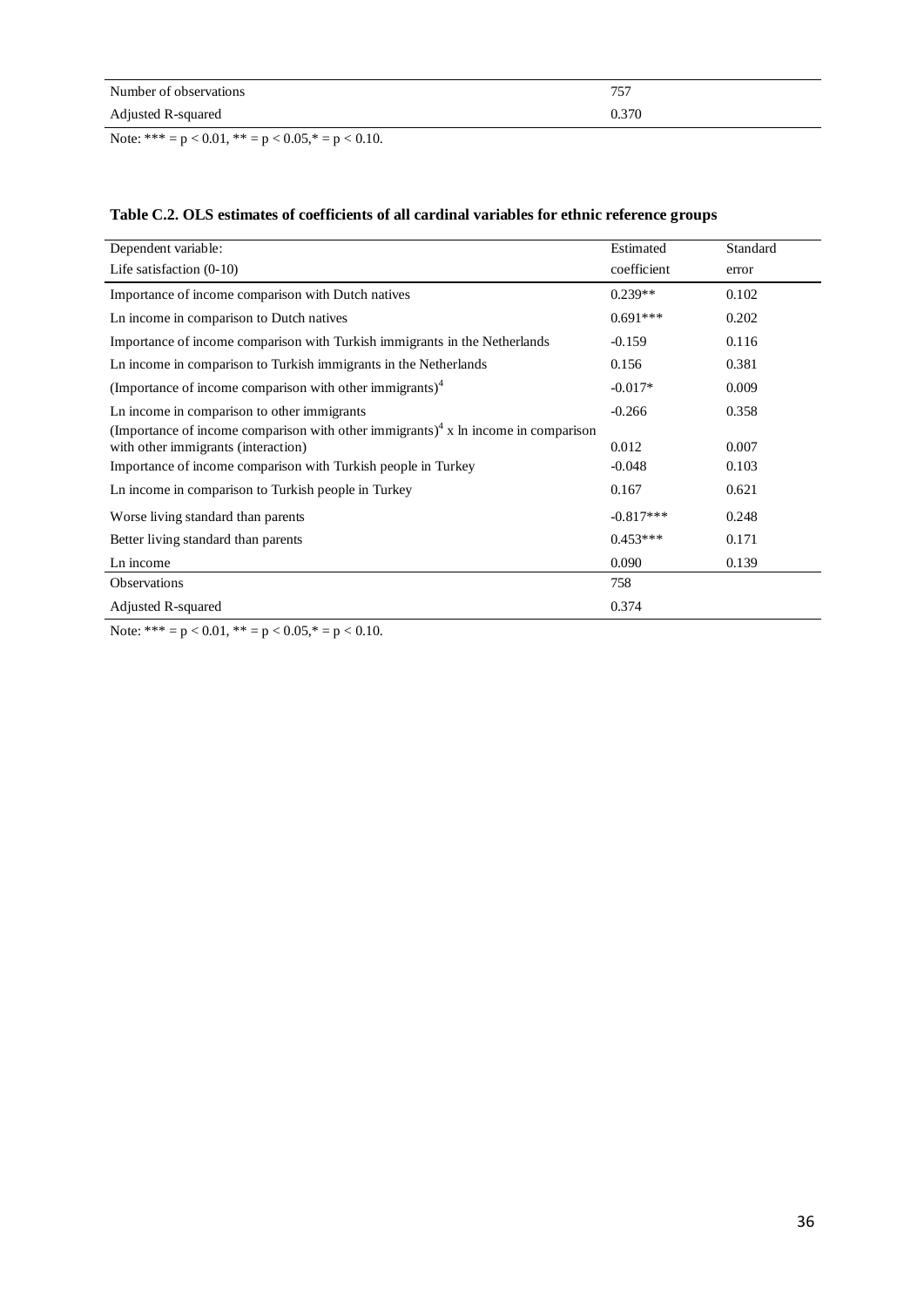| Estimated   | Standard |
|-------------|----------|
| coefficient | error    |
| 0.100       | 0.178    |
| $-0.311$    | 0.234    |
| 0.184       | 0.183    |
| $-0.021$    | 0.247    |
| $-0.729***$ | 0.238    |
| 0.208       | 0.177    |
| $0.467**$   | 0.201    |
| $-0.083$    | 0.242    |
| $-0.412*$   | 0.214    |
| $-0.427*$   | 0.245    |
| $-0.146$    | 0.186    |
| 0.057       | 0.207    |
| $-0.435**$  | 0.186    |
| 0.035       | 0.261    |
| $-0.045$    | 0.178    |
| $-0.836***$ | 0.253    |
| $0.313*$    | 0.182    |
| 0.076       | 0.148    |
| 653         |          |
| 0.379       |          |
|             |          |

# **Table C.3. OLS estimates of coefficients of all dummy variables for life-domain reference groups**